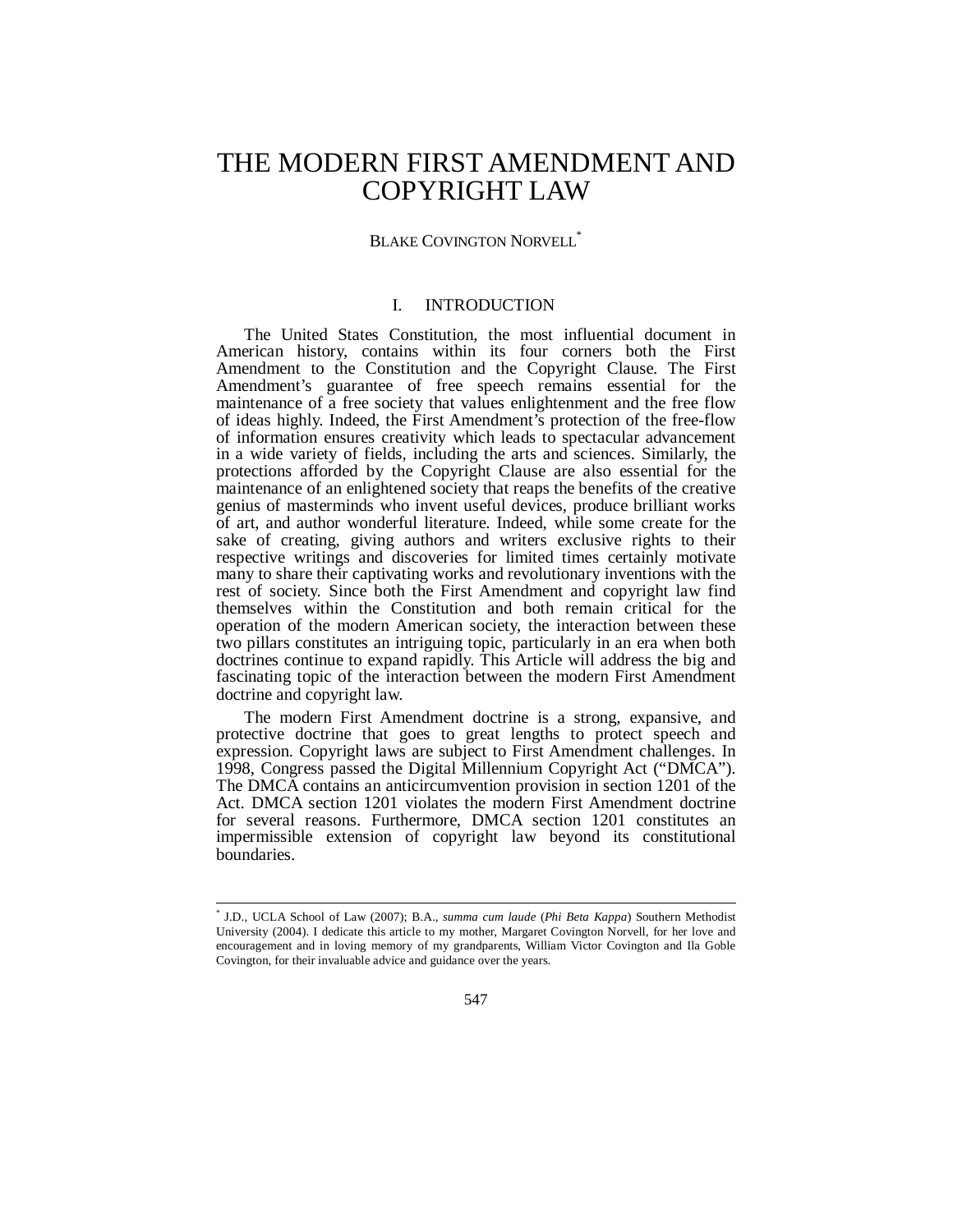This Article will argue that DMCA section 1201 is unconstitutional and will utilize a wide variety of constitutional arguments to support this thesis. Many methods of argument have been used to challenge copyright laws by various individuals. The actual holding of a court will not be used to determine the merits of such an argument. Rather, the analysis herein will focus on how such arguments for or against copyright law fit into the modern First Amendment framework at both a theoretical and practical level. After all, some of the most dynamic and intelligent-sounding majority opinions of the modern era often can be found in the dissenting opinions of a past era. Arguments will be made from concepts, logic, and practice, rather than parsing existing case law on First Amendment challenges to DMCA section 1201, which have not faired well in the courts.

DMCA section 1201 violates the First Amendment under a wide variety of theories. First, DMCA section 1201 violates the First Amendment because it is a content-based abridgment of free speech. Computer programs are speech. Computer programs are copyrightable under copyright law, which means they are considered "expressions" under copyright law. Since computer programs are considered "expressions" under copyright law, they should be considered expressions under the First Amendment. The modern First Amendment usually equates speech and expression for First Amendment protection. Since DMCA section 1201 criminalizes speech because of its content, it is unconstitutional. Second, DMCA section 1201 is sufficiently overbroad, making it unconstitutional. The Act is sufficiently overbroad because the number of invalid applications of the Act greatly exceeds the number of valid applications of the Act. Laws that are sufficiently overbroad are unconstitutional because such laws could result in a person refraining from protected speech and legitimate expression because of fear of prosecution under the law. Third, DMCA section 1201 is unconstitutionally vague. The Act is unconstitutionally vague because a reasonable person (or computer programmer) cannot look at the Act and determine the scope of the Act with any reasonable certainty. Laws that are unconstitutionally vague are unconstitutional because a person's protected speech and expression might be chilled by the indeterminable scope of the law. Fourth, DMCA section 1201 is unconstitutional because it reaches far beyond the boundaries of the intellectual property clause of the constitution. The intellectual property clause of the Constitution was intended to benefit the public, not private individuals. The primary purpose of the intellectual property clause was public benefit, while private benefit for a limited time was a mere secondary condition necessary to stimulate public benefit. Since the purpose of the intellectual property clause is public benefit, any law that utilizes the clause for the purpose of private benefit to the detriment of public benefit exceeds the constitutional bounds of the clause. Fifth, copyright protection can remain strong in the digital age without the use of anticircumvention rules, because other methods are available to enforce copyright laws that are more consistent with the intent of the copyright clause. Anticircumvention rules are not essential to maintaining meaningful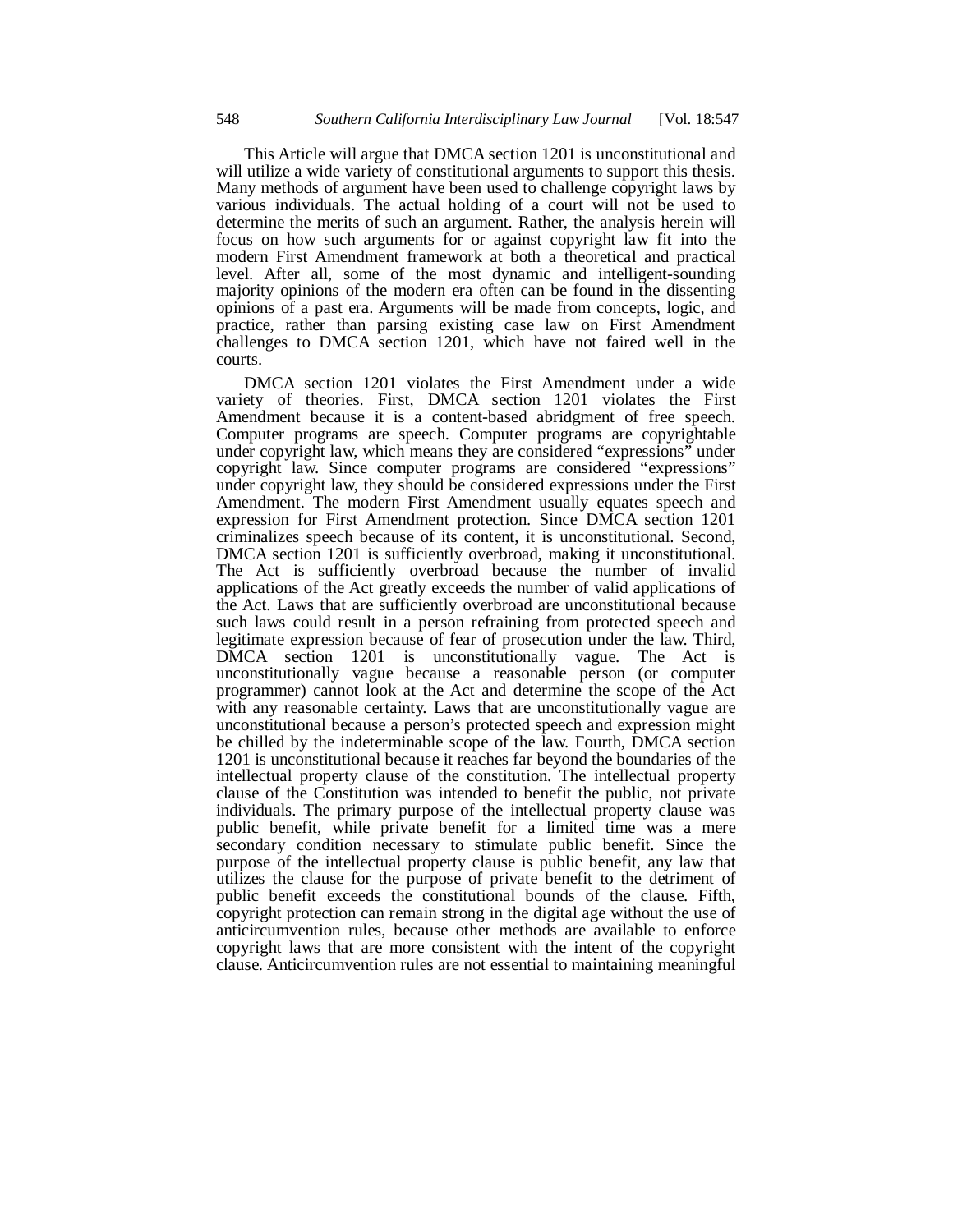copyright law in the digital age. For the foregoing reasons, DMCA section 1201 is unconstitutional.

Part II of this Article illustrates the depth, scope, and strength of the modern First Amendment jurisprudence by contrasting it with the historical First Amendment jurisprudence and explains the reasoning that underlies the evolution of the First Amendment into an expansive and powerful doctrine. This illustrates that the modern First Amendment possesses the strength to defeat modern copyright law (DMCA section 1201) without expanding the doctrine to a new level. Furthermore, it suggests an expansive interpretation of the First Amendment is reasonable. Part III illustrates the historical evolution of copyright law from the original copyright act to the modern DMCA. The section on the evolution of copyright law seeks to highlight the constitutional boundaries of copyright law, with an emphasis on policy and effect. Moreover, comparing DMCA section 1201 with historical changes in copyright law further highlights its legal fallacy in DMCA section 1201. Part IV of the Article then moves on to argue that DMCA section 1201 violates the First Amendment and is inconsistent with the purpose of the intellectual property clause. This section also suggests that anticircumvention rules are not necessary to preserve meaningful copyrights in the digital age and that a purpose/policy test is the best way to reconcile copyright law and the First Amendment.

## II. THE EVOLUTION OF THE FIRST AMENDMENT

The First Amendment of the United States Constitution states that "Congress shall make no law respecting an establishment of religion, or prohibiting the free exercise thereof; or abridging the freedom of speech, or of the press; or the right of the people peaceably to assemble, and to petition the government for a redress of grievances."1 The "freedom of speech" guarantee that the Founding Fathers put into the Constitution represents a sharp departure from the vast majority of cultures in human history, which allowed governmental or authoritarian suppression of speech.<sup>2</sup> The notion that a government would seek to suppress speech is predictable given the enormous power of speech to effect social change. Speech, when uncontrolled, certainly possesses as much danger to social stability as any other item that governments seek to regulate. Given the great power that speech possesses to bring about social and political change, governments and societies seek to regulate it. After all, the written word has influenced human history more than warfare. The adage "[t]he pen is mightier than the sword" accurately reflects the power of speech to effect change. Governments and authoritarians throughout history have been well aware of the power of speech and thus have gone to great lengths to regulate it. These governments believe the regulation of speech is essential to their maintaining both power and societal stability.

Notwithstanding the immense power of speech, great scholars have always recognized the value of free speech. John Stuart Mill eloquently

 $1$  U.S. CONST. amend L.

<sup>&</sup>lt;sup>1</sup> U.S. CONST. amend I.<br><sup>2</sup> JOHN BAGNELL BURY, A HISTORY OF FREEDOM OF THOUGHT 2 (Henry Holt & Co. 1914).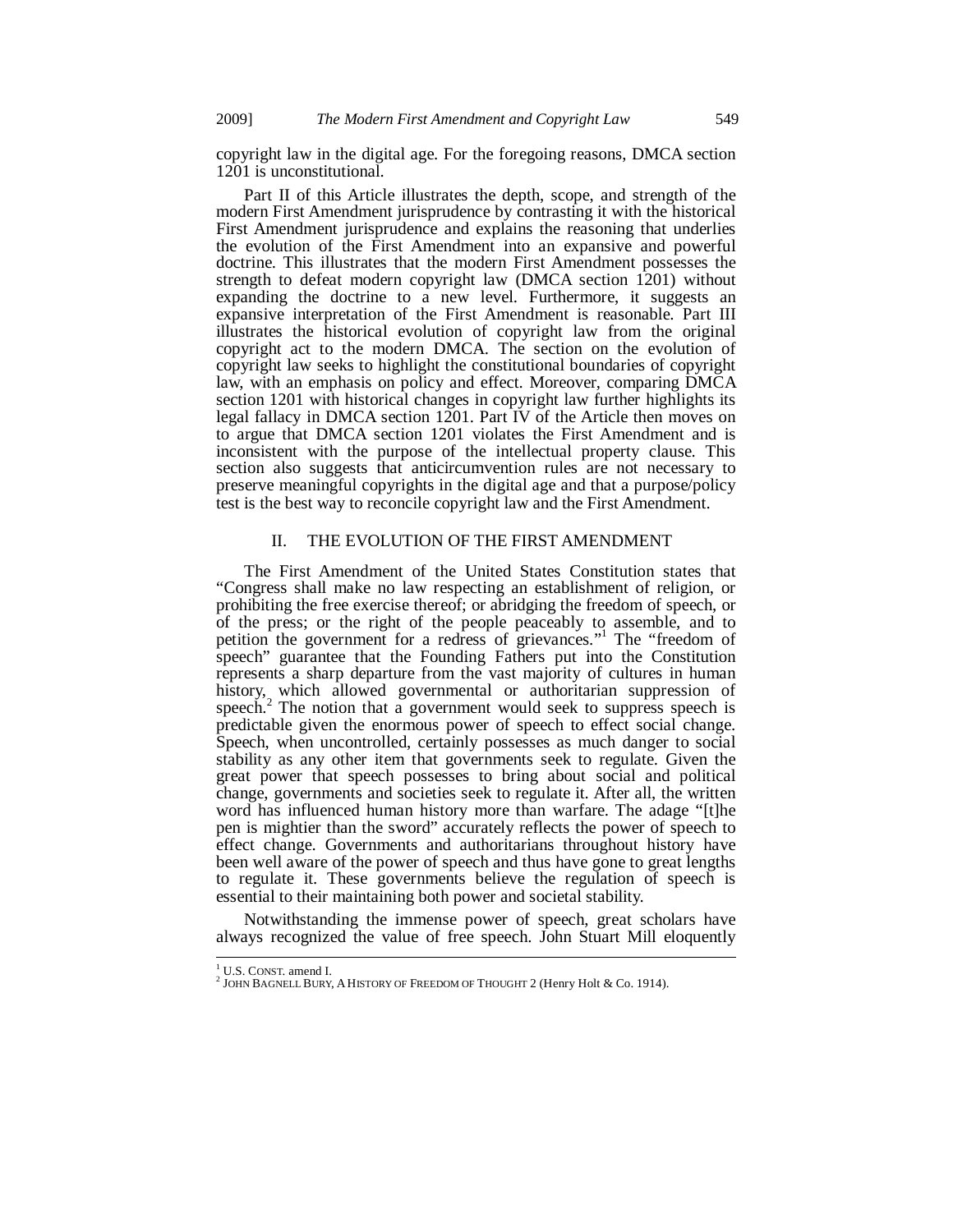stated the "peculiar evil of silencing the expression of an opinion is, that it is robbing the human race, posterity as well as the existing generation."<sup>3</sup> Justice Oliver Wendell Holmes recognized the value of free speech as well. He believed in the market place of ideas. That is, Justice Holmes believed in the "free trade in ideas—that the best test of truth is the power of the thought to get itself accepted in the competition of the market, and the truth is the only ground upon which their wishes safely can be carried out."<sup>4</sup> Thus, the United States Constitution as well as great intellectuals supports the notion that citizens should have the liberty to put their opinions, views, and beliefs into the market place of ideas.<sup>5</sup>

Despite the enlightened views expressed in the amendment's support of "freedom of speech" and the intellectual support for it expressed throughout ennobling literature by distinguished philosophers, historically the First Amendment did very little to protect the freedom of speech of citizens.<sup>6</sup> Prior to the time after World War I, a First Amendment challenge to a law had very little, if any, chance at succeeding. The Court would simply defer to the legislature, thereby making the phrase "freedom of speech" meaningless most of the time.<sup>7</sup> Historically the First Amendment doctrine was weak, narrow, and insignificant. By contrast, the modern First Amendment doctrine more generally reflects the views of the great intellectuals of yesteryears.<sup>8</sup> The modern First Amendment doctrine rarely defers to legislative judgment.<sup>9</sup> The phrase "freedom of speech" carries tremendous weight.<sup>10</sup> The modern First Amendment doctrine is strong, broad, and significant. It includes penumbral rights and intellectual values such as autonomy, self-expression, tolerance, and freedom of thought.<sup>11</sup> It even covers acts traditionally viewed as conduct if such acts qualify as symbolic speech.<sup>12</sup> The First Amendment has evolved to greatly expand the concept and meaning of freedom of speech.<sup>13</sup> Understanding the historical evolution of the First Amendment from a legally insignificant doctrine to a legally significant doctrine that is strictly enforced is essential to understanding why certain aspects of copyright law in general, and

<sup>&</sup>lt;sup>3</sup> JOHN STUART MILL, ON LIBERTY 14 (Dover Publ'ns, Inc. 2002) (1859).

 $^{4}$  Abrams v. United States, 250 U.S. 616, 630 (1919).

<sup>5</sup> *See also* Universal Declaration of Human Rights, G.A. Res. 217A, at 19, U.N. GAOR, 3d Sess., 1st plen. mtg., U.N. Doc. A/810 (Dec. 10, 1948). This document, adopted by the United Nations General Assembly in December of 1948, reflects an international recognition of the importance of the freedom of speech.<br><sup>6</sup> LEOMARI

LEONARD LEVY, LEGACY OF SUPPRESSION: FREEDOM OF SPEECH AND PRESS IN EARLY AMERICAN HISTORY (Harv. Univ. Press 1960).

*See, e.g.*, Debs v. United States, 249 U.S. 211 (1919); Schaefer v. United States, 251 U.S. 466 (1920); Gilbert v. Minnesota, 254 U.S. 325 (1920); Pierce v. United States, 252 U.S. 239 (1920).

<sup>8</sup> *See* C. Edwin Baker, *Scope of the First Amendment Freedom of Speech*, 25 UCLA L. REV. 964, 979  $(1978)$ .

<sup>9</sup> *See* Robert H. Bork, *Neutral Principles and Some First Amendment Problems*, 47 IND. L.J. 1, 34 (1971). <sup>10</sup> *See, e.g.*, Brandenburg v. Ohio, 395 U.S. 444, 447 (1969); N.Y. Times v. Sullivan, 376 U.S. 254, 269

<sup>(1964).</sup>  <sup>11</sup> *See* Thomas I. Emerson, *Toward a General Theory of the First Amendment*, 72 YALE L.J. 877, 907

 $(1963)$ .

<sup>12</sup> *See* Melville B. Nimmer, *The Meaning of Symbolic Speech under the First Amendment*, 21 UCLA L. REV. 29, 31 (1973) [hereinafter Nimmer, *Meaning of Symbolic Speech*]. 13 *See* William T. Mayton, *From a Legacy of Suppression to the "Metaphor of the Fourth Estate*,*"*<sup>39</sup>

STAN. L. REV. 139 (1986).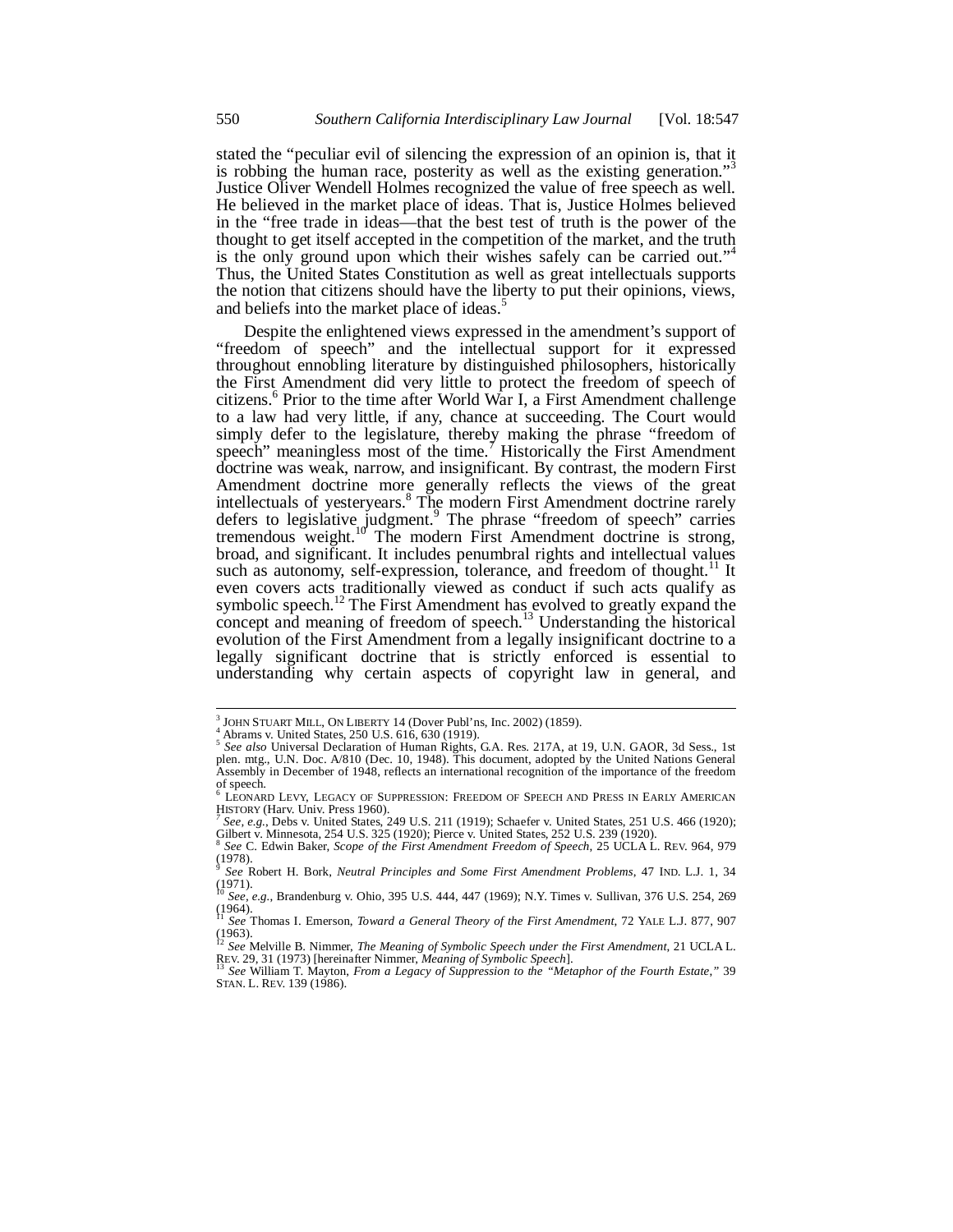specifically parts of the DMCA, that years ago clearly would have not been held to violate the First Amendment may substantially violate the modern First Amendment doctrine. In other words, the historical evolution of the First Amendment into a powerful, broad, and widely applied doctrine probably renders key aspects of copyright law and certain provisions of the DMCA unconstitutional.

#### A. HISTORICAL FIRST AMENDMENT JURISPRUDENCE

Historically, the First Amendment was a mere doctrine against prior restraints. The doctrine against prior restraints would prohibit the government from requiring all authors to have their books pre-approved for publication but would allow the government to punish an author for the content of his book after the book's publication.<sup>14</sup> In the words of William Blackstone:

The liberty of the press is, indeed, essential to the nature of a free state; but this consists in laying no *previous* restraint upon publications, and not in freedom from censure for criminal matter when published. . . . [I]f he publishes what is improper, mischievous, or illegal, he must take the consequences of his own temerity.<sup>1</sup>

The Supreme Court espoused a view similar to William Blackstone in the 1897 case *Robertson v. Baldwin*<sup>16</sup> by dismissing any substantive guarantee of the First Amendment, stating that "[t]he law is perfectly well settled that the first ten amendments to the Constitution, commonly known as the *Bill of Rights*, were not intended to lay down any novel principles of government, but simply to embody certain guaranties and immunities which we had inherited from our English ancestors." In the 1907 case Patterson v. Colorado,<sup>17</sup> the Court stated that "[i]n the first place, the main purpose of [the First Amendment] is 'to prevent all such *previous* restraints upon publications as had been practiced by other governments,' and they do not prevent the subsequent punishment of such as may be deemed contrary to the public welfare.<sup>5,18</sup> Thus, the First Amendment doctrine adopted by the Court under the influence of William Blackstone imposed no substantive limit on the government to criminalize speech based on its content so long as prior restraints were not used.<sup>19</sup> The historical view of the First Amendment as applied by the Court offers no substantive protections against government censorship of speech whatsoever.

It is noteworthy that the traditional doctrine of prior restraint does offer some protection against government censorship, but the protection is procedural in nature, not substantive. The government can only censor by

<sup>&</sup>lt;sup>14</sup> See Thomas I. Emerson, *The Doctrine of Prior Restraint*, 20 LAW & CONTEMP. PROBS. 648 (1955).<br><sup>15</sup> 4 WILLIAM BLACKSTONE, COMMENTARIES ON THE LAWS OF ENGLAND 151–52 (Harper & Bros.

<sup>1854) (1769).</sup> For a general discussion on freedom of speech and press, see David Lange, *The Speech and Press Clauses*, 23 UCLAL. REV. 77 (1975).<br><sup>16</sup> 165 U.S. 275, 281 (1897).<br><sup>17</sup> 205 U.S. 454, 462 (1907).<br><sup>18</sup> *See* Respublica v. Oswald, 1 U.S. 319, 325 (1788) ("they effectually preclude any attempt to fetter the

press by the institution of licenser"). <sup>19</sup> *See* Commonwealth v. Blanding, 20 Mass. 304 (1825) (upholding criminal libel conviction based on

content of newspaper published, even if article factually true).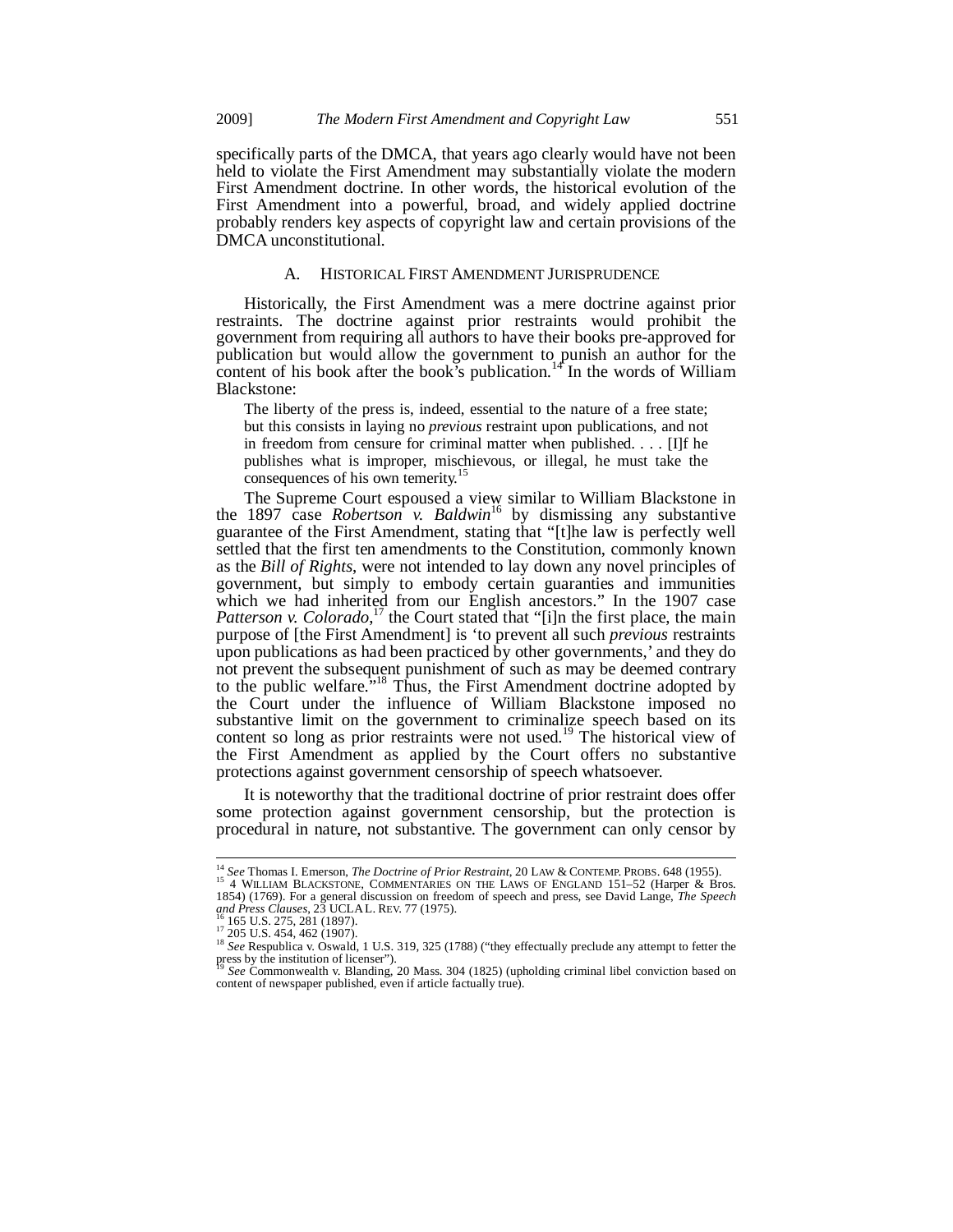prosecuting speech with which it disagrees. For a prosecution to be successful, the author (or speaker) must be convicted by a jury of his peers.20 Thus, the jury, not a group of government agents, determines if the author deserves punishment for the content of his work. In theory the government could not suppress a book containing a view that resonates well with citizens but with which it strongly disagrees, because the author could publish his book knowing that a jury of his peers would never convict him. The jury is, in essence, the procedural safeguard. By contrast, if prior restraints were allowed, the government could set up a hearing board composed of government agents who could deny the author the right to publish his book. Thus, the ban of prior restraints allowed the author to publish his book. Nevertheless, the procedural protection offered by the prior restraint doctrine is significantly inadequate, almost de minimus, to protect the freedom of speech.

Historically, the First Amendment was akin to the carpet that lines the floor of Congress—the legislature was allowed to walk all over it. If Congress passed a law that clearly intended to abridge the freedom of speech, the Court typically deferred to the legislative judgment and upheld the law. In other words, ironically if the law were aimed directly at speech with the purpose of abridging speech, the Court would almost certainly uphold the law. Justice Sanford illustrates this reality in a case in which the defendant was charged with criminal anarchy.<sup>21</sup> The anarchy statute at issue made the advocacy of such doctrines "by word of mouth or writings" a crime. Justice Sanford, writing for the majority, reasoned since the legislature clearly intended to include speech in the law, the Court should defer to the judgment of the legislature and uphold the conviction. Thus, the general rule was that a legislative judgment to target speech clearly weighed in favor of upholding the law. This is to be contrasted with cases in which people were prosecuted for speech under a statute aimed at "conduct" not "speech." In those cases, it would not be clear that the legislature intended to include speech within the scope of the law, so Justice Sanford would not have the legislative judgment to which to defer. Historically Justice Sanford's view prevailed. If the law is clearly aimed at speech, defer to the legislature.

Historically, the First Amendment doctrine even allowed the government to criminalize criticism of the government. The Sedition Act of 1789 prohibited malicious publication of defamatory material against the government, the Congress, or the President.<sup>22</sup> The Sedition Act of 1918, an amendment to the Espionage Act of 1917, made it a crime to generate scorn or contempt for democratic government, the flag, or the military.<sup>23</sup> Neither Sedition Act was held to violate the Constitution. In other words, the government was allowed to prosecute citizens for making political

<sup>&</sup>lt;sup>20</sup> U.S. CONST. amend VII.<br><sup>21</sup> Gitlow v. New York, 268 U.S. 652, 668 (1925) ("By enacting the present statute the State has determined, through its legislative body, that utterances advocating the overthrow of organized government by force, violence and unlawful means . . . may be penalized in the exercise of its police power. That determination must be given great weight.").

<sup>22</sup> BLACK'S LAW DICTIONARY (8th ed. 2004). 23 *See* H.R. 8753, 65th Cong. (2d Sess. 1918).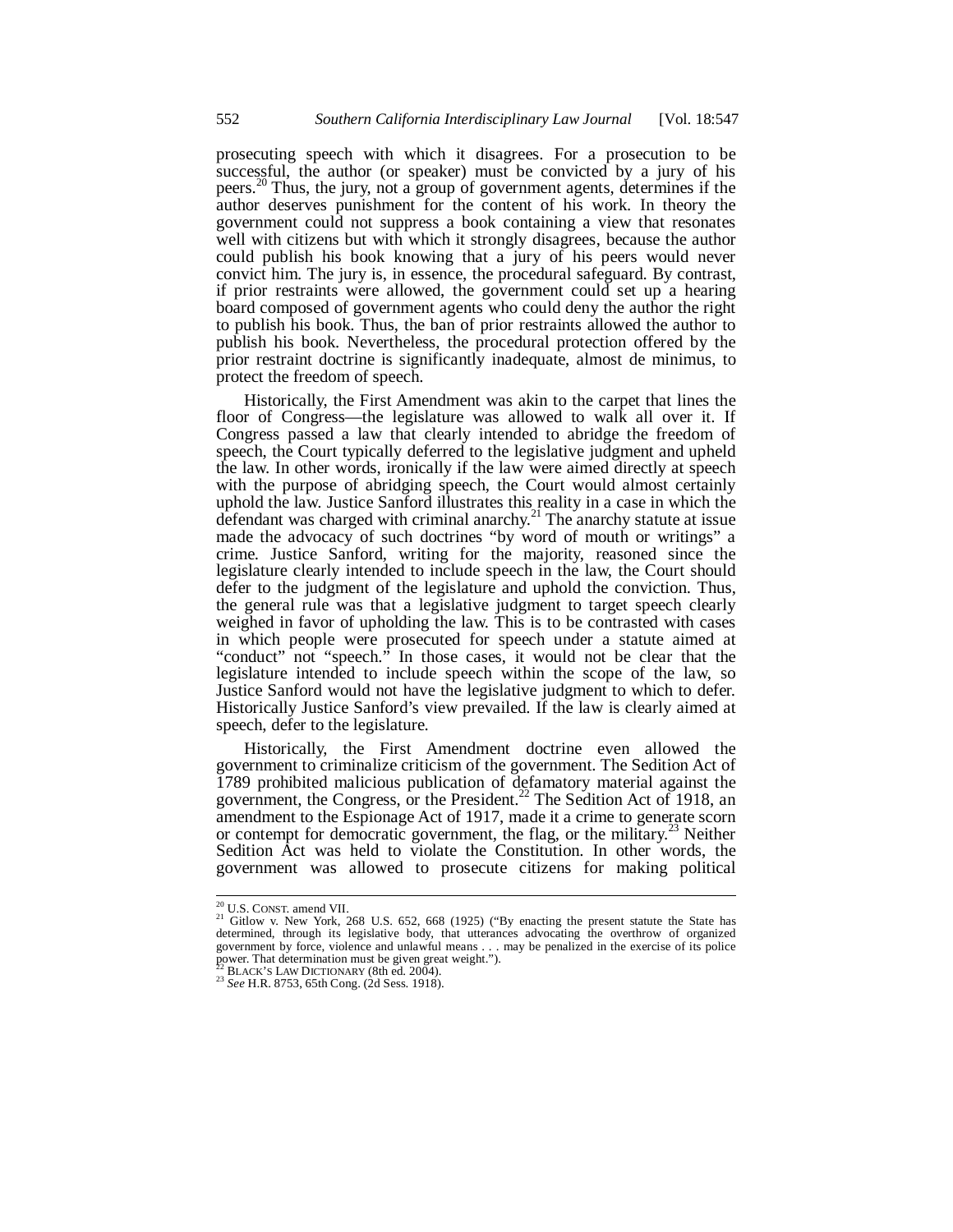speech. $^{24}$  Political speech is the engine of change in a democratic country. To try to ban political speech is to advocate for tyranny. An open public discussion of the actions of the government is essential for any democratic society.<sup>25</sup> The citizens who elect the government should be allowed to make an informed vote. Even when the government attempted to abridge speech in such a way that it posed a danger to the core principle of democratic government, the Court refused to hold the law unconstitutional. Thus, historically, the First Amendment has been weak, narrow, and insignificant. Under the traditional First Amendment doctrine, it is possible that it would be impossible for Congress to draft any law to conflict with the Constitution. The phrase "freedom of speech," though essential to democracy and strongly supported in the intellectual, freedom-loving communities, was virtually a hollow phrase to the majority on the Supreme Court.

#### B. MODERN FIRST AMENDMENT JURISPRUDENCE

The modern First Amendment in contrast to the historical First Amendment doctrine is akin to a Boeing 747 aircraft parked next to a small car with four flat tires. The modern First Amendment doctrine does a great deal to protect the freedom of speech. In fact, the modern First Amendment even goes beyond what is traditionally defined as "speech" to protect key First Amendment principles. While the traditional First Amendment doctrine did little to protect conventional speech, the modern First Amendment doctrine protects both speech and expressive values. The modern First Amendment doctrine gives little, if any, deference to Congress. The modern First Amendment doctrine is much more than a doctrine against prior restraints. It is a substantive, not procedural, prohibition against government penalty for expression. The modern First Amendment doctrine plays a large role in public policy and the Court takes enforcing the First Amendment seriously. The modern First Amendment is akin to the Boeing 747 flying through the air in terms of its power and sophistication. For another technology analogy, one could say the historical First Amendment doctrine is akin to an abacus (a very primitive calculator that used beads) while the modern First Amendment is akin to a supercomputer. The point is that the modern First Amendment doctrine is very extensive, value-laden, and expansive. Thus, a law may clearly violate the First Amendment even if it does not seem to encroach on "speech."

The modern First Amendment doctrine evolved after World War I. In the 1925 case of *Gitlow v. New York*, 26 the Supreme Court held that the

 $24$  An example of a person who might have been prosecuted under the Sedition Acts if they were valid law today is Michael Moore, who made the film *Fahrenheit 911*. It is noteworthy that his film stimulated a wide range of political discussion that citizens were entitled to hear.

<sup>25</sup> United States Representative John Murtha spoke against the war in Iraq in November 2005 by advocating complete withdrawal of troops. He received coverage on major news stations CBS, NBC, and CNN as well as coverage by major newspapers such as The Wall Street Journal, The New York Times, and USA Today. This is much more consistent with democracy than having him arrested and then charging the Editors-in-Chief of the major newspapers and the Bureau Chiefs at the news stations with Seditious Libel or Espionage. Such arrests likely would have been permissible under the Sedition Acts of 1798 and 1918.<br><sup>26</sup> 268 U.S. 652, 666 (1925).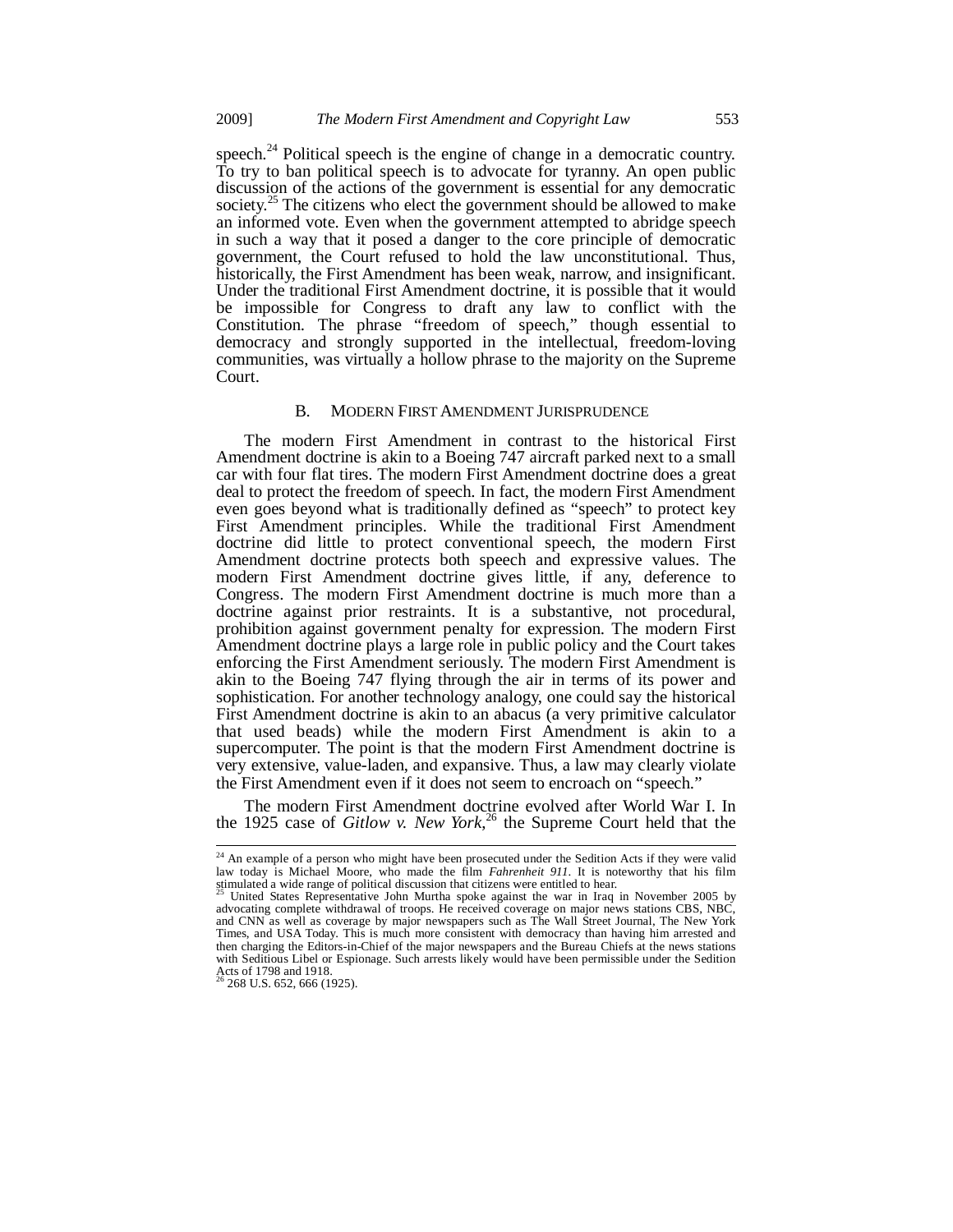First Amendment applied to the states by incorporation through the Fourteenth Amendment of the Constitution via the substantive due process principle. In other words, the Court held that a state, not just the federal government, is subject to the First Amendment.<sup>27</sup> Though the Court in *Gitlow* did not apply the substantive aspects of the First Amendment strongly, *Gitlow* greatly expanded the scope of the First Amendment by holding that it applies to the states. In the 1931 case of *Near v. Minnesota*,<sup>28</sup> the Court again held that the First Amendment applies to the states via the Fourteenth Amendment and that an injunction against the publication of a newspaper is unconstitutional. In *Near*, the Court held that an injunction against *The Saturday Press* prohibiting the publication of a story stating a Jewish gangster controlled gambling, bootlegging, and racketeering in Minneapolis was unconstitutional. Thus, between 1925 and 1931 the Court greatly expanded the First Amendment by widening the scope to the states and holding that injunctions are to be considered prior restraints.<sup>29</sup>

 In the 1960s the Court transformed the phrase "freedom of speech" into a substantive phrase designed to protect the freedom of speech as well as the freedom of expression. The views that Justice Holmes and Justice Brandeis, the dissenters in many of the historical First Amendment cases, became the majority view of the Court. The First Amendment "freedom of speech" guarantee came to resemble a guarantee of freedom of expression that the enlightened intellectual community envisioned years ago.

In the landmark case *New York Times v. Sullivan*, 30 the Court held that the First Amendment places restrictions on state libel law. The Court held that for a newspaper to be held liable under state law for defamation of a public official or public figure, at a minimum the plaintiff must prove by "clear and convincing" evidence "actual malice." Actual malice means that the paper knew the printed article was false or published it with reckless disregard of whether the article was true or not. The Court emphasized the policy of allowing the free flow of information. $31$  In the landmark case *Brandenburg v. Ohio*, 32 the Court held that a law that bans advocacy is unconstitutional because of the guarantee of freedom of speech by the First Amendment unless the state can show that "such advocacy is directed to inciting or producing imminent lawless action and is likely to incite or produce such action." Thus, the *Brandenburg* Court set a very high standard. To be criminalized, speech must directly incite (as opposed to

 $27$  Application of the First Amendment to the states through substantive due process was revolutionary. It is not obvious from the text of the amendment that it would apply to states. The First Amendment says that "Congress shall make no law . . . ." The emphasis is on the meaning of "Congress." Does "Congress" are need States Congress or the California, New York, or Texas legislature? That is why prior to the year 1925 the Court believed that the amendment only applied to the United States

Congress.<br><sup>28</sup> 283 U.S. 697, 722–23 (1931).

<sup>&</sup>lt;sup>28</sup> 283 U.S. 697, 722–23 (1931).<br><sup>29</sup> For more discussion on the application of the First Amendment to states, see Fiske v. Kansas, 274 U.S. 380 (1927); Stromberg v. California, 283 U.S. 359 (1931); De Jonge v. Oregon, 299 U.S. 353  $(1937)$ .<br> $^{30}$  376 U.S. 254, 279–83 (1964).

<sup>&</sup>lt;sup>31</sup> It is noteworthy that the Court focused heavily on the policy behind free speech and the benefits that free speech brings to an enlightened society instead of just debating the original intent of the Founding Fathers.<br><sup>32</sup> 395 U.S. 444, 447 (1969).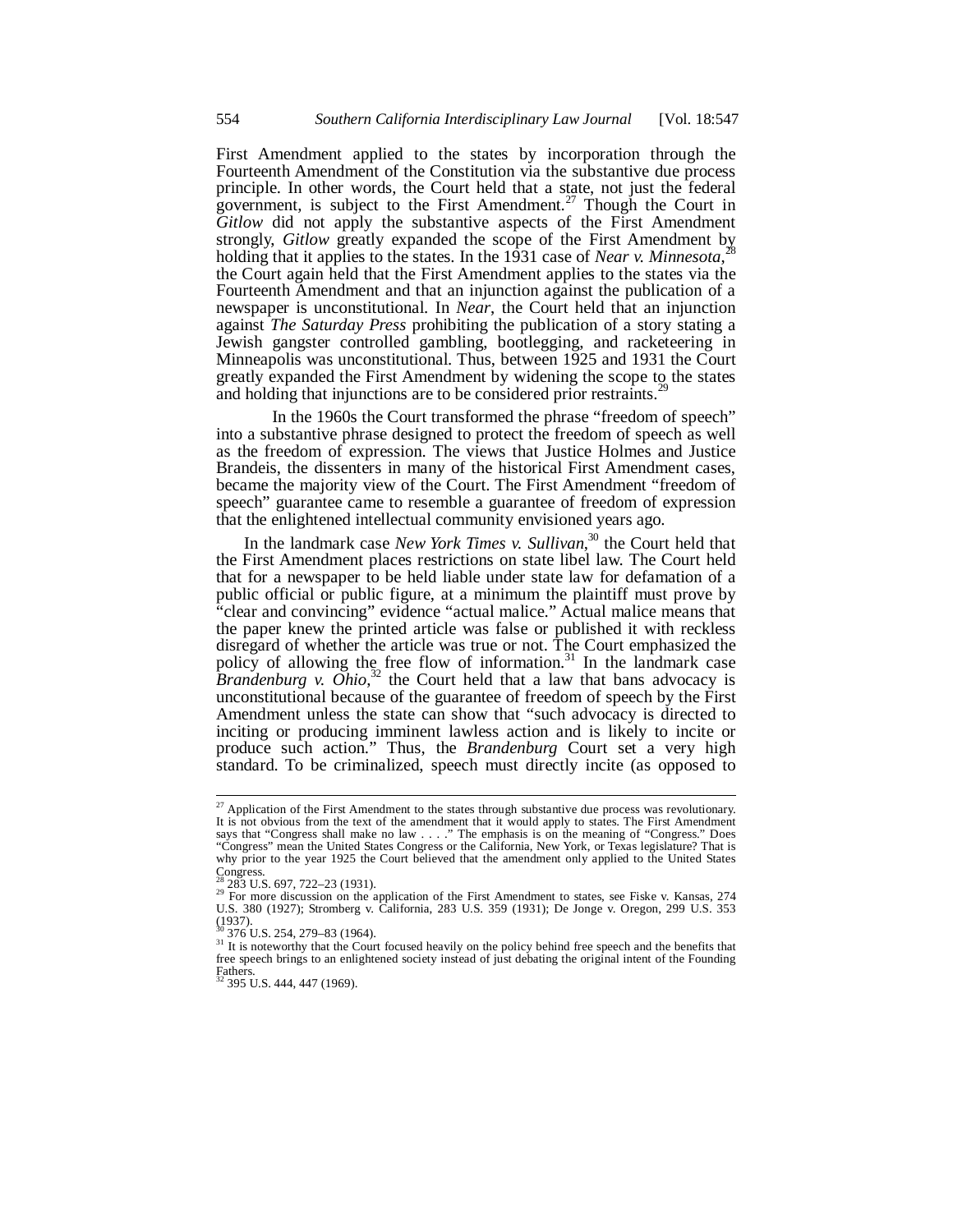having the effect of inciting) imminent (as opposed to action that may take place in the future) lawless action (as opposed to lawful action with which the government may disagree) and such action must be likely to produce such imminent lawless action (as opposed to someone who calls for an action with little chance of receiving followers). The *Brandenburg* test reflects two key principles designed to elevate free speech: direct incitement<sup>33</sup> as well as clear and present danger.<sup>34</sup> The direct incitement test coupled with the clear/present danger test covers a large amount of speech. This is because direct incitement protects speech that clear/present danger misses and clear/present danger protects speech that direct incitement misses.<sup>35</sup> *New York Times* coupled with *Brandenburg* clearly demonstrates the Court is committed to protecting free speech. The Court is asserting that the value of free speech almost always outweighs any harmful effects that could result from the speech.

The modern Court heavily values free speech.<sup>36</sup> Free speech is essential for a democracy.<sup>37</sup> The Court believes that the free flow of information greatly outweighs any negative or injurious consequences that might emerge from it. The Court believes that to allow the government to regulate speech because of its content poses a slippery slope. That slippery slope eventually leads to an undemocratic government or at least a government that lacks respect for individual rights, personal freedoms, and liberties. The laws in *New York Times* and *Brandenburg* penalized speech because of the content of the speech—that is, these laws placed restrictions based on the content of the speech. The Court in both cases believed that penalizing speech because of its content is inconsistent with democracy. These cases illustrate the important principle that laws that attempt to penalize speech because of the content of the speech violate the Constitution. After all, allowing the free flow of information is consistent with Justice Holmes' marketplace of ideas. Let the people choose which ideas they will accept or reject.<sup>38</sup> Additionally, the goal of government should be to have an enlightened citizenry with the ability to choose for itself what ideas it will accept or reject. These cases illustrate the anti-paternalism principle of the First Amendment. It is far better that citizens be given information and be

<sup>33</sup> In *Masses Publ'g Co. v. Patten*, 244 F. 535 (S.D.N.Y. 1935), Judge Learned Hand formulated a test that essentially stated that a person must not be penalized for advocating an unlawful act unless the

words themselves clearly indicate such advocacy. In other words, look only to the words themselves. 34 In *Schenck v. United States*, 249 U.S. 47 (1919), Justice Holmes formulated the clear and danger test for advocacy. This test looks not to the words themselves but instead focuses on proximity and degree. His test looks to the effect of the words to see if there is a clear and present danger the words will bring about what Congress sought to prevent.

<sup>35</sup> For example, suppose someone says "All citizens need to overthrow the government." Direct excitement would allow a conviction but clear/present danger would not. Suppose a famous political figure says to a group of national guardsmen that "the extension of the time of duty past your original contracted time of duty is clearly unconstitutional." The speaker could be convicted under clear/present danger because of the effect the speech might have but he could not be convicted under the direct excitement test. Under the Brandenburg test, neither speaker could be convicted, illustrating the combined protective effect.

<sup>36</sup> *See, e.g.*, Ashcroft v. Free Speech Coal., 535 U.S. 234, 244 (2002). Justice Kennedy refers to "the First Amendment's vast and privileged sphere."

<sup>37</sup> *See* MARTIN EDELMAN, DEMOCRATIC THEORIES AND THE CONSTITUTION (State Univ. of N.Y. Press 1984). 38 Cohen v. California, 403 U.S. 15, 25 (1971) (Justice Harlan noted that "one man's vulgarity is

another's lyric." This reflects the idea that people, not the government, judge the value of ideas.).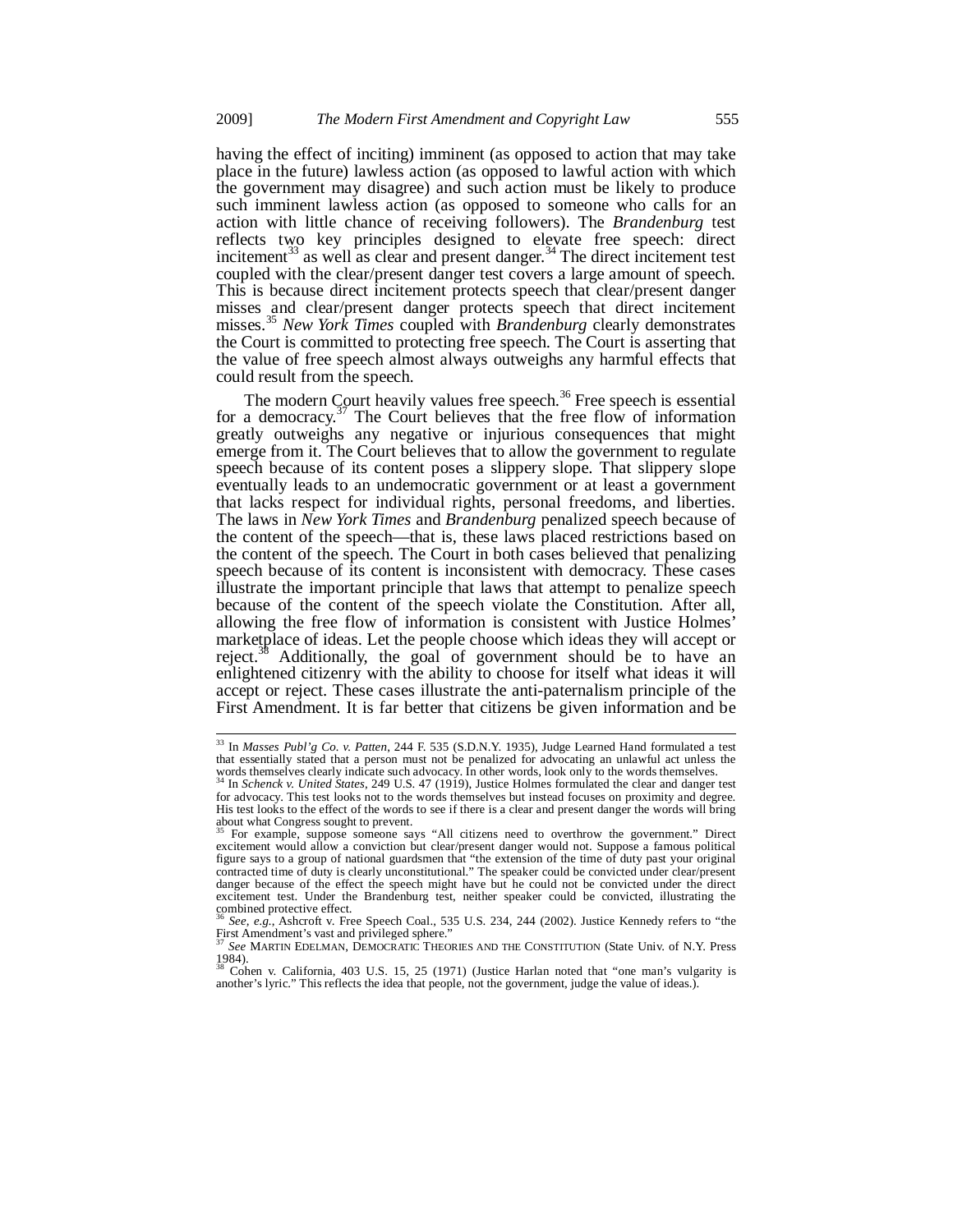allowed to accept or reject the information than it is for the government to effectively make decisions for people by hiding information. This is the case even if the information is deemed harmful by the government.<sup>39</sup> That is why the Court will apply the most exacting and rigorous scrutiny to a law that attempts to abridge speech because of its content. That is why a law or injunction that is based on the content of speech is almost certain to be held unconstitutional.<sup>40</sup> It violates both the meaning of "free speech" as well as the very pillars that support democracy.

The modern First Amendment protects symbolic speech as well—that is, the modern First Amendment doctrine protects conduct that a reasonable speaker would believe sends a message and a reasonable listener would receive as a message. For example, in *Texas v. Johnson*, 41 the Court held a law that prohibited the desecration of a state or national flag unconstitutional because it violated the First Amendment. The Court held that the defendant's conduct was sufficiently expressive to fall within the scope of the First Amendment. In *United Štates v. Eichman*,<sup>42</sup> the Court held a law passed by Congress that prohibited the burning of a flag unconstitutional because it violated the First Amendment. Again, it infringed on the speaker's right to expressive speech.<sup>43</sup> It is noteworthy that each speaker could utilize another method to express his political view other than the expressive form of conduct. For example, he could write an editorial in the newspaper expressing his anger with the government or he could hand out flyers at a local mall or a public park. Yet, the fact that he has an alternative available is not sufficient. Symbolic speech is often a more effective way to make a point resonate with the public. Speakers need to be allowed to *communicate* effectively. Thus, the modern First Amendment doctrine protects an individual speaker's right to communicate with symbolic speech and places this right over the will of Congress even when the speaker has every right to verbally voice his message.<sup>44</sup> The symbolic speech doctrine is another example of the modern Court expanding "freedom of speech" in a way that is consistent with expressive values. While the historical First Amendment doctrine rarely protected actual "verbal speech," the modern First Amendment protects even "expressive conduct."

In certain circumstances, the First Amendment places an affirmative duty on the government to provide services so that speakers can voice their

<sup>39</sup> *See, e.g.*, Yates v. United States, 354 U.S. 298 (1957), where the Court notes that advocacy of abstract doctrine or belief supporting overthrow of government is within scope of Constitutional right.

<sup>40</sup> For examples of recent cases involving content-based laws held unconstitutional, see *Free Speech* Coal., 535 U.S. 234; United States v. Am. Library Ass'n, 539 U.S. 194 (2003).

*Coal.*, 535 U.S. 234; United States v. Am. Library Ass'n, 539 U.S. 194 (2003).<br><sup>42</sup> 491 U.S. 397 (1989).<br><sup>42</sup> 496 U.S. 310 (1990).<br><sup>42</sup> 496 U.S. 310 (1990).<br><sup>43</sup> United States v. O'Brien, 391 U.S. 367 (1968). This case in law is to ban expression, then strict scrutiny should apply. If the law happens to place an incidental burden on symbolic speech, intermediate scrutiny applies.

<sup>44</sup> *See* Nimmer, *Meaning of Symbolic Speech*, *supra* note 12. The great law professor and intellectual scholar in both copyright law and First Amendment law provides an intellectual and enlightening discussion about symbolic speech as it relates to free speech. Professor Nimmer successfully argued *Cohen v. California*, 403 U.S. 15 (1971), before the United States Supreme Court, thereby advancing the concept of free speech nationwide.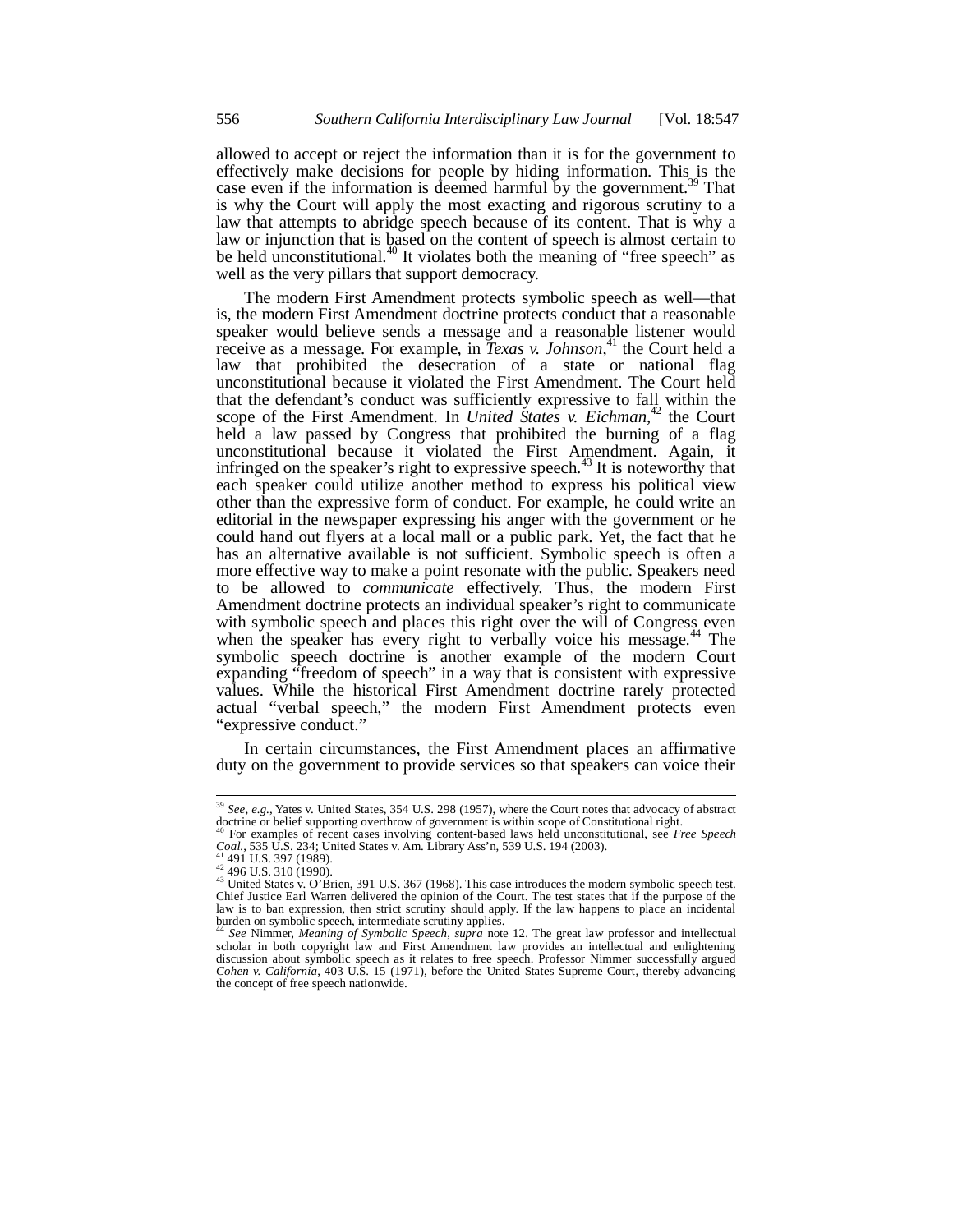views. The affirmative duty principle of the First Amendment is a very significant expansion of the freedom of speech, because it transforms the First Amendment from a doctrine that just prohibits the government from prohibiting speech into a doctrine that, in some circumstances, requires the government to promote the freedom of speech. In *Schneider v. New*  Jersey,<sup>45</sup> the Court held that the city could not prohibit the distribution of handbills or flyers in the streets or sidewalks even though the sole purpose of the statute was to prevent littering. Instead, the Court held that the First Amendment required the city to pay to have the litter disposed. Justice Roberts wrote that "[a]ny burden imposed upon the city authorities in cleaning and caring for the streets as an indirect consequence of such distribution results from the constitutional protection of the freedom of speech and press."<sup>46</sup> Thus, the Court held that the city must finance the free speech rights of citizens while in the public forum.<sup> $47$ </sup> The Court ruled this way because of the high value it now places on freedom of speech. The Court wanted to allow for persuasion and the free flow of ideas. $48$  If the free flow of ideas and information burdens the city in some way, the city must still allow for the free flow of ideas and information.<sup>49</sup> The free flow of ideas is essential to American democracy and freedom. Thus, the negative effect on the city fails to justify the city's infringement on speech.<sup>50</sup> Once again, the modern First Amendment doctrine holds in favor of free speech despite the city having a valid and content-neutral purpose.

The modern First Amendment not only includes the right of a speaker to convey a message but it also includes the right of a listener to receive a message. This is another significant expansion of the First Amendment doctrine. The First Amendment now not only includes the rights of the speaker, but it also includes the rights of the listener. In *Virginia State Board of Pharmacy v. Virginia Citizens Consumer Council, Inc.*, 51 the Court stated that "[f]reedom of speech presupposes a willing speaker. But where a speaker exists, as is the case here, the protection afforded is to the communication, to its source and to its recipients both." They entertained a lawsuit brought by "listeners" who claimed a Virginia law that prohibited

<sup>45 308</sup> U.S. 147 (1939). 46 *Id.* at 162. *Compare Schneider*, 308 U.S. at 162, *with* Davis v. Massachusetts, 167 U.S. 43 (1897), where the Court essentially held that for a city to infringe on public speaking is no worse than for the owner of a private home to infringe on speaking in his house. *Davis* is, in essence, the exact opposite of the rule in *Schneider*. the rule in *Schneider*. 47 *See also* Robert C. Post, *Between Governance and Management: The History and Theory of the* 

*Public Forum*, 34 UCLAL. REV. 1713 (1987).<br><sup>48</sup> *See* Denver Area Educ. Telecomms. Consortium v. FCC, 518 U.S. 727, 802–03 (1996) ("Minds are

not changed in streets and parks as they once were. To an increasing degree, the more significant interchanges of ideas and shaping of public consciousness occur in mass and electronic media.").

<sup>49</sup> To see the premium placed on free speech, compare the *Schneider* decision to a case involving the government's authority to use its property. In *Adderley v. Florida*, 385 U.S. 39, 47 (1966), the Court noted that "[t]he State, no less than a private owner of property, has power to preserve the property under its control for the use to which it is lawfully dedicated."

<sup>50</sup> *See, e.g.*, City of Ladue v. Gilleo, 512 U.S. 43 (1994). Justice Steven opined for the majority, holding a law that prohibited homeowners from displaying signs on their property to be unconstitutional. Signs are a form of *expression* protected by the First Amendment and other methods of communicating the same message are less effective. Once again, this case illustrates the First Amendment's protection of both expression and speech. The case suggests a speaker is entitled to an *effective* means of communicating.<br><sup>51</sup> 425 U.S. 748, 756 (1976).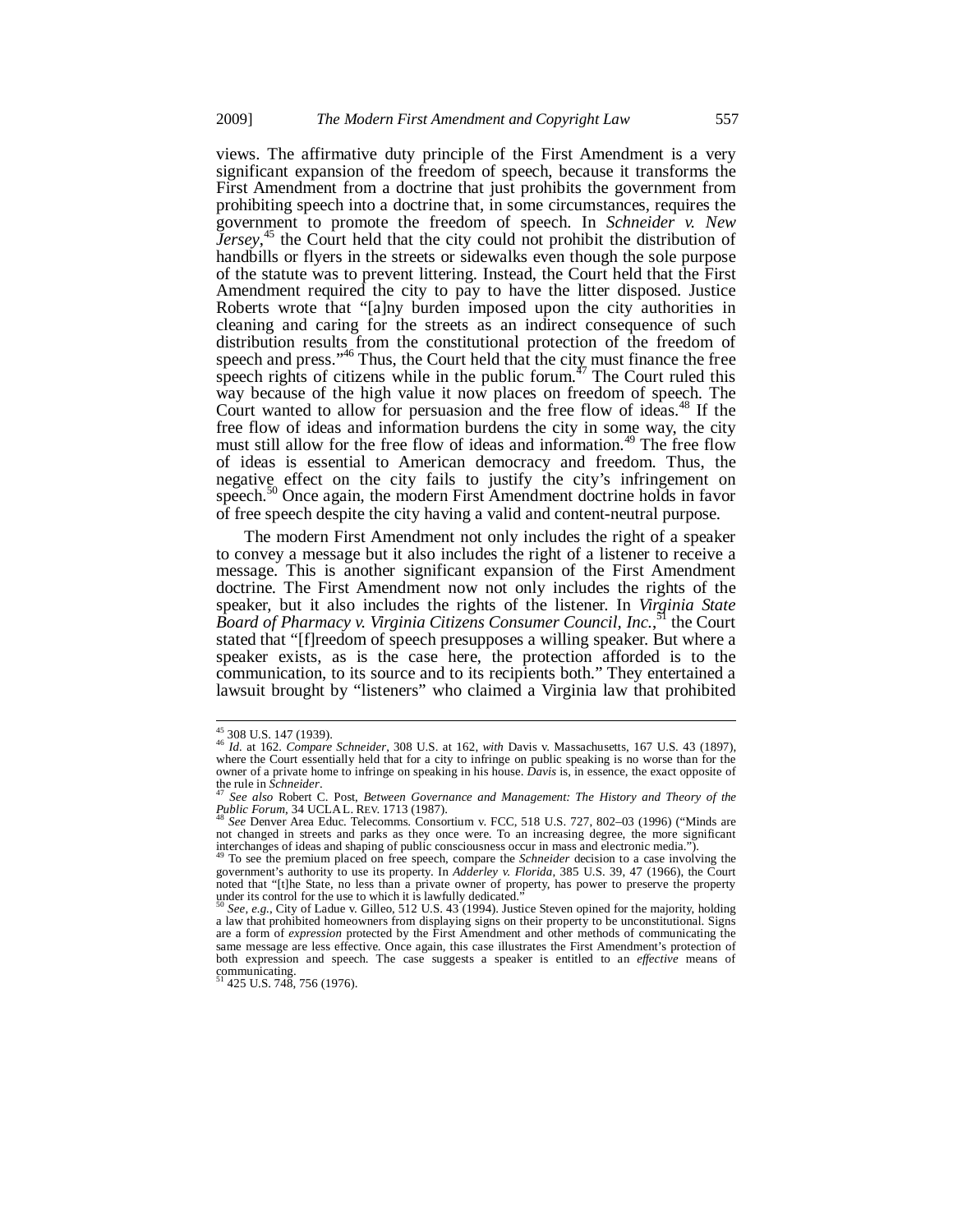the advertising of drug prices violated their right to receive the information. The Supreme Court held the law unconstitutional based on the right of the listener to receive the information. The affected speaker in this case had no qualms with the law. In *Lamont v. Postmaster General*, 52 the Court held that a law that prohibited citizens from receiving certain material from abroad "amounted to an unconstitutional abridgment of the addressee's First Amendments rights." In *Kleindienst v. Mandel*, 53 the Court noted that the First Amendment "protects the right to receive information and ideas." Therefore, the First Amendment now includes the rights of a person receiving information. This can be traced to the idea that democracy functions better when ideas are allowed to flow freely from one person to another. It greatly expands the list of citizens with a First Amendment claim. One can infer that if a law infringes on a speaker, it implicitly infringes on the listener as well. In the digital age with the Internet and other advanced communication devices that have the capability to impart information very quickly, a law that places a burden on one speaker could burden millions of listeners. Thus, one abridgment of the speaker's First Amendment rights could amount to over a million violations of the listeners' First Amendment rights. Hence, if the government violates the free speech rights of one speaker, it may implicitly violate the free speech rights of one million listeners. Hence, in the modern world the Court takes its duty to enforce the First Amendment very seriously, for democracy and the free flow of information certainly depend on this in the digital age.

The modern First Amendment doctrine as administered by the modern Court enforces the First Amendment strongly. The First Amendment is allowed certain procedural protections that other laws are not given. A person can file a facial challenge to a law under the First Amendment.<sup>54</sup> In other words, if Congress passes a law that appears to violate the First Amendment, a court can render a judgment on the constitutionality of the law even if the person seeking the judgment has not been charged with violating the law.<sup>55</sup> Additionally, a court can review the findings of lower courts and juries de novo if the First Amendment is involved. In other words, a court can make its own judgment based on the facts instead of deferring to the lower court's conclusions under an abuse of discretion standard. The fact that these special procedures are allowed illustrates the value that the First Amendment plays in modern society as well as the value the Court places on the free flow of information. This also illustrates a reasonable inference that under the modern First Amendment doctrine a law that imposes on speech will likely be unconstitutional. Otherwise, the Court would not entertain such facial challenges.

 $52$  381 U.S. 301, 307 (1965). Justice Douglas opined for the majority, upholding receivers' free speech rights.<br> $53\frac{200}{408}$  U.S. 753, 762 (1972) (internal quotation marks omitted).

 $54\,$  See, e.g., *Free Speech Coal.*, 535 U.S. at 244 ("[T]his case provides a textbook example of why we permit facial challenges to statutes that burden expression.").

<sup>55</sup> *See id.* Facial challenges to a law that burdens expression are allowed under the First Amendment because free expression is so highly valued that even the risk that such a law might have a chilling effect on protected speech justifies action.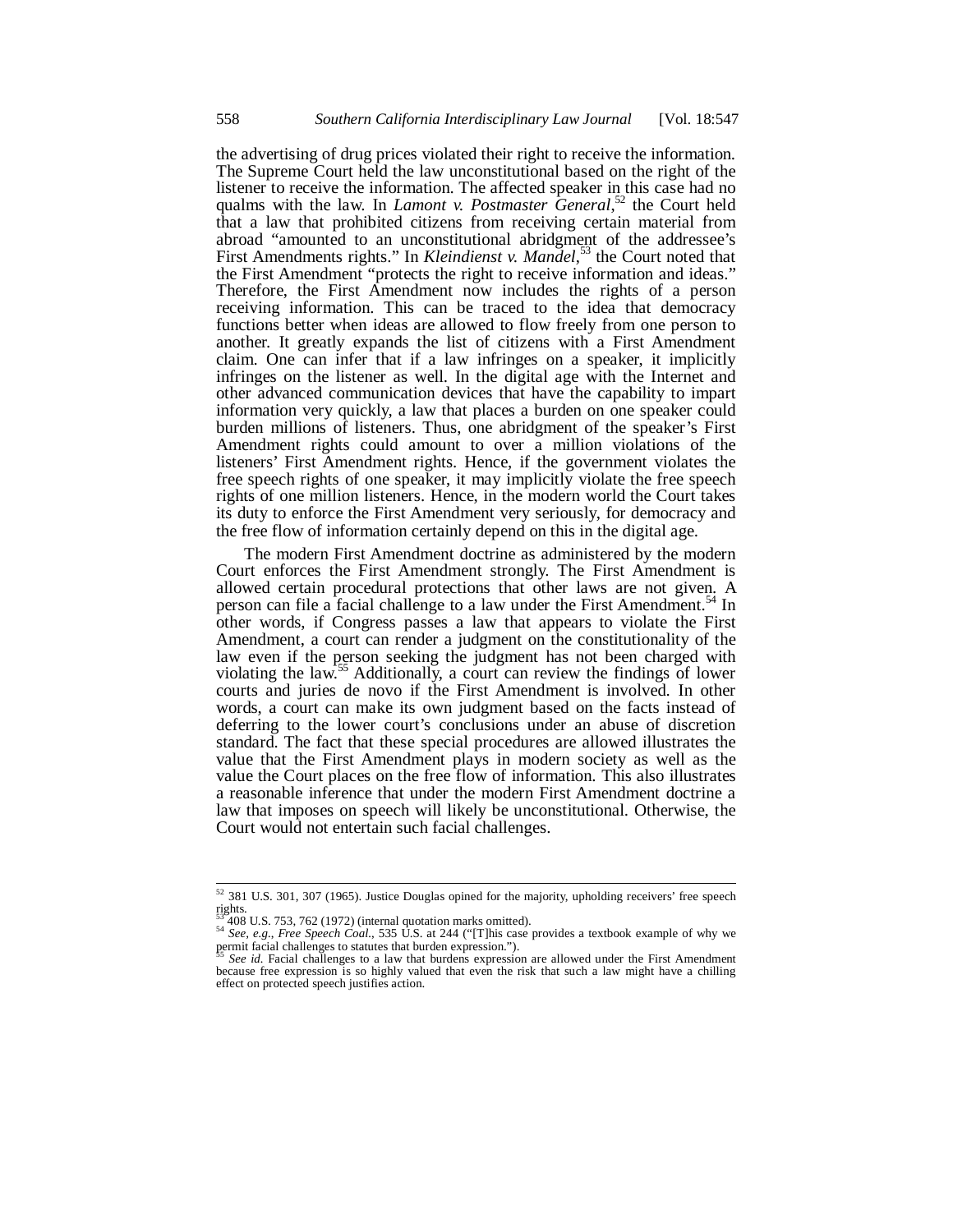The modern First Amendment doctrine currently now affords commercial speech a very high level of protection. This illustrates the expansion of the modern First Amendment, because traditionally commercial speech was thought to be outside the scope of the First Amendment. For example, in *Valentine v. Chrestensen*, 56 the Court upheld a law that prohibited the distribution of handbill advertising on the street because "[w]e are equally clear that the Constitution imposes no such restraint on government as respects purely commercial advertising." In Breard v. City of Alexandria,<sup>57</sup> the Court upheld a prohibition on door to door selling and dismissed the First Amendment concerns because "[t]he selling, however, brings into the transaction a commercial feature." Thus, traditionally the Court felt that if speech was commercial in nature, it deserved no protection by the First Amendment. By contrast, in the later case of *Central Hudson Gas & Electric Corporation v. Public Services Commission*, 58 the Court afforded commercial speech a higher level of protection within the First Amendment. In *Central Hudson*, the Court authored a four prong test and required each of the four prongs to be met for a regulation to be valid.<sup>59</sup> Subsequent cases have heightened the standard required under each of the four *Central Hudson* prongs.<sup>60</sup> The Court has invalidated several laws that impose restrictions on commercial speech under the First Amendment. The Court seems to be on the march to applying the most exacting and rigorous scrutiny to regulations that infringe on commercial speech.<sup>61</sup> Therefore, the modern Court clearly believes that commercial speech is within the scope of the First Amendment and now affords commercial speech a high level of protection. The area of commercial speech highlights the expanding nature of the First Amendment. The Court directly stated in the 1940s and 1950s that commercial speech is outside the scope of the First Amendment. Today, the Court directly states that commercial speech falls within the scope of the First Amendment and the Court affords commercial speech a fairly high level of protection.

A bedrock principle of modern First Amendment jurisprudence is the notion that the government should not be able to impose a burden on speech itself, even if the government can regulate the underlying conduct. Justice Kennedy stated that "[a]s a general principle, the First Amendment bars the government from dictating what we see or read or speak or hear."<sup>62</sup> Moreover, speech promoting conduct that is well within the power of the

 $\frac{56}{57}$  316 U.S. 52, 54 (1942).<br>
57 341 U.S. 622, 642 (1951).<br>
58 447 U.S. 557 (1980).

 $59$  The following is the Hudson test. First, the test applies only when the commercial speech at issue is not misleading. Second, the State must assert a substantial interest to be achieved by the restriction. Third, the restriction must directly advance the stated interest. Fourth, the stated interest must be no

more extensive than necessary.<br><sup>60</sup> See 44 Liquormart, Inc. v. Rhode Island, 517 U.S. 484, 509 (1996), where the Court raised the third<br>prong of the test to "directly and substantially" advance the state interest. In *Grea* of the test akin to the way the "least restrictive means" test is typically applied. <sup>61</sup> *See* Note, *Making Sense of Hybrid Speech: A New Model for Commercial Speech and Expressive* 

*Conduct*, 118 HARV. L. REV. 2826 (2005). 62 *Free Speech Coal.*, 535 U.S. at 245.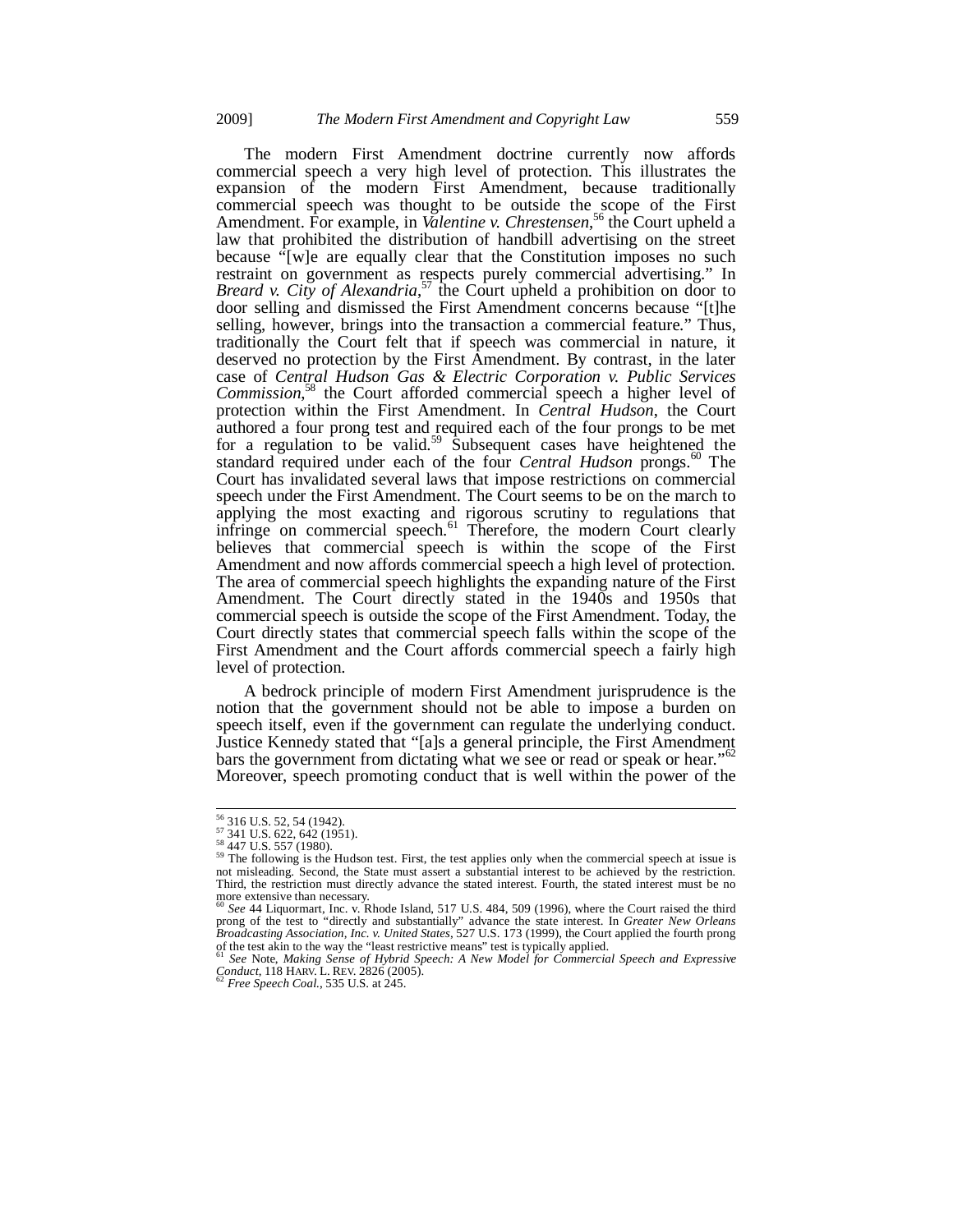government to ban altogether or regulate remains within the expansive scope of the modern First Amendment and is protected.<sup>63</sup> Justice Stevens observed that "[t]he text of the First Amendment makes clear that the Constitution presumes that attempts to regulate speech are more dangerous than attempts to regulate conduct."<sup>64</sup> Free speech is a value in itself and the regulation of speech threatens the core of democracy. The strength of free speech protection does not diminish just because the underlying conduct itself may be either prohibited or regulated.<sup>65</sup> Thus, the mere fact that the subject of the speech can be regulated does not mean that the speech itself is subject to restrictions. In the words of Justice Stevens, "there is far less reason to depart from the rigorous review that the First Amendment generally demands."<sup>66</sup>

The modern First Amendment even protects the very small categories of speech that are currently outside the scope of the First Amendment under certain circumstances. For example, a relatively recent development in First Amendment jurisprudence is that if a lawmaking body draws a line in a category of unprotected speech in a particular way effectively imposing a viewpoint on citizens, such a law is unconstitutional even if banning the entire category of speech itself is permissible. For example, it is permissible to ban "fighting words."<sup>67</sup> However, a city cannot ban fighting words only when they are used to convey a particular message.<sup>68</sup> Thus, a city can pass a law banning fighting words but it is impermissible for a city to selectively ban fighting words depending on how they are used. For example, a city could not ban the use of all fighting words aimed at Democrats because this would express a particular viewpoint. The notion that the First Amendment protects so-called unprotected speech if a city draws the line based on a particular ideology stems from the core concept that the First Amendment prohibits the government from advocating a particular viewpoint by penalizing speech supporting the opposite viewpoint.<sup>69</sup> This probably stems from the idea that in a democratic society enlightened citizens must be allowed to shop in the marketplace of ideas and choose to which ideas they will subscribe. Thus, the government must not aid the shopper by hiding one idea while promoting the other. The modern First Amendment doctrine strongly believes that citizens should be

-

<sup>63</sup> This is analogous to the Court rejecting the idea that speech can be regulated if the underlying conduct can be regulated. The Court goes to great lengths to preserve an open market place of ideas.

<sup>63</sup> *See 44 Liquormart, Inc.*, 517 U.S. at 509. The Court rejects the greater-lesser power theory on commercially related speech that held that if the state can ban an activity, it can also ban advertising on that activity. As to the case that allowed the greater-lesser power theory on commercial speech, Justice Stevens stated "we are now persuaded that *Posadas* erroneously performed the First Amendment analysis." *Id.* 

analysis." Id.<br><sup>64</sup> Id. at 512.<br><sup>65</sup> *See* Eugene Volokh, *Speech as Conduct: Generally Applicable Law, Illegal Courses of Conduct,<br>"S<i>ituation-Altering Utterances," and the Uncharted Zones, 90 CORNELL L. REV. 1277 (2005).* as "speech." The concept of labeling "speech" as "conduct" is not a new tactic to avoid First Amendment but it is often unsuccessful. Nevertheless, the "speech" as "conduct" regime is an argument that is sometimes employed in an effort to avoid the exacting scrutiny of the First Amendment.<br><sup>66</sup> 44 Liquormart, Inc., 517 U.S. at 501.

<sup>&</sup>lt;sup>66</sup> 44 Liquormart, Inc., 517 U.S. at 501.<br><sup>67</sup> Chaplinsky v. New Hampshire, 315 U.S. 568, 573 (1942). Fighting words are words that "ordinary men know are likely to cause a fight." Id. They are words that "by their very tend to incite an immediate breach of the peace." *Id.* at 572.<br><sup>68</sup> R.A.V. v. St. Paul, 505 U.S. 377 (1992).<br><sup>69</sup> This is analogous to the Court rejecting the idea that speech can be regulated if the underlying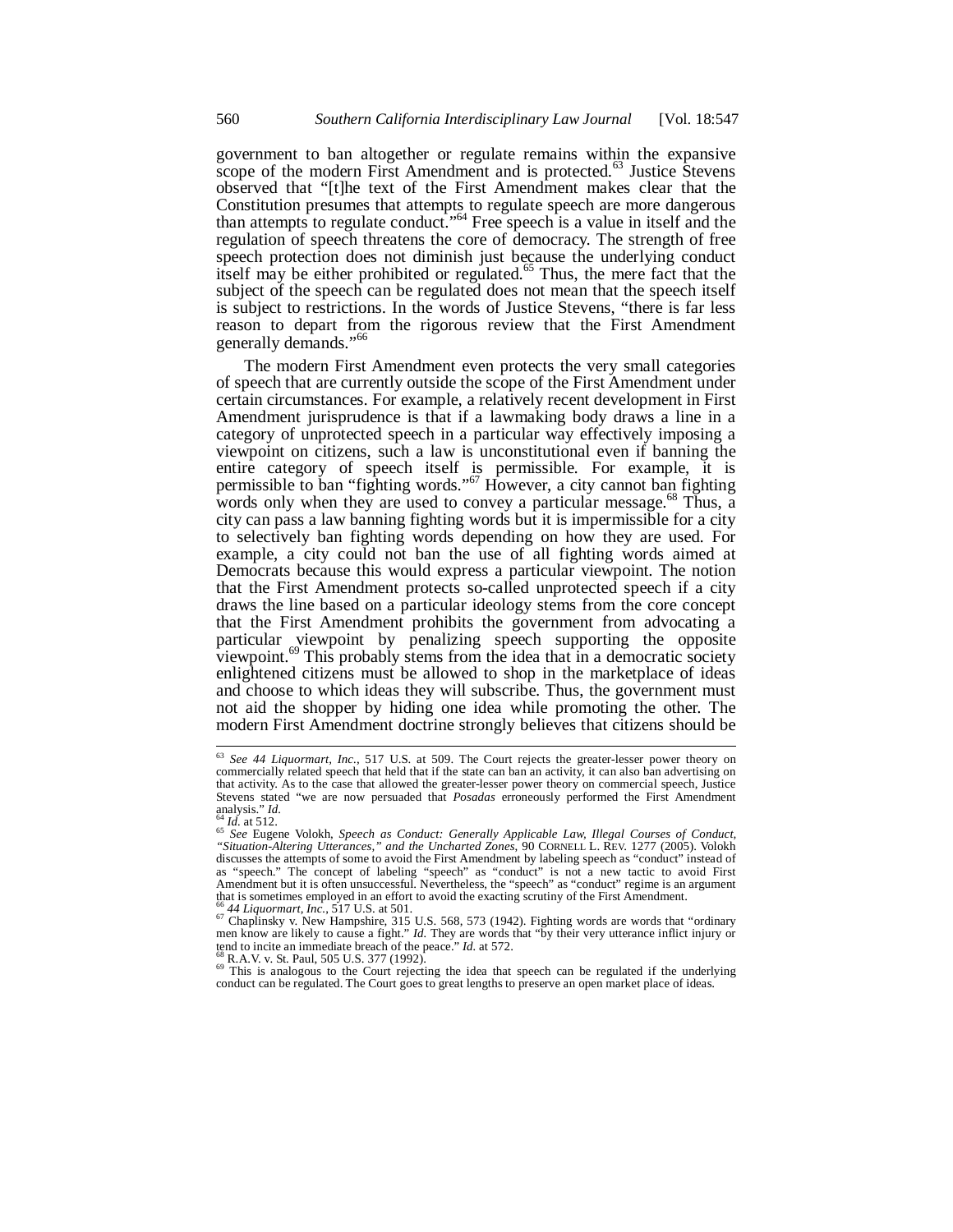able to evaluate information on their own; therefore, it prohibits government suppression encouraging one form of ideology at the expense of another. The government must remain neutral as to viewpoint. Thus, even if an area of speech is completely unprotected, it will fall within the scope of the First Amendment if a lawmaking body crafts a law that prohibits only certain usage of the unprotected speech in order to suppress a viewpoint or promote a viewpoint. Perhaps, most importantly, this illustrates that the Court is willing to extend the First Amendment even into areas that it has not typically been extended to, in order to preserve the free flow of information in society.

The modern First Amendment doctrine places a very high value on protecting protected speech. If the speech is protected, the Court will defend the right to access the information. This often means that technology that would deny access to the information violates the First Amendment. In *United States v. American Library Association, Inc.*<sup>70</sup> Chief Justice Rehnquist narrowly escaped a holding that the law was unconstitutional on a facial challenge to the law by allowing Justice Kennedy to write a concurring opinion for the critical vote. In *American Library Association*, Congress passed a law requiring public libraries to place filtering software on the library computers. Congress stated the purpose of the law was to protect minor children from erotic photographs and other such materials that are widely available on the Internet. Justice Kennedy emphasized that "[i]f, on the request of an adult user, a librarian will unblock filtered material or disable the Internet software filter without significant delay, there is little to this case. The Government represents this is indeed the fact."<sup>71</sup> He then stated that if a library is unable to disable the filter for an adult or substantially delayed, this could be used as an applied challenge to the law.<sup>72</sup> The Court has held that adult access to erotic material falls within the scope of the First Amendment.<sup>73</sup> Therefore, refusing to remove a filter for an adult in a public library would be a First Amendment violation. Perhaps, this case can stand for the proposition that technology that blocks access to information falling within the scope of the First Amendment runs squarely into the First Amendment if a person who has a right to access the information is being denied access by technology. Justice Kennedy's opinion made it clear that he would quickly reject a defense of the library that the technology is blocking access to the information, not the library. This case suggests the Court is willing to entertain cases on technology that adversely block the user from accessing information that he is entitled to access and wishes to access.

<sup>70 539</sup> U.S. 194 (2003).

<sup>&</sup>lt;sup>71</sup> *Id.* at 214 (Kennedy, J., concurring).<br><sup>72</sup> *Id.* at 215.<br><sup>73</sup> *See, e.g.*, United States v. Playboy Entm't Group, 529 U.S. 803 (2000) (holding that requiring cable companies to either completely block signal bleed-through of images or only air programming at night to avoid children watching the programming violated the First Amendment because of adults' right to view material); Ashcroft v. ACLU, 542 U.S. 656 (2004) (holding law aimed at restricting access of minors by requiring adult verification on a website selling for a profit certain materials probably First Amendment violation because could discourage adult access and probably is not least restrictive means); Stanley v. Georgia, 394 U.S. 557 (1969) (holding that First Amendment freedom of expression protects right of viewer to possess and view obscene material).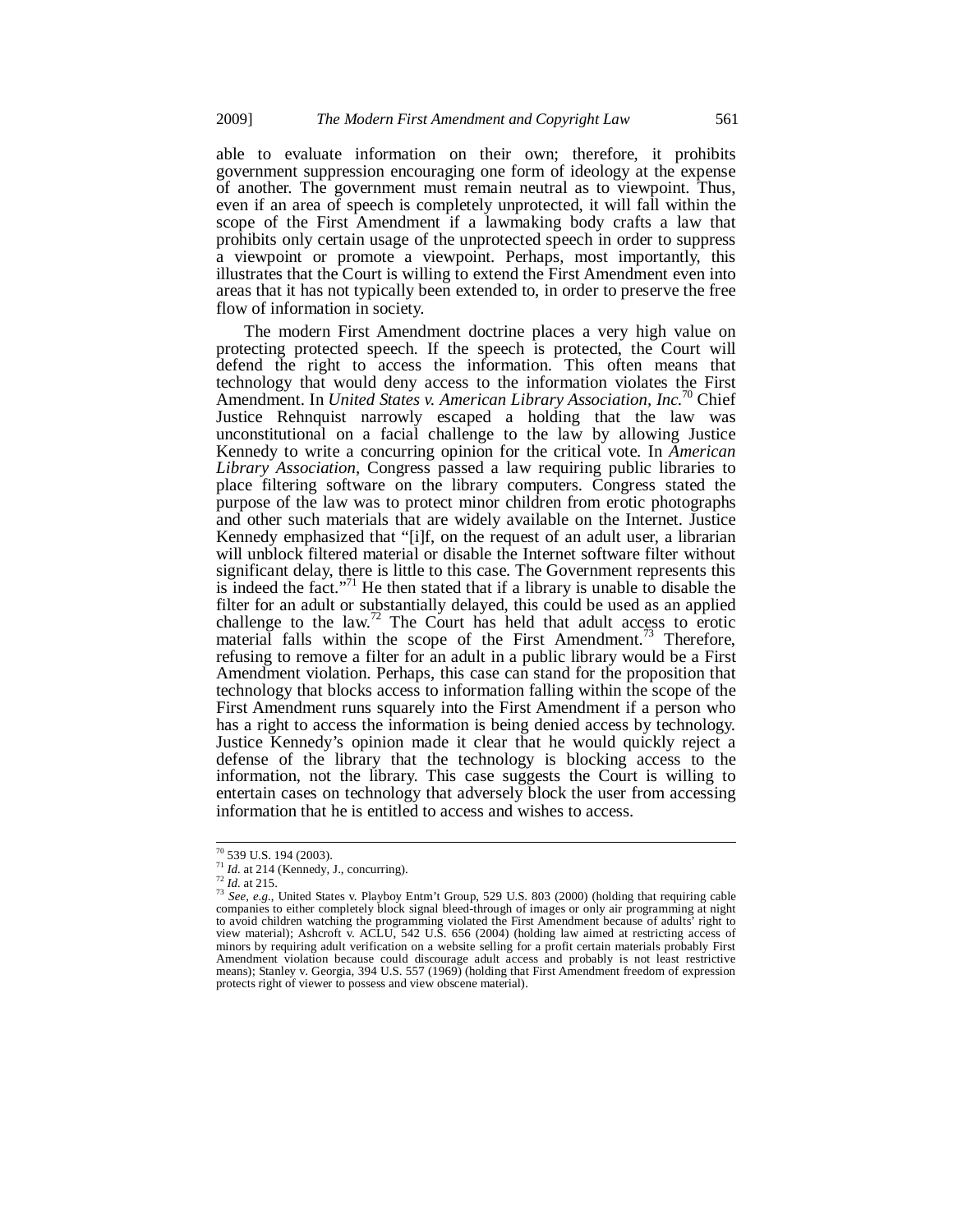The content mentioned herein clearly demonstrates that the modern First Amendment doctrine is much more expansive than the traditional First Amendment. This is because the Court that subscribes to the modern view of the First Amendment believes in the theories that underlie modern First Amendment jurisprudence. The modern Court sees the First Amendment as extremely critical in upholding the American democracy and preventing America from finding itself under the rule of tyrants. The modern Court essentially believes that democracy and an enlightened society are contingent upon the very existence of the First Amendment. Without the First Amendment, the Court must believe the United States ceases to be a true democracy but instead becomes an oppressive country much akin to the Soviet Union during the Cold War. Only such a belief could support the modern doctrine that upholds freedom of speech and expression but gives little consideration to anyone, including Congress. Yet, this proposition is not so absurd considering that the great intellectuals from a variety of time periods have stated that freedom of speech and expression is the most critical element of an enlightened society. Hence, any law that runs contrary to the guarantee of freedom of speech and expression will almost certainly be found unconstitutional when the modern First Amendment doctrine and its underlying values are properly applied. That must be the case even if the law in question is a copyright law, such as the DMCA of 1998.

## III. THE EVOLUTION OF COPYRIGHT LAW

Copyright law, like the First Amendment doctrine, has also expanded greatly in recent years. Congress, not the Court, has been the primary force behind the expansion of copyright law. Of course, as copyright law and the First Amendment law continue to expand at rapid rates, the conclusion that a conflict has occurred between the two doctrines seems to be within the bounds of reason and logic. The power of Congress to pass copyright law is conveyed by the Constitution.<sup>74</sup> Nevertheless, copyright law is not immune from constitutional challenges.<sup>75</sup> Besides, at the point that copyright law expands beyond the boundaries the Constitution affords it, copyright law becomes subject to the First Amendment. This is particularly true because in recent years the draftsmanship of copyright legislation has sharply declined.<sup>76</sup> Poor draftsmanship often leads to laws that are either unconstitutionally vague, substantially overbroad, or both; this often puts laws well within the scope of the First Amendment.<sup>77</sup> Given the strength of the modern First Amendment doctrine, if the Court applies it correctly, this impermissible burden on free expression under the guise of copyright law must be held unconstitutional. To understand the point at which copyright law expands beyond its constitutional boundaries, one must understand the

-

<sup>&</sup>lt;sup>74</sup> U.S. CONST. art I, § 8, cl. 8.<br><sup>75</sup> Lawrence Lessig, *Copyright's First Amendment*, 48 UCLAL. REV. 1057 (2001).<br><sup>76</sup> David Nimmer, *Codifying Copyright Comprehensibly*, 51 UCLAL. REV. 1233 (2004).<br><sup>77</sup> See 16B C.J.S.

<sup>&</sup>lt;sup>71</sup> See 16B C.J.S. Constitutional Law §§ 832, 833 for a general discussion of vagueness, overbreadth, and some examples of laws that have been invalidated under these theories. Arguably, some of the statutes found invalid resulted from poor draftsmanship, failing to account for the precision the Constitution requires.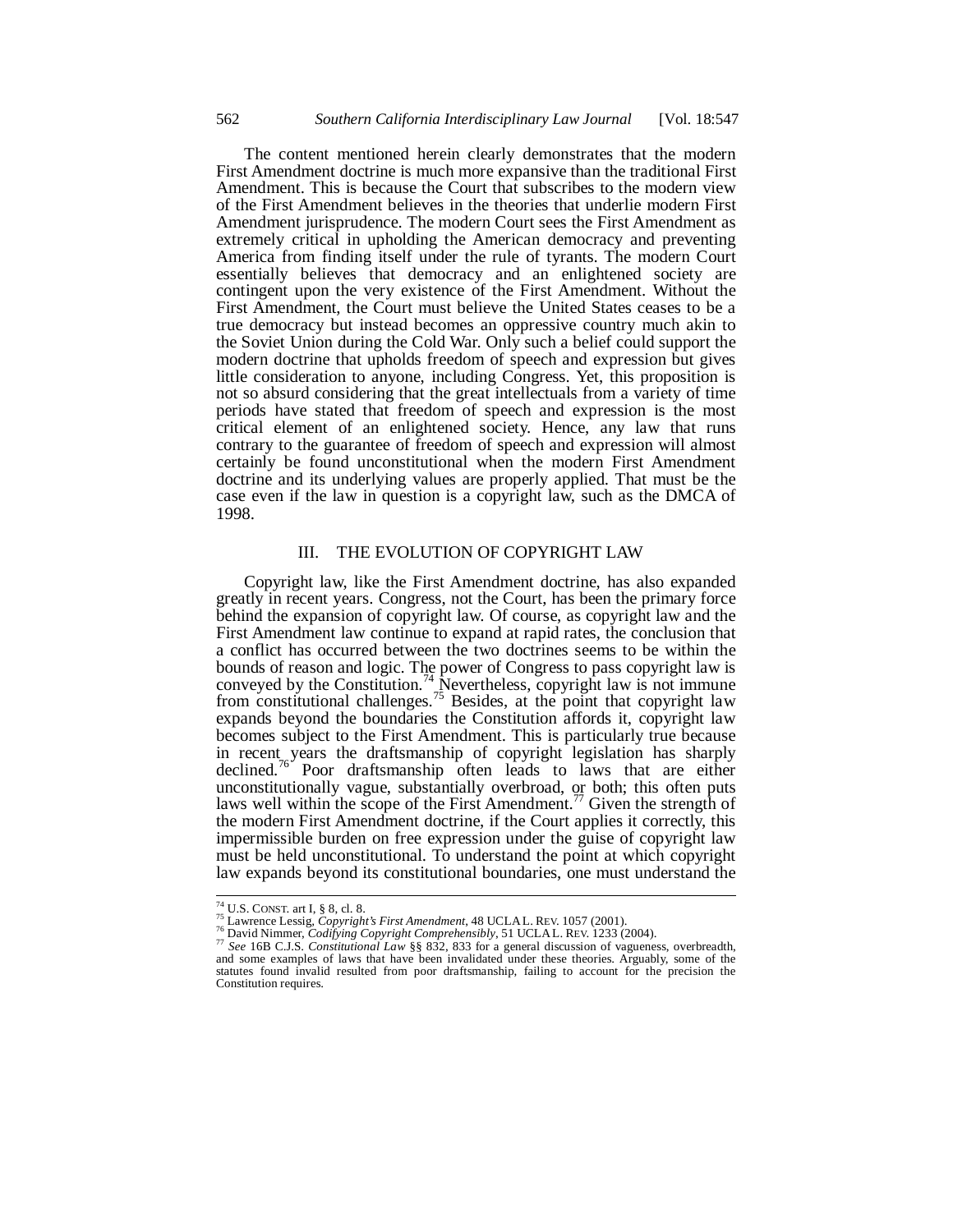historical evolution of copyright law. Then, one can determine at what point copyright law evolved into a law that violates modern First Amendment jurisprudence.

## A. COPYRIGHT IN THE COLONIAL ERA

The United States Constitution states that Congress has the power "[t]o promote the progress of science and useful arts, by securing for limited times to authors and inventors the exclusive right to their respective writings and discoveries."<sup>78</sup> Using this power, President George Washington signed the Copyright Act of 1790 into law in May of that year.<sup>79</sup> This Copyright Act of 1790, which only protected United States citizens or residents, applied to books, maps, charts, and other original material.<sup>80</sup> The limited time of protection the Act provided was fourteen years, with an optional right of renewal by the author for another fourteen years.<sup>81</sup> Thus, the "limited time" under the first copyright act was a maximum of twenty-eight years, but a default rule of fourteen years. Additionally, the scope of the Act was narrow, as it did not apply to other materials such as music. Some historians suggest that the real motivation for passing the 1790 Act was to benefit Mr. Noah Webster. Compared to the modern copyright laws, this statute seems extremely "limited" both in the length of time covered and the scope of the Act.

#### B. COPYRIGHT IN THE PRE-MODERN ERA

Congress next approved the Copyright Act of  $1831$ .<sup>82</sup> This Act extended the initial term of coverage from fourteen years to twenty-eight years and gave the author the right to renew his copyright for another fourteen years. The scope of the 1831 Act was broadened to include "music and cuts." Thus, the length of time was extended and the scope of the Act was, at least in the views of those in the entertainment industry, significantly broadened.<sup>83</sup> The Copyright Act Revision of 1870 created the Library of Congress Copyright Office, thereby federalizing the registration of copyrighted material, since prior to the Revision, copyrights were kept on file locally.<sup>84</sup> The International Copyright Act of 1891 (the Chase Act), accomplished though amendments to the 1870 Act, extended copyright protection to foreign people who met the 1790 Act requirements and

<sup>&</sup>lt;sup>78</sup> U.S. CONST. art I, § 8, cl. 8.

<sup>&</sup>lt;sup>79</sup> U.S. CONST. art 1, § 8, ci. 8.<br><sup>87</sup> 13 COLUMBIAN CENTINEL 36 (July 17, 1790).<br><sup>80</sup> Act of May 31, 1790, § 1, 1 Stat. 124 (repealed 1831).<br><sup>81</sup> Id.<br><sup>82</sup> Act of Feb. 3, 1831 § 1, 2, 4 Stat. 436 (repealed 1870).<br><sup>82</sup> In were considered pure statutory protections, with each and every protection deriving from the statute passed by Congress, not common law. *See, e.g.*, Wheaton v. Peters, 33 U.S. 591, 662 (1834) ("[I]f the right of the complainants can be sustained, it must be sustained under the acts of congress. Such was, probably, the opinion of counsel who framed the bill, as the right is asserted under the statutes, and no particular reference is made to it as existing at common law."); *see also* Banks v. Manchester, 128 U.S.<br>244, 252 (1888) ("A copyright cannot be sustained as a right existing at common law; but, as it exists in the United States, it depends wholly on the legislation of congress.").

<sup>84</sup> Act of July 8, 1870, § 85, 16 Stat. 198, 212.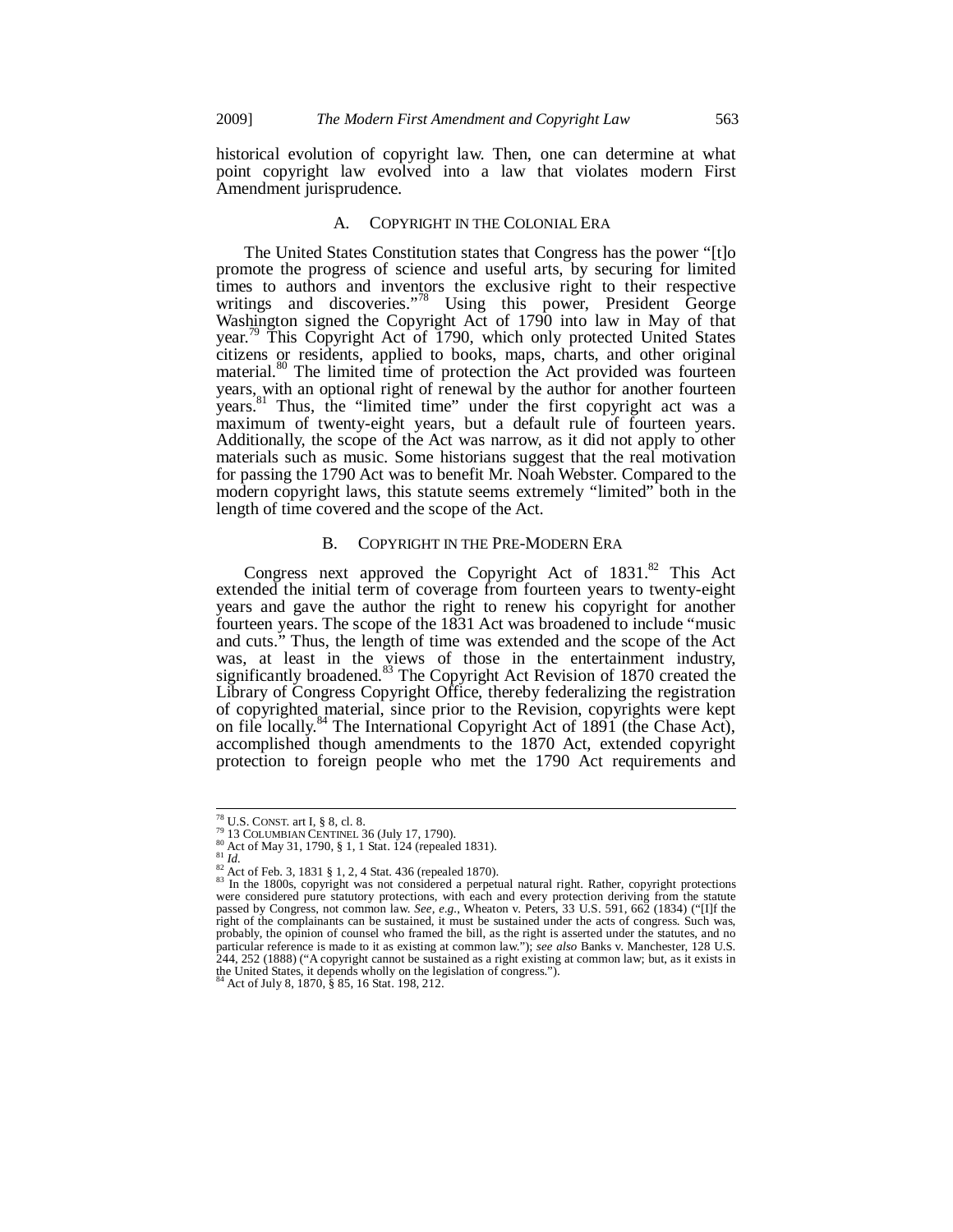published work with American publishers.<sup>85</sup> These two changes are relatively minor in terms of the substantive nature of copyright law. Nevertheless, the Act of 1870 would make copyright law more enforceable and the 1891 Act would increase the amount of copyrighted material available in the country by allowing those overseas potential protection from copyright infringement.

The first major revision since the first copyright law occurred in 1909.<sup>86</sup> The Copyright Act of 1909 significantly broadened the scope of copyright law. The 1909 Act used the term "copies" instead of "printing." It broadened the scope of categories to include all works of authorship, as opposed to material that had been published or printed. Thus, the law would include a book that an author had written but never formally published. The 1909 Copyright Act also extended the time of protection to twenty-eight years with a right of renewal for another twenty-eight years. It included derivative works of books. According to the Congressional Record, Congress attempted to strike a difficult balance. Congress wanted to give a composer an adequate return for the value of his composition and at the same time prevent the formation of "oppressive monopolies," which might form on the very rights granted to the composer for the purpose of protecting his interests.<sup>88</sup> The Congressional Record for the 1909 Act seems to indicate Congress sought to protect the individual and his rights and did not desire for the Act to become a money making device for large corporations. Congress wanted to find a way to protect the individual while preventing the formation of "oppressive monopolies." The purpose of the 1909 Act seems consistent with the Constitution in that it seeks to protect the individual by rewarding his creative effort, thereby, enhancing the arts and the sciences. This, in turn, enriches the material in the public domain available to the general public.

#### C. COPYRIGHT IN THE MODERN ERA

The next major revision to copyright law occurred with the Copyright Act of 1976.<sup>89</sup> The 1976 Copyright Act preempted all previous copyright acts. The revolutionary and important part of this Act was the granting of an automatic copyright for creative work. Federal law would automatically protect the creative work under the 1976 Act, even if the work was not registered and marked.<sup>90</sup> The 1976 Copyright Act also extended the amount of "limited time" a work could receive protection. The Act extended the term of protection to the life of an author plus fifty years. The Act provided that works for hire be protected for seventy-five years. The Act applied to unpublished works as well as published works. The Act codified the sales doctrines and the fair use defense. The Act also explicitly allowed photocopying for academic work under certain circumstances and made a

 $\frac{85}{86}$  Act of July 8, 1870, § 4956, 26 Stat. 1106, 1107 (amended 1891).<br>
Act of Mar 4, 1909, 35 Stat. 1075, 1076 (repealed 1976).

<sup>&</sup>lt;sup>87</sup> Act of Mar 4, 1909, § 2, 35 Stat. 1075, 1076 (repeated 1976).<br>
<sup>87</sup> Act of Mar 4, 1909, § 2, 35 Stat. 1075, 1076 (repeated 1976).<br>
<sup>88</sup> See H.R. Rep. No. 60-2222, at 7 (1909).<br>
<sup>89</sup> 17 U.S.C. §§. 101–810; Act of Oct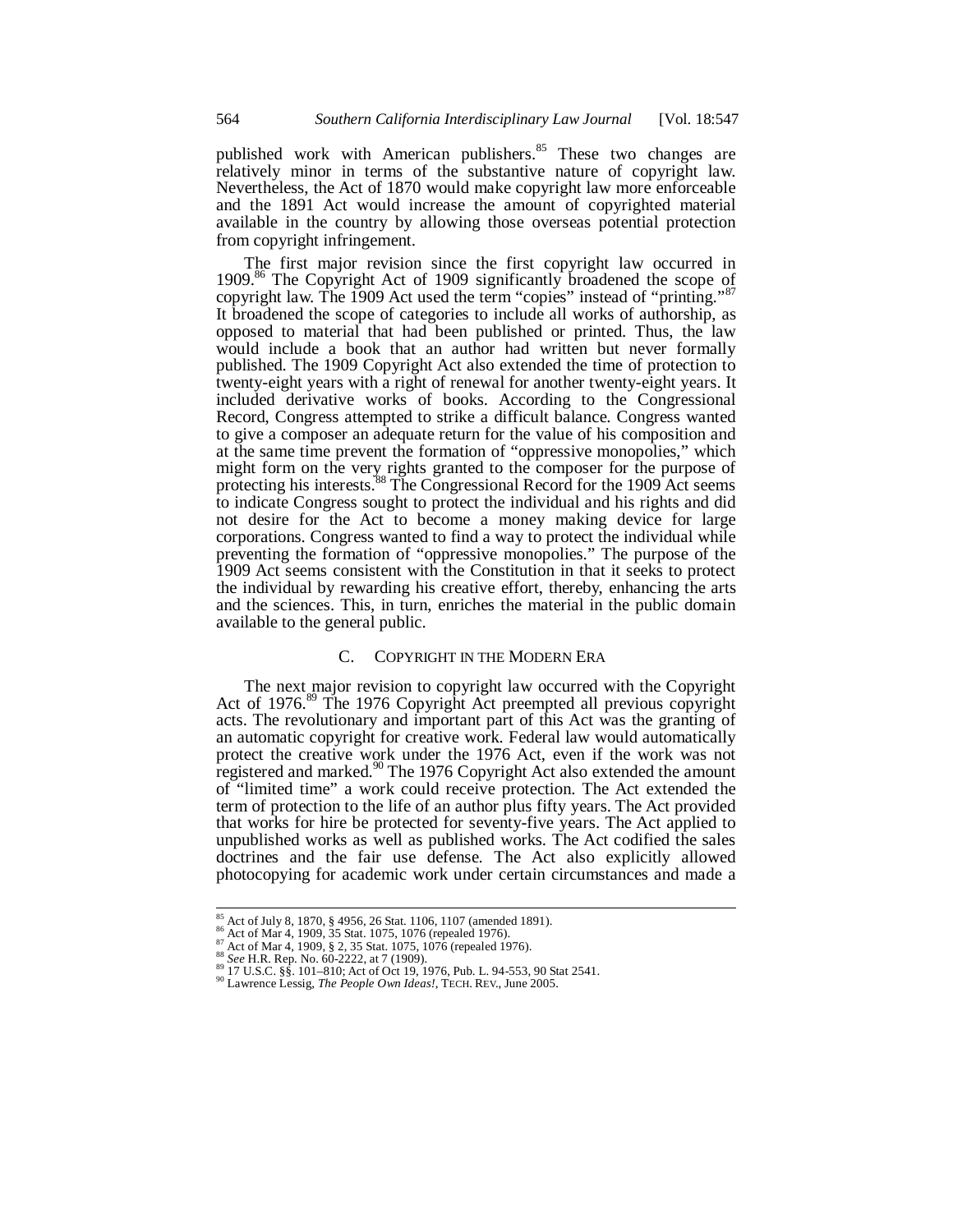fair use for materials that are used for news, criticism, reporting, comments, teaching, etc. The purpose behind the Copyright Act of 1976 seems very different than the purpose behind the 1909 Copyright Act as reflected through the Congressional Record. The 1976 Act placed much less emphasis on the protection of individuals and the worthy goal of protecting individuals against oppressive monopolies. After all, the 1976 Act automatically took a large amount of materials outside of the public domain without the author's permission and it took such material out of the public domain for a longer period of time. While under the 1976 Act "limited time" started to sound similar to "a very long time," the most significant item of the Act was that it automatically copyrighted works as soon as they were created. This meant that a much greater amount of material would receive copyright protection. The 1976 Act essentially made "copyright" an opt-out option, while every other copyright act prior to the 1976 Act made "copyright" an opt-in option.

The Copyright Act of 1976 automatically copyrighted a work, but it did not provide that the renewal of the work occur automatically. However, Congress later passed the Copyright Renewal Act of 1992.<sup>91</sup> In 1992, Congress voted to amend section 304 of Title 17 to make renewals of copyrights automatic. Thus, the Copyright Renewal Act of 1992 amended the 1976 Copyright Act by providing for automatic renewal.<sup>92</sup> The effect of this is to make works entering the public domain slow down even more.<sup>93</sup> The 1976 Act extended the amount of time for the original copyright. The 1992 amendment in effect just adds more time to the 1976 Act since most authors or heirs of authors who would not mind if the works fell into the public domain would not think about the automatic renewal. Thus, the 1992 amendment is analogous to the 1976 Act in that it is setting a default rule of renewal. The 1976 Act combined with the 1992 amendment seems to be taking copyrighting out of the hands of individual citizens and authors and placing copyrighting into the hands of the government. After all, many works will be automatically copyrighted and automatically renewed even though the author might not mind if his work enters the public domain. Thus, the 1992 amendment makes both copyright and renewal an opt-out option instead of an opt-in option. One must wonder if this benefits individuals or "oppressive monopolies."

Congress next passed the Sonny Bono Copyright Term Extension Act of 1998.<sup>94</sup> Of course, this Sonny Bono Copyright Term Extension Act extended protection for most works to the life of the author plus seventy years.95 It seems as though the "limited time" of this act might be described as a lifetime plus a lifetime. Assume that a person, who at the age of ten years writes a best selling book on Spiderman, lives to be eighty years old.

<sup>&</sup>lt;sup>91</sup> Act of June 26, 1992, Pub. L. No. 102-307, 106 Stat. 264 (amending chapter 3 of title 17).

<sup>&</sup>lt;sup>92</sup> See Batjac Prods. Inc. v. GoodTimes Home Video Corp., 160 F.3d 1223, 1226 n.4 (9th Cir. 1998).<br><sup>92</sup> See Batjac Prods. Inc. v. GoodTimes Home Video Corp., 160 F.3d 1223, 1226 n.4 (9th Cir. 1998).<br><sup>93</sup> The Copyright Re

between the dates January 1, 1964 and December 31, 1977.<br><sup>94</sup> Act of Oct. 27, 1998, Pub. L. No. 105-298, 112 Stat. 2827 (further amending chapter 3 of title 17).<br><sup>95</sup> The Sonny Bono Copyright Extension Act is often called widely held belief that Congress is extending the copyright law for the protection of the Walt Disney Company.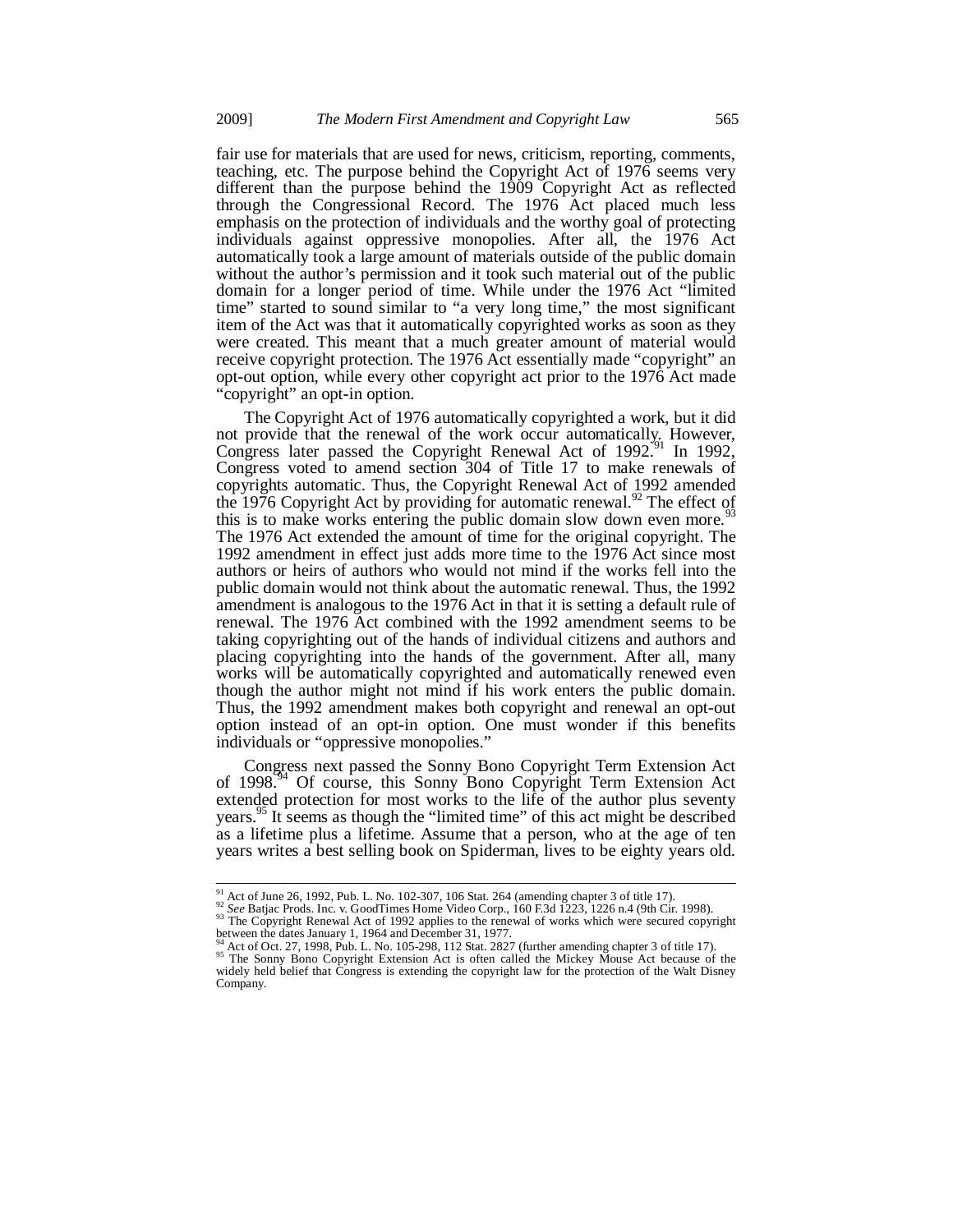Under the current copyright law, including the 1998 extension, his work will receive 140 years of protection. That is, seventy years of protection during his lifetime and another seventy years of protection after his death. Though many lawyers do not like math, most can compute that seventy plus seventy equals 140. The Sonny Bono Copyright Terms Extension Act, coupled with the other expansive Acts, has the effect of limiting the public domain in terms of the number of items available. Lawrence Lessig states that "[t]his change meant that American law no longer had an automatic way to assure that works that were no longer exploited passed into the public domain. And indeed, after these changes, it is unclear whether it is even possible to put works into the public domain."<sup>96</sup> Thus, modern copyright law seems to be keeping items out of the public domain even if the author might prefer them to be in the public domain. Besides, the phrase "limited time" does not seem to be the reality of modern copyright law.

Congress passed the Digital Millennium Copyright Act ("DMCA") in 1998.<sup>97</sup> The DMCA is certainly among the most controversial of the Copyright Acts passed by Congress. As will be discussed in the next section of this Article, the DMCA is the most likely of the copyright acts to violate the First Amendment, for it seems to expand beyond the constitutional boundaries of copyright law and extend into content-based abridgment of speech. The DMCA, to hit some highpoints of the Act, establishes a safe harbor for online services providers, permits temporary copies of programs during computer maintenance, and makes miscellaneous amendments to copyright law, dealing with topics such as Internet broadcasting. Section 1201 of the Digital Millennium Copyright is the most troubling section of the Act. Section 1201 of the DMCA contains an "anticircumvention" provision. The anticircumvention provision essentially contains two prohibitions. First, Section 1201 prohibits acts of circumvention.98 This means the Act restricts the cracking of code that protects copyrighted material.<sup>99</sup> Second, Section 1201 prohibits the distribution of tools and technologies used for circumvention.<sup>100</sup> This means the Act prohibits the creation of code that cracks code that protects copyrighted material.<sup>101</sup> The aim of Section 1201 of the DMCA is to "lend legal support to the tools that copyright holders deploy to protect their copyrighted material."<sup>102</sup>

Justice Blatchford wrote that "[a] copyright cannot be sustained as a right existing at common law; but, as it exists in the United States, it depends wholly on the legislation of Congress."<sup>103</sup> Thus, unlike the First Amendment doctrine, the evolution of copyright is best viewed through the

-

<sup>96</sup> LAWRENCE LESSIG, FREE CULTURE: HOW BIG MEDIA USES TECHNOLOGY AND THE LAW TO LOCK

DOWN CULTURE AND CONTROL CREATIVITY 135 (Penguin 2004).<br>
<sup>97</sup> Act of Oct. 28, 1998, Pub. L. No. 105-304, 112 Stat. 2860.<br>
<sup>98</sup> 17 U.S.C. § 1201 (a)(1)(A).<br>
<sup>99</sup> LAWRENCE LESSIG, THE FUTURE OF IDEAS: THE FATE OF THE COMMONS

<sup>&</sup>lt;sup>100</sup> 17 U.S.C. § 1201(b)(1)(A).<br><sup>101</sup> LESSIG, FUTURE OF IDEAS, *supra* note 99, at 187.<br><sup>102</sup> *Id.* 103 Banks v. Manchester, 128 U.S. 244, 252 (1888).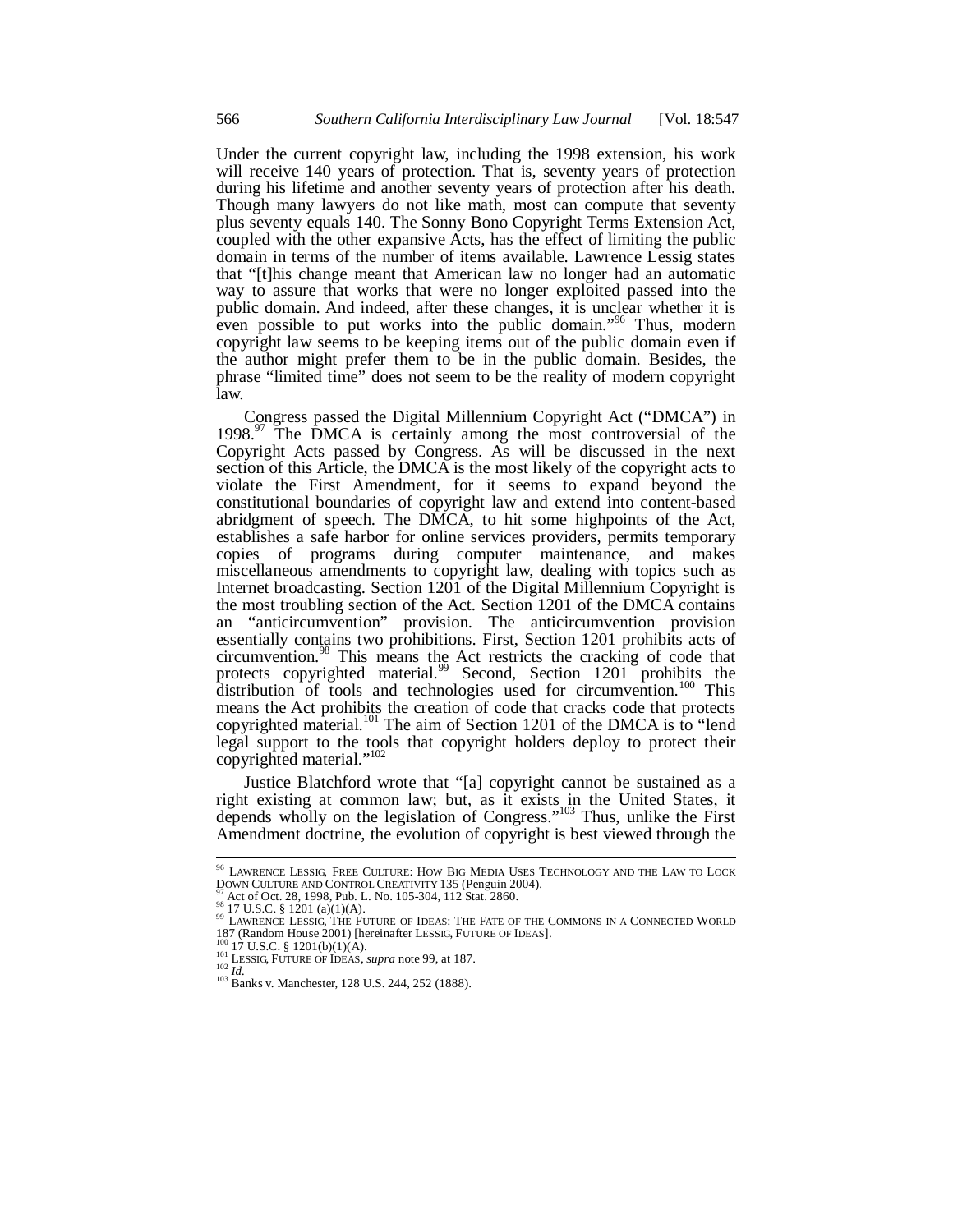amendments and changes Congress makes to various copyright acts. The evolution of copyright doctrine, expansive and revolutionary indeed, is almost as spectacular as the evolution of the First Amendment doctrine. After all, the original copyright act referred to the printing, not copying, of a limited number of items and such items received protection for a "limited time," in the line of fourteen years, if and only if the author wished the items to receive such protection. Under the original Act, the author could only renew his copyright for another fourteen years, if and only if he took action to do so. By contrast, the modern copyright law applies to a wide variety of items and such items can hardly be said to receive protection only for a "limited time," given the fact that a work could easily receive up to 140 years of protection. About one and a half centuries is a long time in the minds and hearts of most people. Imagine the look on a prisoner's face if the judge told the prisoner he would give him a "limited" jail sentence and then sentenced him to 140 years in prison. It would hardly seem to be a "limited jail sentence" to the prisoner who received it. Furthermore, the modern copyright law could give a work protection for 140 years unless the author takes action to place the work in the public domain.<sup>104</sup> Unlike the original copyright law that set the default as "public domain," the modern copyright law sets the default as non-public domain for a very long time.<sup>105</sup> Even more surprisingly, the modern copyright law seeks to penalize speech and creative design of programs that might help the rightful owners of material place an item in the public domain or use the item in a way inconsistent with the intent of the producer of the product. Thus, the modern copyright law seeks not only to deal with issues of copying but also seeks to attack with full force certain devices that could be used to copy. Indeed, the original copyright law and the modern copyright law are extremely different in terms of policy, effect, purpose, scope, length of coverage, and actions covered. In the next section of this Article, First Amendment challenges to copyright law will be discussed and evaluated on a theoretical and practical level, with an emphasis on both policy and legal doctrine.

## IV. THE INTERACTION: COPYRIGHT LAW AND THE FIRST AMENDMENT

The First Amendment can be used to challenge copyright law. Given the expansive nature of the modern First Amendment coupled with the expansion of copyright law, such challenges are with merit. In other words, a Court could void certain aspects of copyright law under a First

<sup>&</sup>lt;sup>104</sup> The modern copyright law seems to aim to maximize the length of time a work spends outside of the public domain. For example, if a book is co-authored by two authors, the protection extends until the death of the last living author plus another seventy years. Thus, a forty year old man with a desire to keep his book outside of the public domain could "co-author" a book with a much younger individual to

enhance the amount of time the work spends outside of the public domain.<br><sup>105</sup> This is analogous to the opt-in versus opt-out provision on mass e-mail. If a company has an opt-out policy, most customers will allow the company to send them e-mail. By contrast, if the company has an opt-in policy, most customers will not allow the company to send the e-mail. Thus, setting the default rule can be an extremely critical aspect of policy.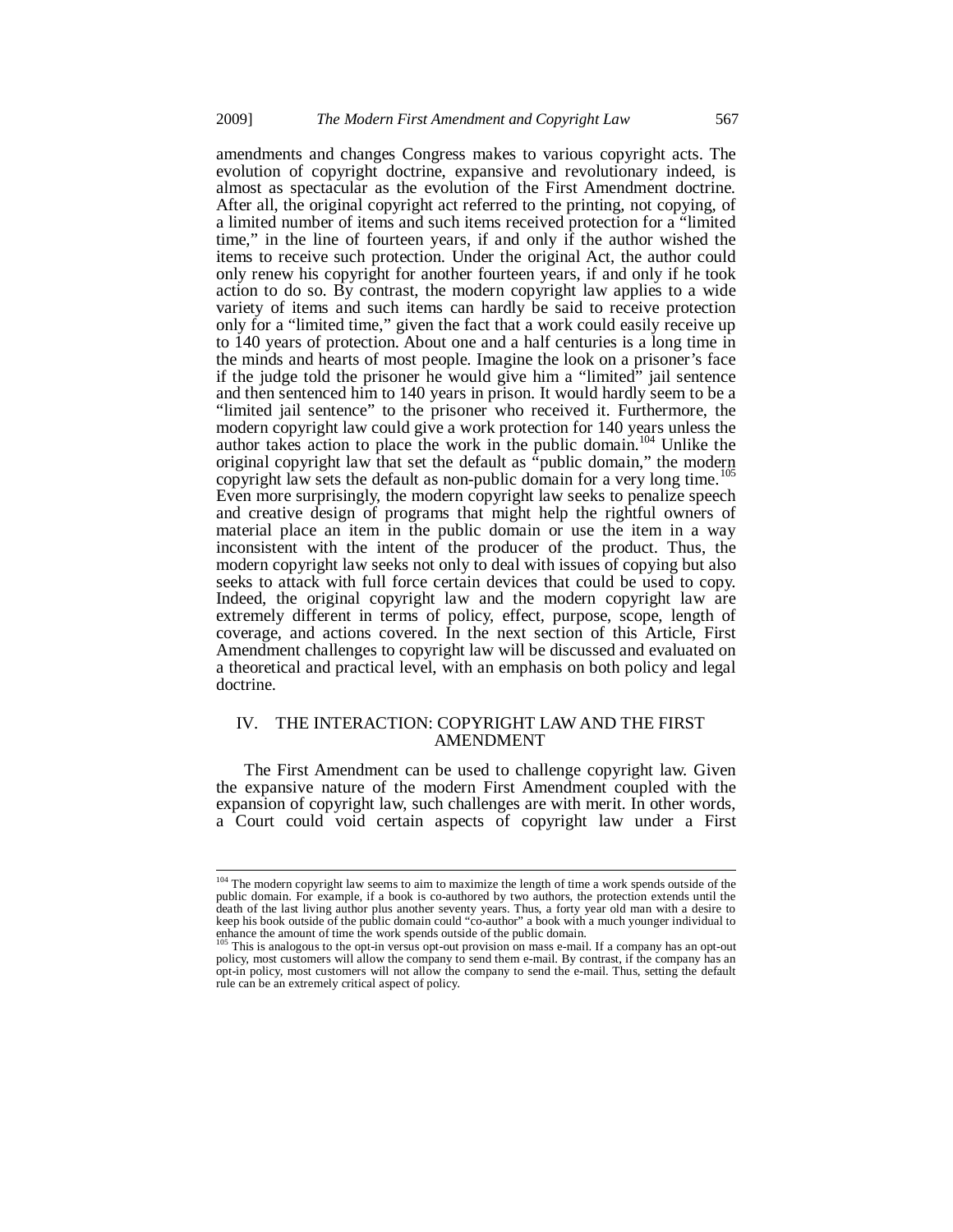Amendment theory without stretching the doctrine to a new level.<sup>106</sup> Several methods to challenge copyright law using the First Amendment exist.<sup>107</sup> These methods tend to focus on policy, plain text, and precedent. For this type of legal analysis, policy, plain text, and precedent all can be utilized for strong legal arguments.

One method of argument is to focus on the "limited time" phrase in the Constitution and argue that the current copyright law exceeds the "limited time" provision in the Constitution and is therefore unconstitutional. A variation of this method is to make a Federalism-based congressional power argument by asserting that Congress lacks the authority to retroactively extend the time on already existing copyrights. Another method is to argue that modern copyright law is a content-neutral law that imposes a burden on free speech; thus, it should be subjected to intermediate scrutiny and it fails the intermediate scrutiny test. Yet another method is to argue that modern copyright law is a content-based law that imposes a burden on speech based on the content of the speech itself; thus it should be subjected to strict scrutiny and it fails to meet the strict scrutiny test. With any argument involving both copyright law and the First Amendment, policy analysis is critical.<sup>108</sup> Of course, the best argument to use depends on which aspect of copyright law is at issue. As a general rule, it is best to argue copyright law is a content-based restriction, so that strict scrutiny is used, and that the copyright law at issue does not promote the public good and encourage the creation of novel works but rather, it rewards large corporations and encourages the formation of oppressive monopolies. The next best option is to find a constitutional plain text contradiction coupled with an argument suggesting the law at issue is not only inconsistent with the will of the Founding Fathers but is also inconsistent with good public policy for the modern nation. The most difficult argument to make is that copyright law is content-neutral but fails the intermediate scrutiny test nevertheless. This can be understood using a sports analogy. A lawyer reasonably arguing for strict scrutiny is akin to a basketball player standing almost under the goal with a clear shot. A lawyer reasonably arguing for a plain text violation is akin to a basketball player shooting from the free-throw line. A lawyer arguing for intermediate

<sup>&</sup>lt;sup>106</sup> The theory of modern copyright law is largely based on Melville B. Nimmer's article featured in the 1970 UCLA Law Review. *See* Melville B. Nimmer, *Does Copyright Abridge the First Amendment* Guarantees of Free Spee *Copyright Abridge the First Amendment*]. However, since the time of his article, Congress has significantly expanded copyright law. Thus reliance on Nimmer's theory on copyright law as a basis for concluding that copyright law and First Amendment law are congruent would be misplaced, considering the rapid expansion of copyright law since the publication of Nimmer's article.

<sup>107</sup> As noted in the introduction, many of the methods of argument mentioned above have been used to challenge copyright law by various individuals. The actual holding of a court shall not be used to determine the merits of such an argument. Rather, the analysis herein will focus on how such arguments for or against copyright law fit into the modern First Amendment framework at both a theoretical and practical level. After all, some of the most dynamic and intelligent-sounding majority opinions of the modern era often can be found in the dissenting opinions of a past era. Concepts and logic are key here.

While policy arguments are critical for deciding any case with issues at the margin, policy is extremely critical in First Amendment versus copyright cases. Since both doctrines derive from the Constitution itself, the reasoning behind the law may be the determinative factor in the ruling. For example, if the underlying policy of copyright law is "public benefit," then a copyright law aimed wholly at private benefit for certain individuals to the detriment of the public might be held to be void based on policy reasons.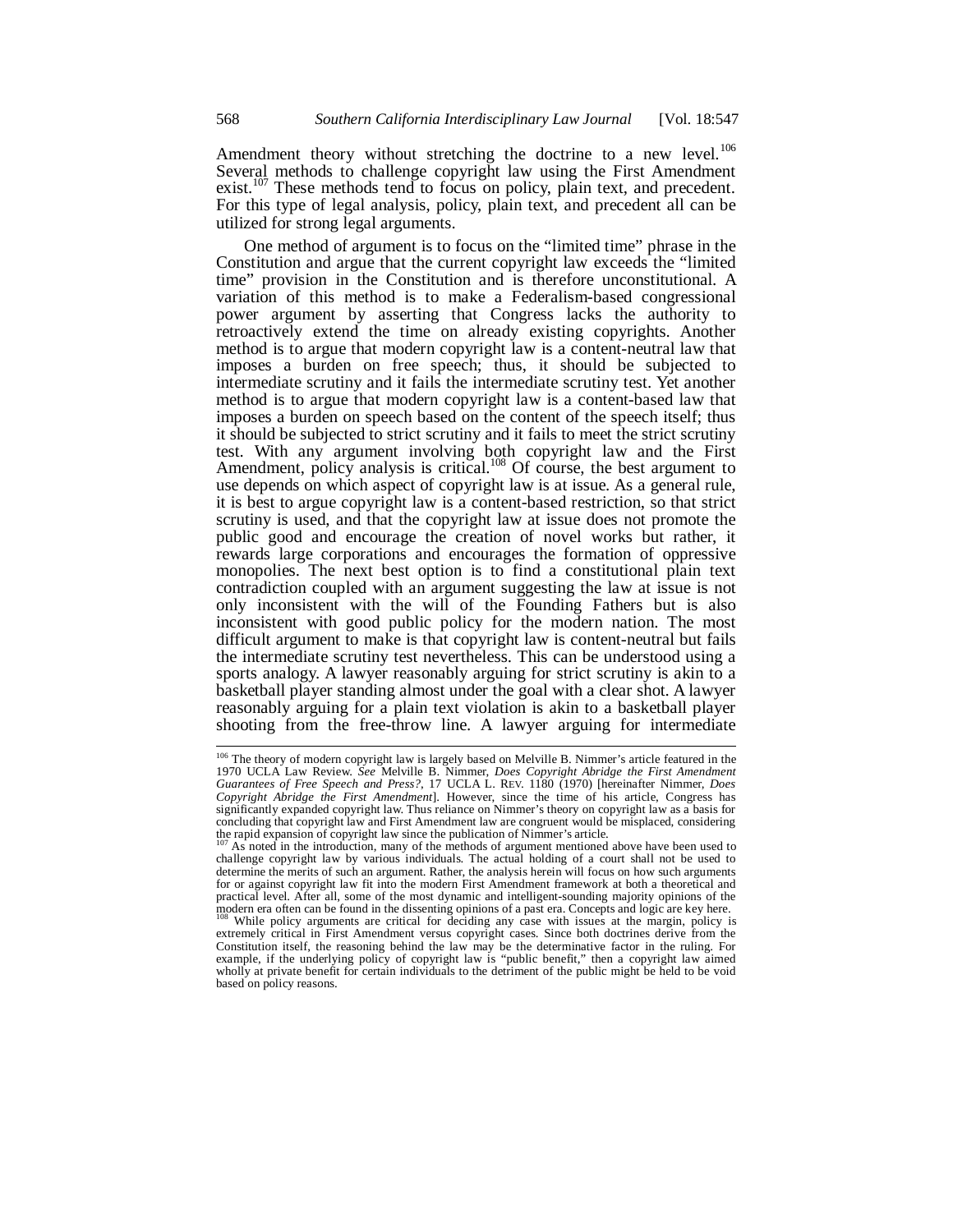scrutiny is akin to a basketball player shooting from half-court, meaning he could score but the odds are against it. Additionally, in any copyright case an overriding consideration is the public's right to benefit from the author's creative work via the public domain.

The commitment to free speech expressed through the modern First Amendment doctrine is essential to a democratic society that values free expression. Section  $1201^{109}$  of the DMCA probably violates the guarantee of free speech under the modern First Amendment Doctrine. Both of the two anticircumvention provisions found in Section 1201 of the DMCA probably violate the First Amendment for several reasons. First, DMCA section 1201 seeks to criminalize speech based only on the content of the speech.<sup>110</sup> Second, DMCA section 1201 seeks to hinder free creative expression by prohibiting the development of certain software that has both expressive and useful purposes. $111'$  Third, the DMCA section 1201 is substantially overbroad because the invalid uses of the Act substantially exceed the valid applications of the Act; it is unconstitutionally vague because a reasonable computer programmer cannot look at the Act to determine precisely what falls within the scope of the Act.<sup>112</sup> Fourth, the underlying copyright protection policy of the DMCA section 1201 fails to serve as a compelling justification sufficient to justify the Act because the DMCA inhibits the development of creative sciences and useful arts.<sup>1</sup>

#### A. DMCA: ACONTENT–BASED ABRIDGMENT OF FREE SPEECH

Section 1201 of the DMCA is a law that criminalizes speech based on the content of the speech.<sup>114</sup> Since the Act is a content-based abridgment of speech and expression, the law should be subject to strict scrutiny and found to falter under the most exacting scrutiny.<sup>115</sup> After all, a fundamental First Amendment principle is that the government must not dictate "what we see or read or speak or hear."<sup>116</sup> The DMCA precisely dictates "what we see or read or speak or hear" by imposing severe criminal penalties against individuals based on the content of their speech and their gaining access to information.<sup>117</sup> In fact, the DMCA imposes a maximum sentence of imprisonment for five years and a fine of  $$500,000$  for the first offense. It imposes a penalty imprisonment of ten years and a fine of one million

 $109$  17 U.S.C. § 1201.

<sup>&</sup>lt;sup>110</sup> Laws that criminalize speech because of the content of the speech are typically subjected to strict scrutiny, the most rigorous and exacting scrutiny.

<sup>111</sup> The modern First Amendment doctrine desires to protect "expression," not just traditional "speech."<br><sup>112</sup> The substantially overbroad analysis is similar to a ratio. Just because the statute has a valid

application does not mean the statute is constitutional if the statute also has a large number of invalid applications.

Since encouraging creativity and the creation of scientific and other useful works for the public good is the constitutional policy behind the copyright clause, a copyright law passed by Congress that has the opposite effect could not be used to justify the law.<br> $\frac{114}{114}$  See 17 U.S.C. § 1204 (listing criminal offenses and penalties).

<sup>&</sup>lt;sup>115</sup> In this context, strict scrutiny means the following: first, the regulation must serve a compelling state interest; second, the least restrictive means available must be used to regulate.

<sup>&</sup>lt;sup>116</sup> *Free Speech Coal.*, 535 U.S. at 245.<br><sup>117</sup> 17 U.S.C. § 1204.<br><sup>118</sup> 17 U.S.C. § 1204(a)(1).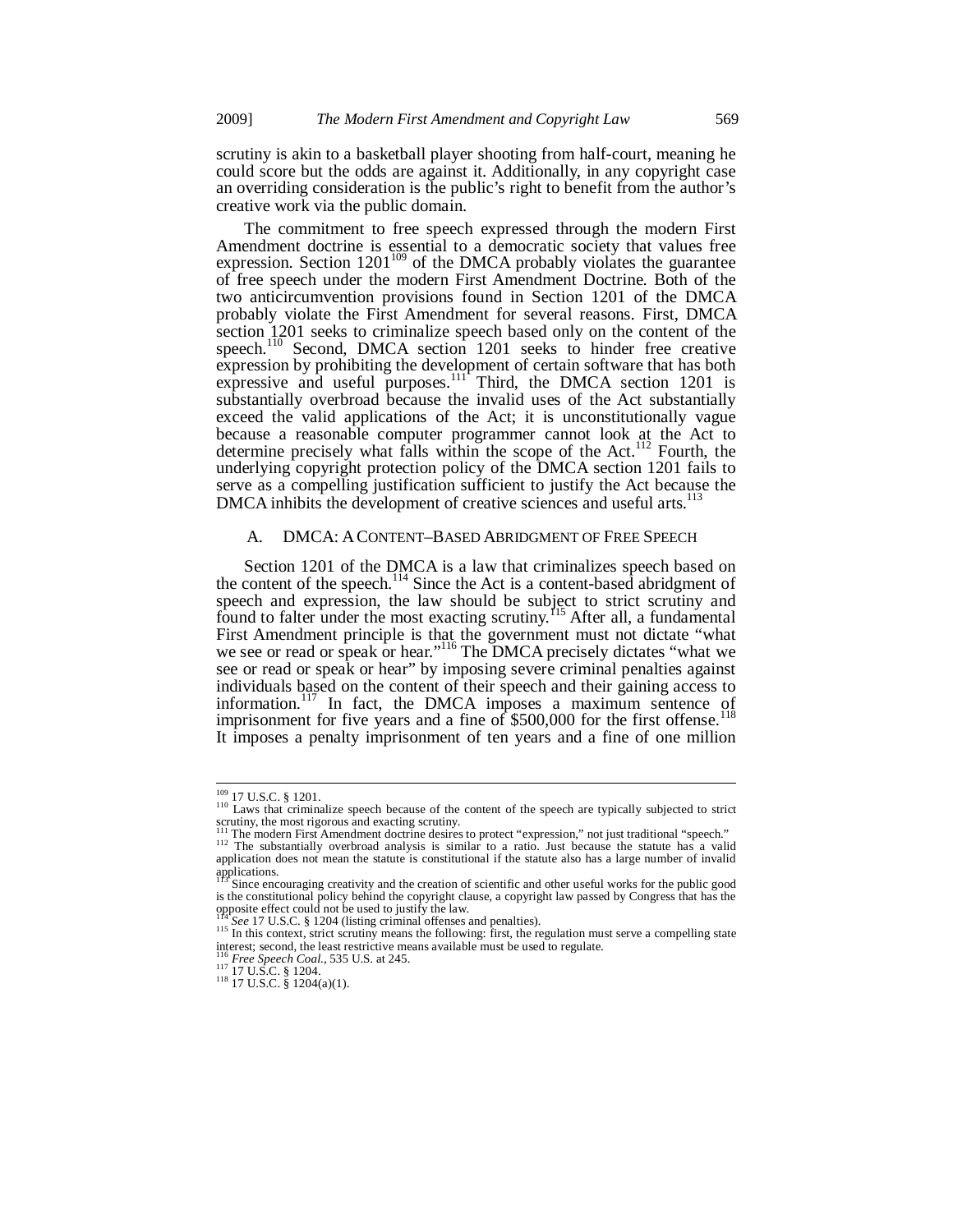dollars for any subsequent offense.<sup>119</sup> Thus, the DMCA allows for severe penalties against individuals based on the content of their speech or forms of creative expression. This, in turn, has a negative effect on scientific research and other such promulgations of useful creative expression. Absent an extraordinary and extremely compelling justification, such an act should not survive the modern First Amendment doctrine.

Computer code should be considered a form of speech for First Amendment analysis. That is, computer code should be considered protected speech. By analogy, computer code is not akin to the rare types of speech that typically falls outside the scope of the First Amendment, like the fighting words in *Chaplinsky v. New Hampshire*. 120 Instead, computer code is akin to the type of speech that falls within the protection of the First Amendment.<sup>121</sup> Indeed, courts have held that source code is "speech" protected by the First Amendment. For example, in *Bernstein v. United States Department of State*,<sup>122</sup> the court explicitly stated "[f]or the purposes of First Amendment analysis, this court finds that source code is speech." After all, computer code and language have the same functionality to a large degree. That is, they are communicative in nature. A person can express a message by writing it down on a piece of paper or he could express the same message by writing a computer program to display the message on a computer screen at a given moment in time. Computer code, just like any language or other form of communication, is capable of conveying ideas. For the forgoing reasons, computer code should be considered speech for First Amendment analysis.

Furthermore, computer programs are speech. Computer programs are copyrightable under copyright law, which means they are considered "expressions" under copyright law. Since computer programs are considered "expressions" under copyright law, they should be considered expressions under the First Amendment. The modern First Amendment usually equates speech and expression for the purposes of First Amendment protection. Thus, under the First Amendment computer programs count as speech and should receive the full protection of the First Amendment.

Since computer code equates to speech for First Amendment analysis, it can reasonably be asserted that the "speech" has been penalized under the DMCA section 1201 because of the content of the "speech" (computer code). The DMCA is a content-based, viewpoint discriminatory speech restriction. In other words, the DMCA section 1201 only penalizes speech (computer code) that "persuades" another device to forgo its encryption command by ignoring or disregarding content protection or restriction function. If the speech were to "persuade" the device to be more efficient in upholding its encryption duty, then the DMCA section 1201 would not allow prosecution. This is a techno-classic example of the government

 $119$  17 U.S.C. § 1204(a)(2).

<sup>&</sup>lt;sup>119</sup> 17 U.S.C. § 1204(a)(2).<br><sup>120</sup> 315 U.S. 568 (1942).<br><sup>121</sup> *See, e.g.*, Universal City Studios, Inc. v. Reimerdes, 111 F. Supp. 2d 294, 326 (S.D.N.Y. 2000) ("It cannot seriously be argued that any form of computer cod *Amendment* doctrine.").<br>
<sup>122</sup> 922 F. Supp. 1426, 1436 (N.D. Cal. 1996).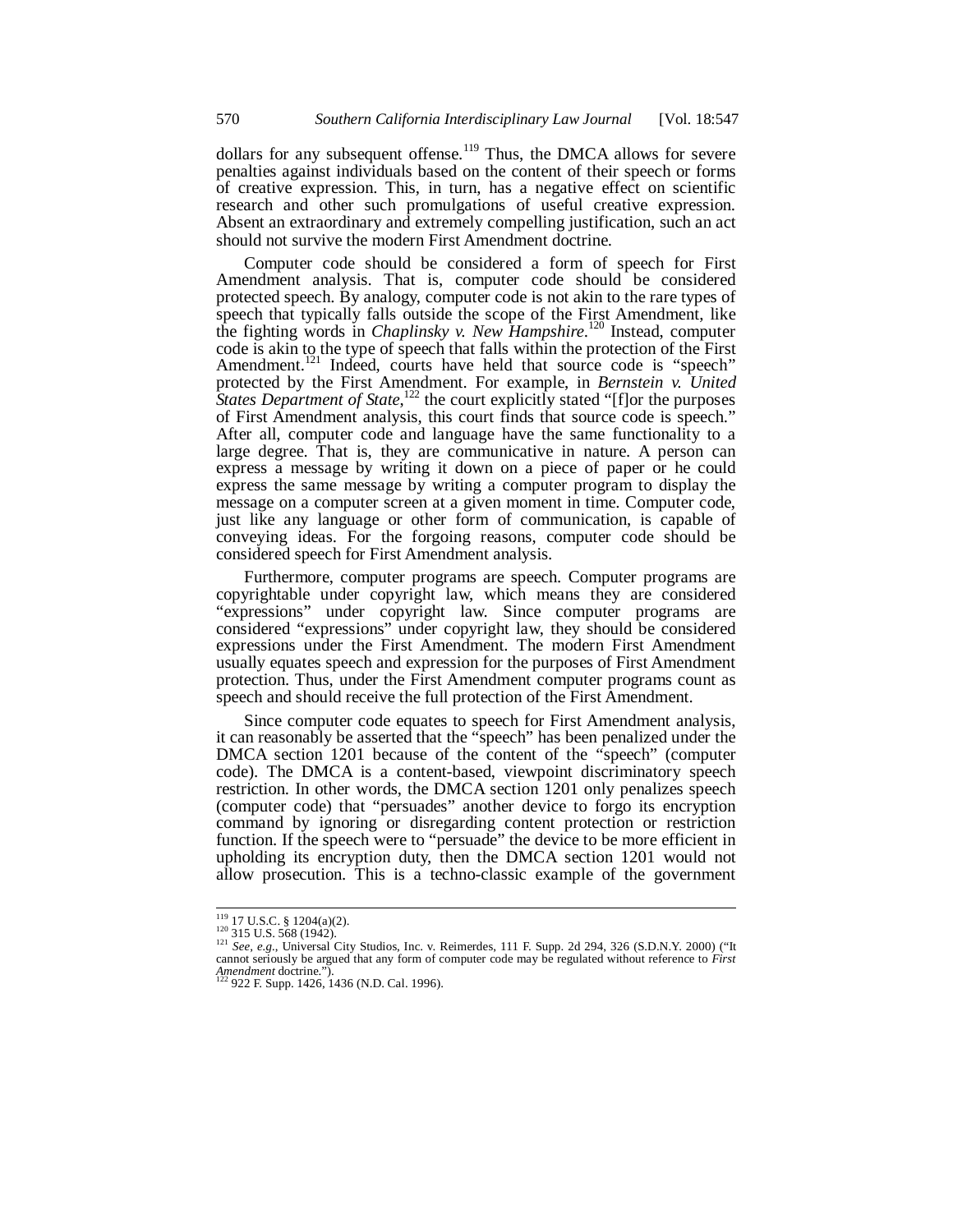utilizing the technique of speech suppression because it disagrees with the content of the speech. The government is engaging in viewpoint discrimination via the DMCA and viewpoint discrimination goes against the core of the First Amendment. Viewpoint discriminatory regulations that suppress speech are virtually always unconstitutional. This case is akin to the violation in *Tinker v. Des Moines Independent Community School District*. 123 In *Tinker*, the Court held that a school district violated the First Amendment rights of a student by not allowing him to wear a black ribbon to school in protest of the Vietnam War. The Court ruled in favor of the student as it felt the principal sent him home because the principal supported the war and did not want other students to oppose the war. In *Tinker*, the principal's actions violated the Constitution only because he utilized viewpoint discrimination by using suppressive methods to foist his pro-war view upon other students. By comparison, the DMCA uses suppressive methods by penalizing any program or person that tries to persuade another program to forgo its *de facto* position favoring content restrictions. The DMCA is an attempt to refuse to allow advocacy by certain circumvention devices; these devices advocate that the rights to the material should be more elaborate. After all, the DMCA essentially forbids a computer program from asking another device or computer program for more leeway with the information product. Just as it was a constitutional right for the student in *Tinker* to ask his fellow classmates to oppose the war, so too should it be the constitutional right of another computer program to ask a device to be more liberal with its content.

Just as Justice Kennedy emphasized in *Ashcroft v. Free Speech Coalition*124 and in *American Library Association*125 that the government has no right to control what an individual sees or hears or speaks, the government has no right to tell a program with an encryption device what it sees or hears, or with what it interacts. The marketplace of ideas that Justice Holmes mentioned in *Abrams v. United States*126 should apply in the context of encryption devices as well. Let the devices decide if they will be "persuaded" to allow additional uses of the restricted content. Let the encryption device shop in the marketplace of ideas and either be persuaded or not as to whether to unlock the restrictions on the content. The government must not make the decision for it by utilizing suppressive methods. Ideas and persuasion must motivate the decision made, not an act of government suppression. As a society moving into an age of extremely advanced technology and so-called artificial intelligence, the idea that persuasion must take place only in relation between humans is wholly inconsistent with democracy. Persuasion must be allowed, be it between man and man, man and machine, or machine and machine. Choices must be made based on free will or the mechanical equivalent thereof, not government suppression. Indeed, this is the bedrock of the First Amendment.

<sup>&</sup>lt;sup>123</sup> 393 U.S. 503 (1969).<br><sup>124</sup> 535 U.S. 234 (2002).<br><sup>125</sup> 539 U.S. 194.<br><sup>126</sup> 250 U.S. 616 (1919).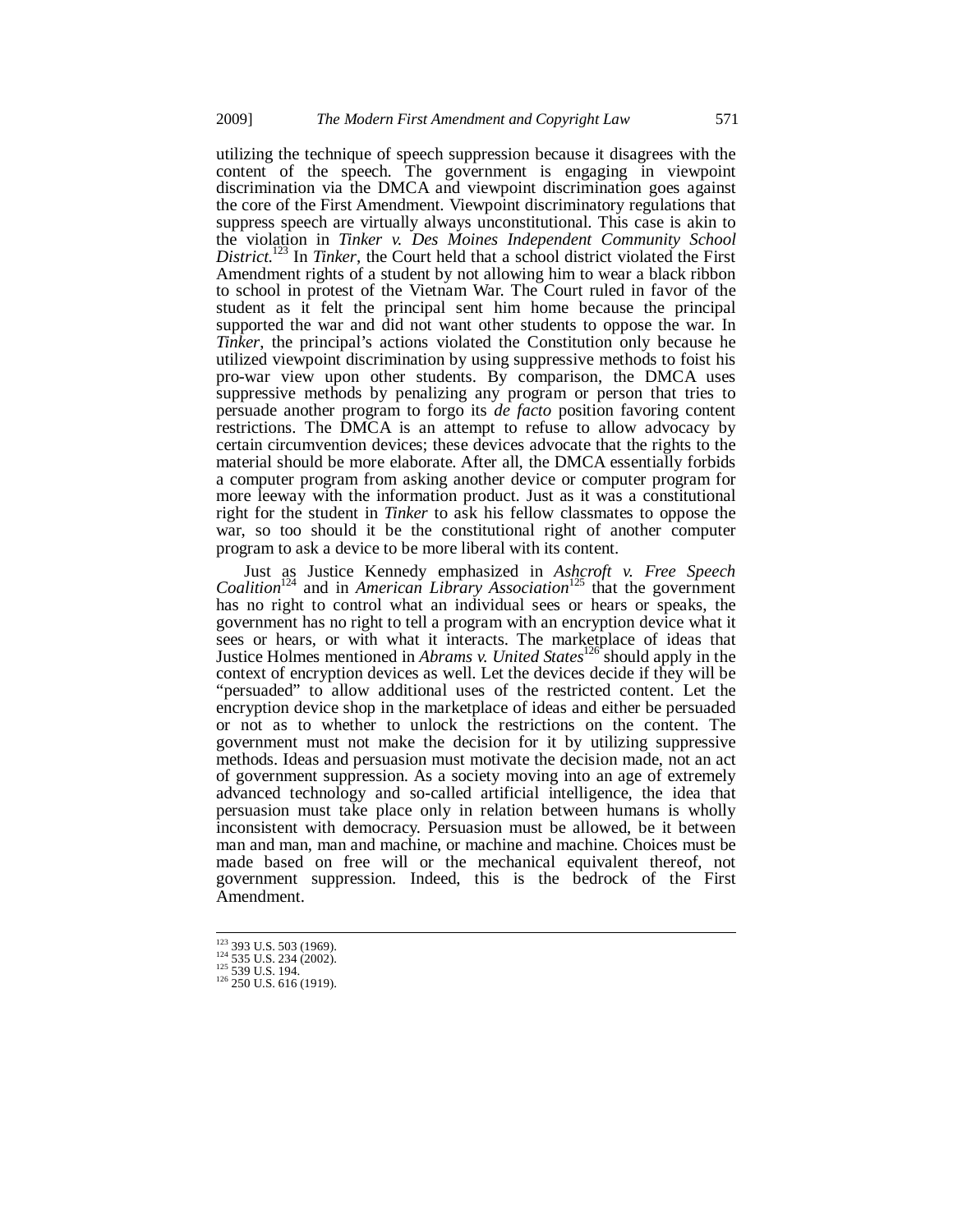The idea of "persuasion" when a non-human is involved may seem strange to some at first blush. This concept can be understood under two lines of reasoning. The first line of reasoning is more philosophical and abstract. The second line of reasoning is more lawyer-like but not as interesting. The first line of reasoning recognizes that a whole field of philosophy is devoted to defining what it means to "think" and seriously advances the proposition that machines may have the ability to think. Alan Turing, the great engineer and inventor who helped Great Britain win World War II by cracking the enemy code, believed that a machine has the ability to think.<sup>127</sup> He viewed "thinking" as a mathematical process squarely within the functions of computers and was a strong supporter of the theory of artificial intelligence. In the 1940s he predicted that twentyfirst century people would have intimate relationships with computers.<sup>128</sup> John Searle, the author of the famous Chinese Room Argument against artificial intelligence, $129$  asserts that thinking is unique to humans and that a computer will never be able to copy the human thought process because thinking is more than mere symbol manipulation. At any rate, both Alan Turing and John Searle are considered to be great intellectuals and they are in serious disagreement about this issue. Thus, one can reasonably argue that devices should be given the benefit of "thinking" and the assumption that they can be "persuaded." After all, it is always best to err on the side of enlightenment. Thus, for the purposes of First Amendment analysis, it is reasonable to argue in terms of "persuading" a computer and giving a device the right to "choose" based upon the persuasive input that it receives.

The second line of reasoning to justify the "persuasion of machine" argument has not really been debated by great philosophers. Yet, perhaps, lawyers will be more willing to accept it. When two people engage in a verbal argument, the air serves as the medium of communication. When two people e-mail each other, the electronic network serves as the medium of communication. The words and thoughts expressed are considered to be extensions of the two people engaging in conversation. Perhaps, the same should apply to software and source code. Assume the following: Code A is an extension of Programmer A. Circumvention Code B is an extension of Circumventor B. Therefore, when Circumvention Code B interacts with Code A, it is the same as if Circumventor B is interacting with Programmer A. Stated another way, when Programmer A writes his encryption devices, it is as if he just wrote a long e-mail. When Circumventor B attempts to circumvent the devices or design a program to do so, then it is as if he is responding to the e-mail of Programmer A. Either way, the program-asextension-of-programmer model proposed in this paragraph makes possible the idea that the interaction with a device should be considered "persuasion" in the same way that computer code is considered "speech"

j <sup>127</sup> *See* MARTIN DAVIS, ENGINES OF LOGIC: MATHEMATICS AND THE ORIGIN OF THE COMPUTER (W. W. Norton & Co. 2001).

<sup>128</sup> *See* B. Jack Copeland, *The Turing Test*, *in* THE TURING TEST: THE ELUSIVE STANDARD OF ARTIFICIAL INTELLIGENCE 1 (James H. Moor ed., Kluwer Acad. Publishers 2003). 129 *See* Josef Moural, *The Chinese Room Argument*, *in* CONTEMPORARY PHILOSOPHY IN FOCUS: JOHN

SEARLE 214 (Barry Smith ed., Cambridge Univ. Press 2003).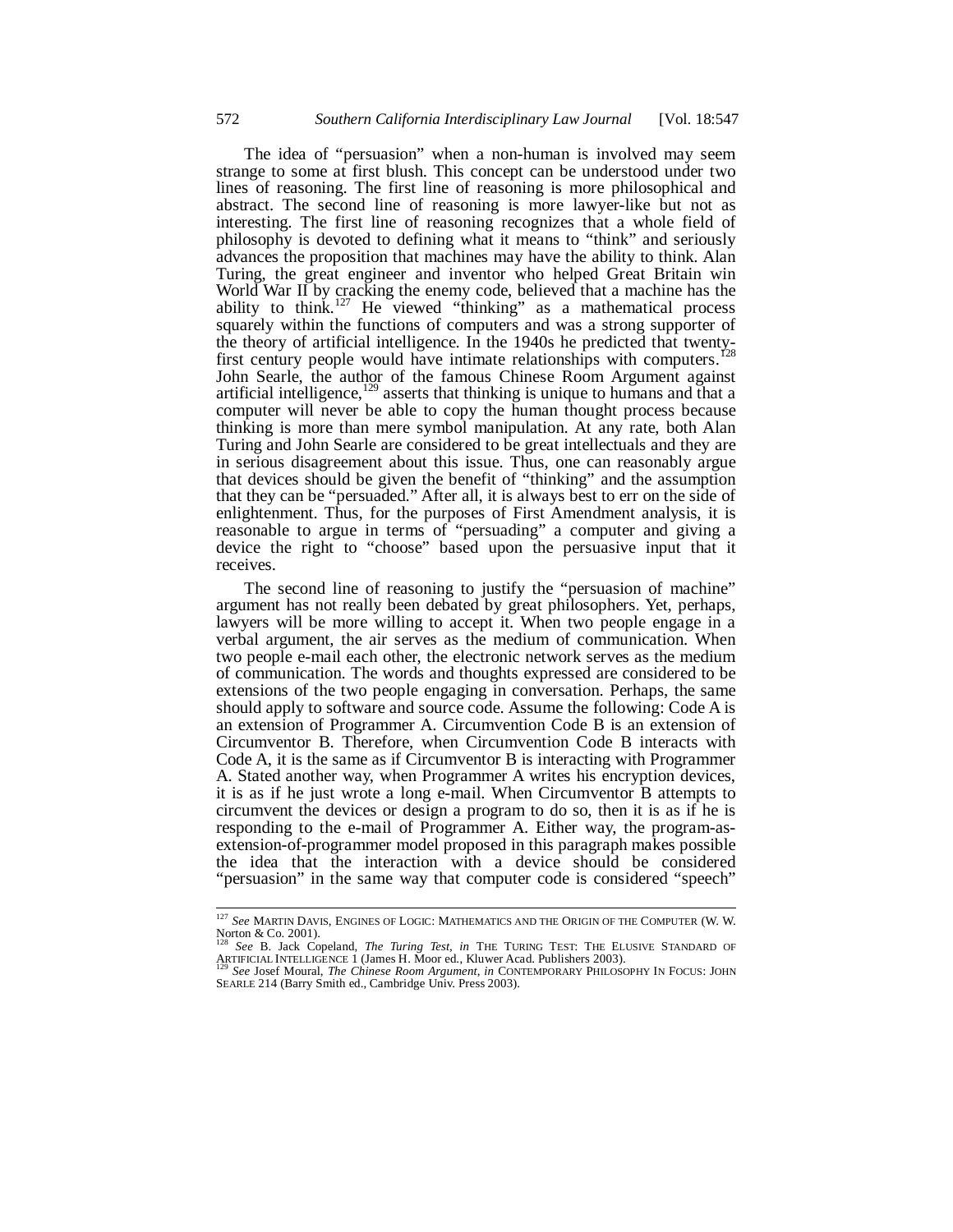for First Amendment purposes. Whether one accepts the abstract theory of Alan Turning or elects a more concrete theory, it is certainly reasonable in the twenty-first century to apply First Amendment analysis to interactions that involve a computer or some other device. Therefore, computer code equates to speech and is deserving of the most exacting level of First Amendment scrutiny.<sup>13</sup>

One principle is certain: the government lacks the authority to restrict expression "because of its message, its ideas, its subject matter, or its content."<sup>131</sup> If DMCA section 1201 is considered to be a content-based speech regulation, it is almost certainly unconstitutional. The government might argue that it has a compelling right to protect the copyrighted content and that DMCA section 1201 is the least restrictive means available to accomplish this goal. Courts rarely accept that a speech regulation is the least restrictive means available to accomplish a goal because by definition a speech regulation is very restrictive. Courts will stretch to find another hypothetically less restrictive alternative even if it may be less plausible than the speech restriction method. In this case, a court need not look too far to find a less restrictive alternative. After all, existing copyright law would allow an action against someone who, after circumventing the devices, then proceeds to use the content in a manner inconsistent with copyright law. For example, if a person removes the anti-copying device from a DVD and makes a copy for his own use, then no actionable violation of copyright law has occurred. By contrast, if he makes the copy and sells it for profit, then the company can take action against him. The mere removal of an anticircumvention device does not make the author's copyright rights disappear. The copyright holder is free to focus on the infringing act.<sup>132</sup> Thus, the speech restriction is not the least restrictive means to protect the intellectual property rights of the authors.

The oppressive aspects of Section 1201 of the DMCA are not merely theoretical. Consider the case of Professor Edward Felten.<sup>133</sup> In 2000, he and his researchers accepted a challenge by Secure Digital Music Initiative to remove certain watermarking technologies designed to protect digital music. They were successful. When Professor Felten and his team attempted to present their results at an academic conference, Secure Digital Music Initiative threatened Professor Felten and his team under the DMCA. They withdrew their paper as a result of the threats. While the research was published at a subsequent conference, he withdrew the paper at the original conference because he was threatened by the DMCA because of the content of his paper. Thus, the case of Professor Felten illustrates the content-based nature of the Act.

<sup>&</sup>lt;sup>130</sup> See also DAVID S. TOURETZKY, COMMON LISP: A GENTLE INTRODUCTION TO SYMBOLIC COMPUTATION (Benjamin/Cummings Publ'g Co., Inc. 1990). Professor Touretzky states that he believes source code is expressive speech meriting the full protection of the First Amendment. Regardless of the line of reasoning one uses for justification, the logical conclusion seems to be the same: computer code is speech deserving of the highest level of protection.<br> $131$  Police Dep't of the City of Chicago v. Mosley, 408 U.S. 92, 95 (1972).

<sup>&</sup>lt;sup>132</sup> See infra for discussion on the viability of such an option in the digital age.<br><sup>132</sup> See infra for discussion on the viability of such an option in the digital age.<br><sup>133</sup> Information about the case is available at

http://www.eff.org/.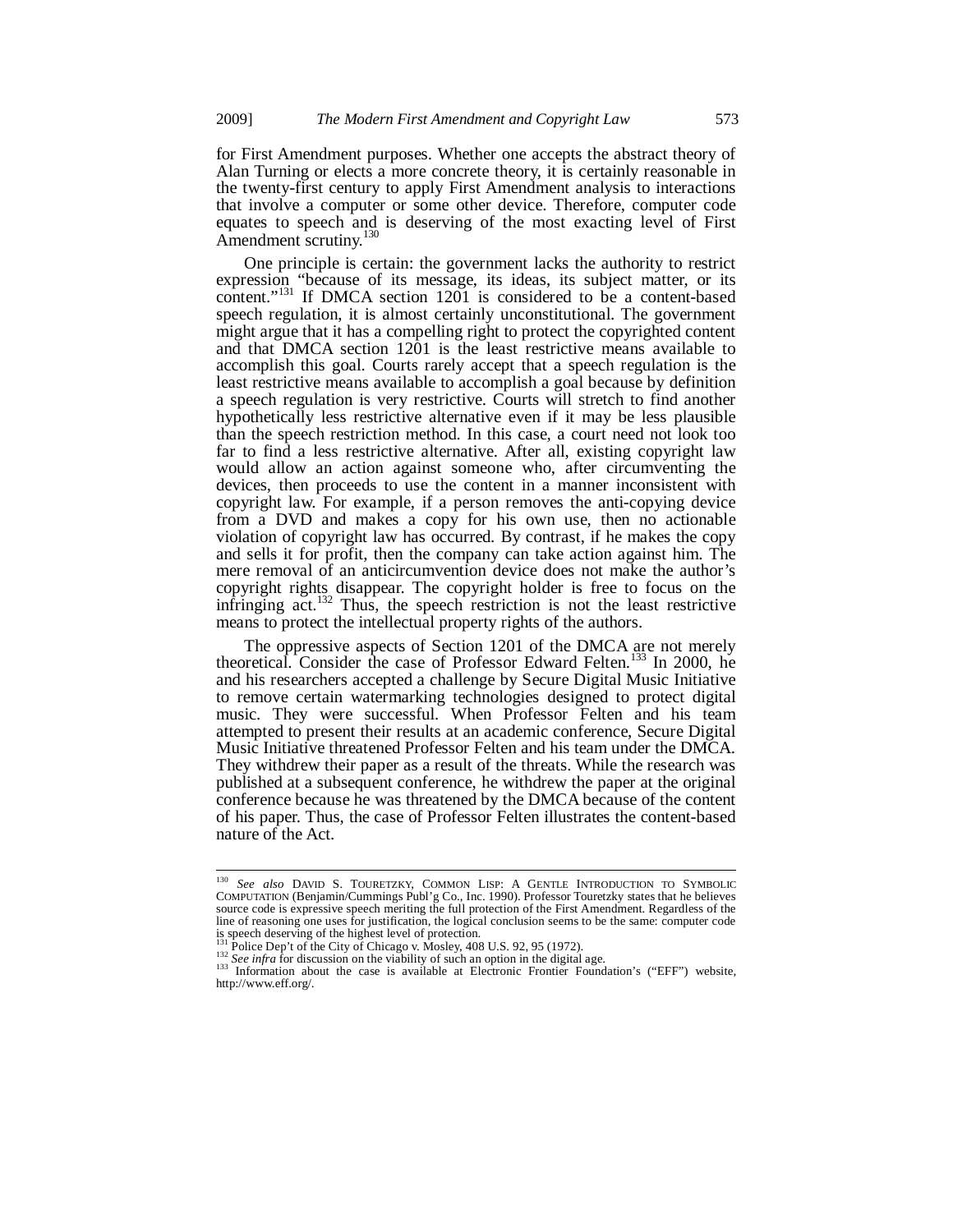Another example of DMCA section 1201 in action occurred when Dmitry Sklyarov, a Russian programmer, decided to visit the United States to speak in Las Vegas at a programmers' conference.134 However, his trip to America in July 2001 did not go as he expected. He was jailed for several weeks and detained for five months after speaking at the DEFCON conference. The prosecution alleged he worked on the Advanced e-Book Processor, which was available via the Internet through his Russian employer, ElcomSoft Co. Ltd. The software allowed owners of Adobe electronic books ("e-Books") to convert them from Adobe's e-Book format into Adobe Portable Document Format ("PDF") files, thereby removing restrictions embedded into the files by e-Book publishers. Sklyarov was never accused of infringing any copyrighted e-Books. He was not accused of assisting anyone else in infringing copyrights. His alleged crime was working on a software tool with many legitimate uses which third parties might use to copy an e-Book without the publisher's permission. The Department of Justice ultimately permitted Sklyarov to return home. After all, the jurisdiction of the  $DM\tilde{C}\tilde{A}$  is confined to the United States for the prosecution of individuals, and it is not an international treaty. However, the Justice Department elected to proceed against his employer, ElcomSoft, under the criminal provisions of the DMCA. In December 2002, a jury acquitted ElcomSoft of all charges, completing an eighteen month ordeal for the wrongly-accused Russian software company.

Consider yet another example of the DMCA used to attack speech and expression. In 2000, Universal City Studios filed suit against *2600 Magazine,* seeking an injunction against the magazine's website from linking to any page on the Internet that made DeCSS software available.<sup>135</sup> Thus, the lawsuit essentially sought to have a court demand that certain links be removed from a website because of the actions of parties not under the defendant's control. Thus, the suit focused specifically on the content of the webpage, meaning the links and indirect advocacy of DeCSS use, in an effort to remove such content from the webpage. Thus, this aspect of the lawsuit did not focus on the conduct of the defendant but instead focused on the content of the defendant's webpage.

The DMCA cases mentioned above, referring to Edward Felten, Dmitry Sklyarov, and *2600 Magazine*, should be treated as content-driven abridgment of the freedom of speech by the government of the United States. These cases, coupled with the fact that computer code and computer programs fall within the scope of the First Amendment make the conclusion that DMCA section 1201 is a content-based abridgment of speech almost undeniable. Thus, strict scrutiny should apply, and section 1201 of the DMCA should be held to be unconstitutional.

The government, in defense of DMCA section 1201, would probably argue that it is a content-neutral law that places an incidental burden on free expression. The government will argue that restricting computer code because of the content of the message it conveys is the last thing in the

<sup>134</sup> Lawrence Lessig, *Jail Time in the Digital Age*, N.Y. TIMES, July 30, 2001, at A17. 135 *Universal City Studios, Inc.*, 111 F. Supp. 2d 294.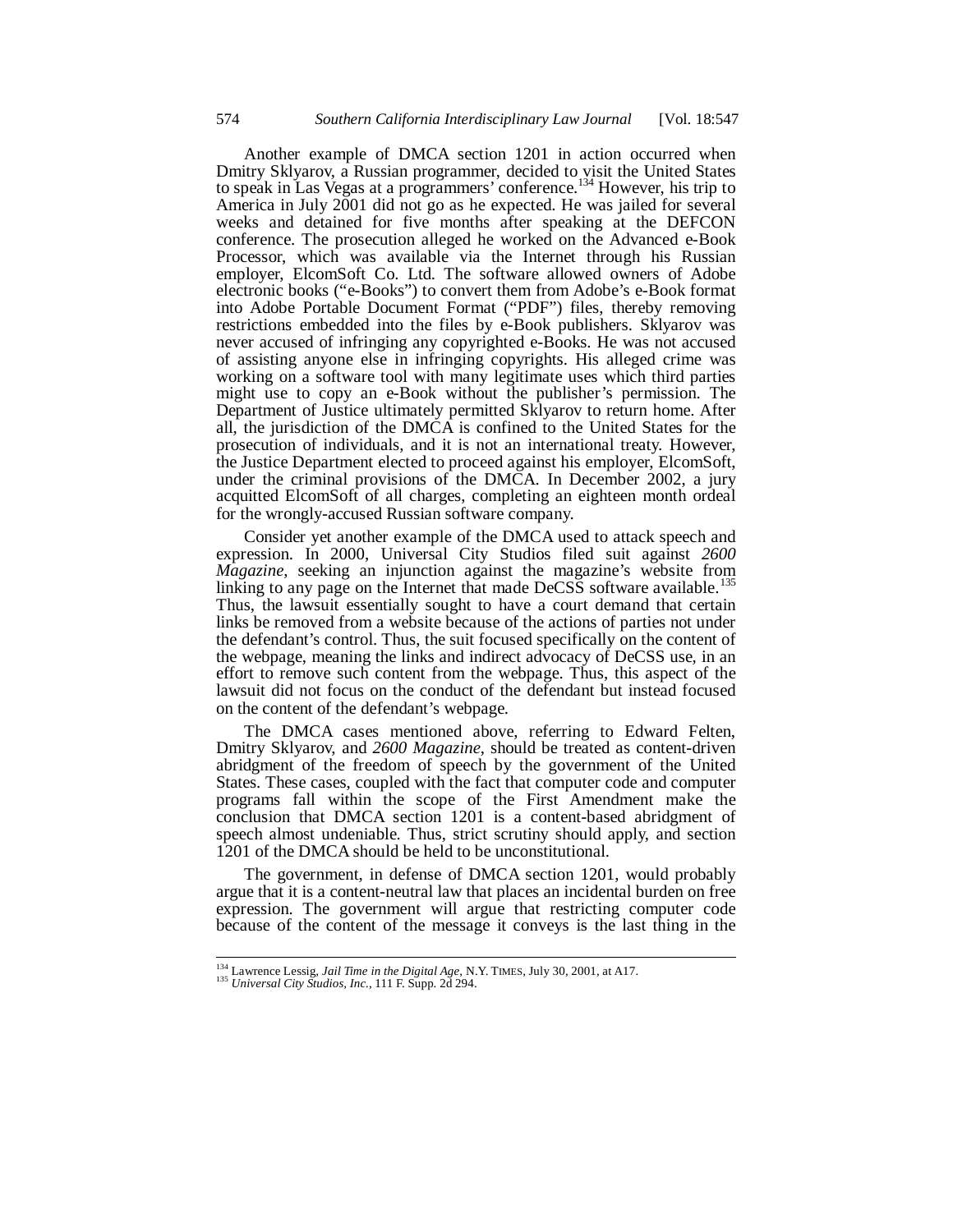world it seeks to accomplish under the DMCA. Thus, the government will contend that the purpose of the DMCA has nothing whatsoever to do with the content of the speech. The government will argue that the DMCA is a content-neutral law that may have a negative effect on speech. Thus, the government will assert that intermediate scrutiny, not strict scrutiny, should apply. Thus, the government will argue that the test used in *United States v.*   $\hat{O}$ <sup> $\hat{B}$ </sup>rien<sup>136</sup> should apply and that DMCA section 1201 passes intermediate scrutiny under the  $\hat{O}$ 'Brien test.<sup>13</sup>

The government would argue that protecting the content of copyrighted material is a substantial governmental interest and that the restriction limits speech no more than is necessary to accomplish its goal. In other words, the government will argue it only restricts speech that is used to circumvent and does not restrict speech that has other uses. For example, DMCA section 1201 would prohibit computer code in a program that makes an encrypted CD copyable but does not prohibit computer code that is used to check a document for spelling errors. Furthermore, the government may contend that in reality the design of such a program is conduct, and expressive conduct at best. Thus, the government will contend that DMCA section 1201 meets the less exacting standard of intermediate scrutiny.

However, the government's hypothetical reliance on *O'Brien* is problematic. In *O'Brien* the Court held that the government could prohibit the burning of a draft card mainly because the draft card has a function that is not related to speech that could not be served if the card were to go up in flames. Thus, the government sought to prohibit the destruction, not the creation, of an item that served a non-speech purpose. It would be akin to the government making it a crime for a person driving a car to destroy his driver's license because the law requires anyone driving a car to have a driver's license. The *O'Brien* Court wanted to assert that courts should not entertain frivolous First Amendment defenses of conduct that are truly not expressive in nature. For example, a court would not allow a political assassin to assert he has a First Amendment right to shoot a political leader to express his anger. Chief Justice Earl Warren did not want every criminal on trial for conduct to utilize a First Amendment defense because he did not want to see public respect and judicial honor for the First Amendment desecrated. Additionally, Chief Justice Warren did not want the Court to overlook or ignore legitimate First Amendment cases because of frivolous cases. Considering the context of *O'Brien*, the test found within that case should not apply here. *O'Brien* focused on destructive, not creative, action. Here, the creative expressive conduct would be at issue. Software is being created, not destroyed. Thus, this case is different from *O'Brien* so *O'Brien* need not apply.

The less stringent *O'Brien* test is not always used, even when the conduct is destructive. That is, sufficiently expressive conduct may be

<sup>&</sup>lt;sup>136</sup> 391 U.S. 367 (1968).<br><sup>137</sup> The *O'Brien* test is used when a government regulation places an incidental burden on expression.<br>The *O'Brien* test, a form of intermediate scrutiny, requires the following: first, the r a substantial governmental interest; second, the regulation must be no more extensive than necessary in its restriction on speech.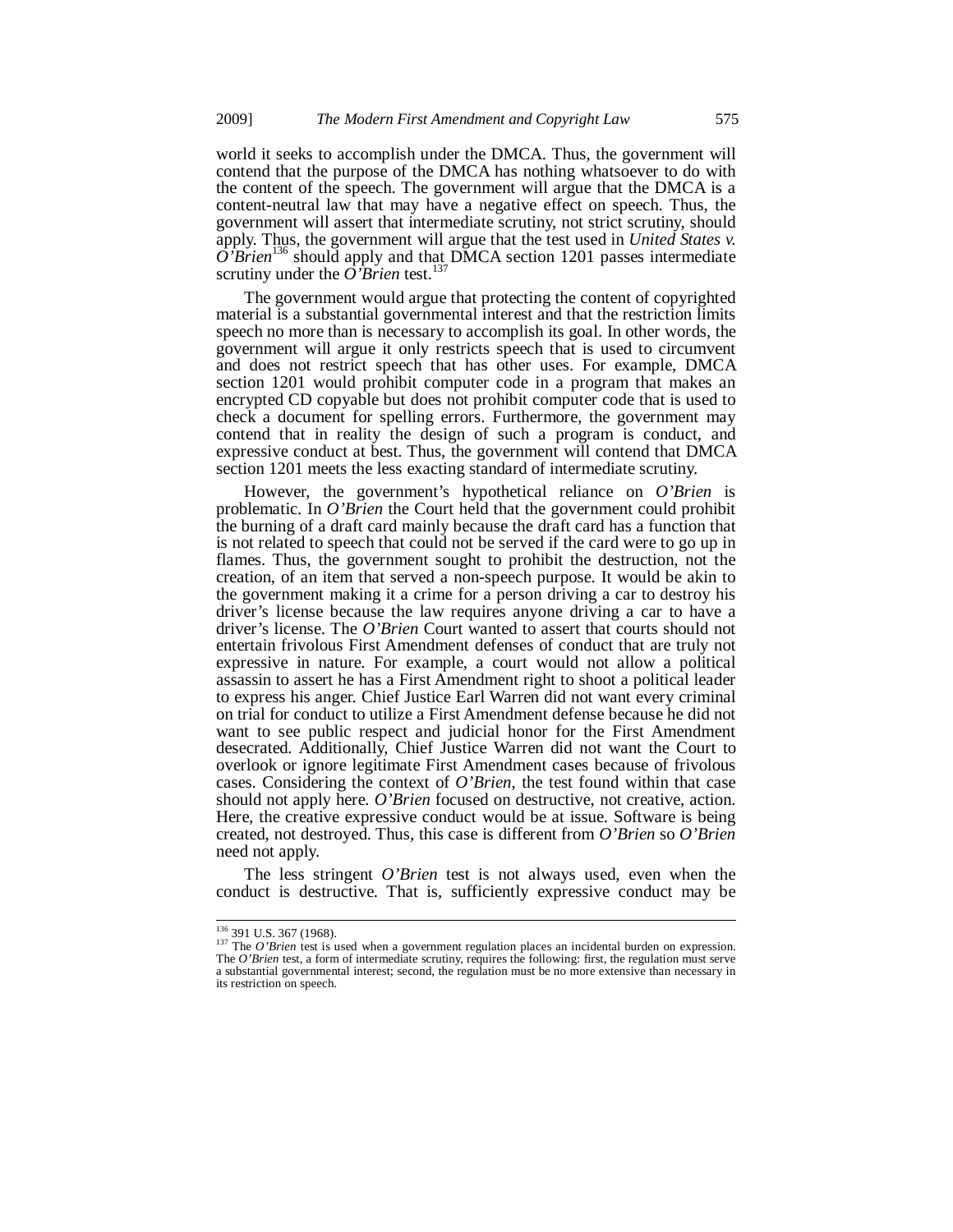entitled to First Amendment protection even if it is destructive. Thus, a government argument asserting that such computer code should not be protected by the First Amendment because it is destructive, not creative, lacks merit. For example, in *Johnson*138 and *Eichman*, 139 the Court held that burning the United States flag is protected by the First Amendment. In the latter case, the statute was written so that criminalizing the burning of a United States flag incidentally was included under the statute. Yet, the Court found the statute to be unconstitutional because it infringed on an individual's right of expression. The burning of a flag is expressive by nature. In the same way, DMCA section 1201 infringes on an individual's right of expression. Writing a computer program is also expressive by nature. Burning a flag is an expressive way to send a political message just as writing a computer program is an expressive way to send a mathematical message. Surely, if the destructive form of expression receives First Amendment protection, the creative form of expression should also receive protection. Obviously, if a protestor used a burning flag to commit an assault, he could not stand by the First Amendment. In the same way, if a computer programmer writes a program and uses it to damage a major computer system, he cannot hide behind the First Amendment. Yet, his crime would not be writing the malicious program but would be using it to destroy a system. Writing a computer program is akin to writing a book; it is creative by nature. The authorship of a book on a specific topic cannot be prohibited by the government because of the effect it might have on someone. That is a core principle of the First Amendment. In the same way, the authorship of a program cannot be prohibited because of the way a potential user might use the program. Even if one accepts that DMCA section 1201 imposes an incidental burden on expression, that does not mean it should be upheld under the First Amendment. Again, the government cannot impose or escape the First Amendment by finding an incidental method to impose on creative expression.

Suppose a law states that assaulting a person *using* a hard cover book as a weapon is a felony if it results in serious bodily injury. That would be constitutional. Now, suppose a law said that authorship of a book that might *motivate* a criminal to assault a person is a felony if serious bodily injury results. That would be unconstitutional. Because the government has the authority to protect its citizens and because the government has the authority to criminalize the use of a book as an assault weapon does not give the government the right to criminalize books that might motivate someone to infringe on the rights of citizens via assault. The only reason the latter is impermissible is it abridges the creative expression of the author. Similarly, because the government has the right to protect intellectual property and because the government has the ability to criminalize the use of computers for certain crimes does not give the government the right to prohibit the authorship and distribution of software that might infringe on copyright law. The only reason such is impermissible is it abridges the creative expression of the author. Creative expression is

<sup>&</sup>lt;sup>138</sup> 491 U.S. 397.

 $139\overline{496}$  U.S. 310.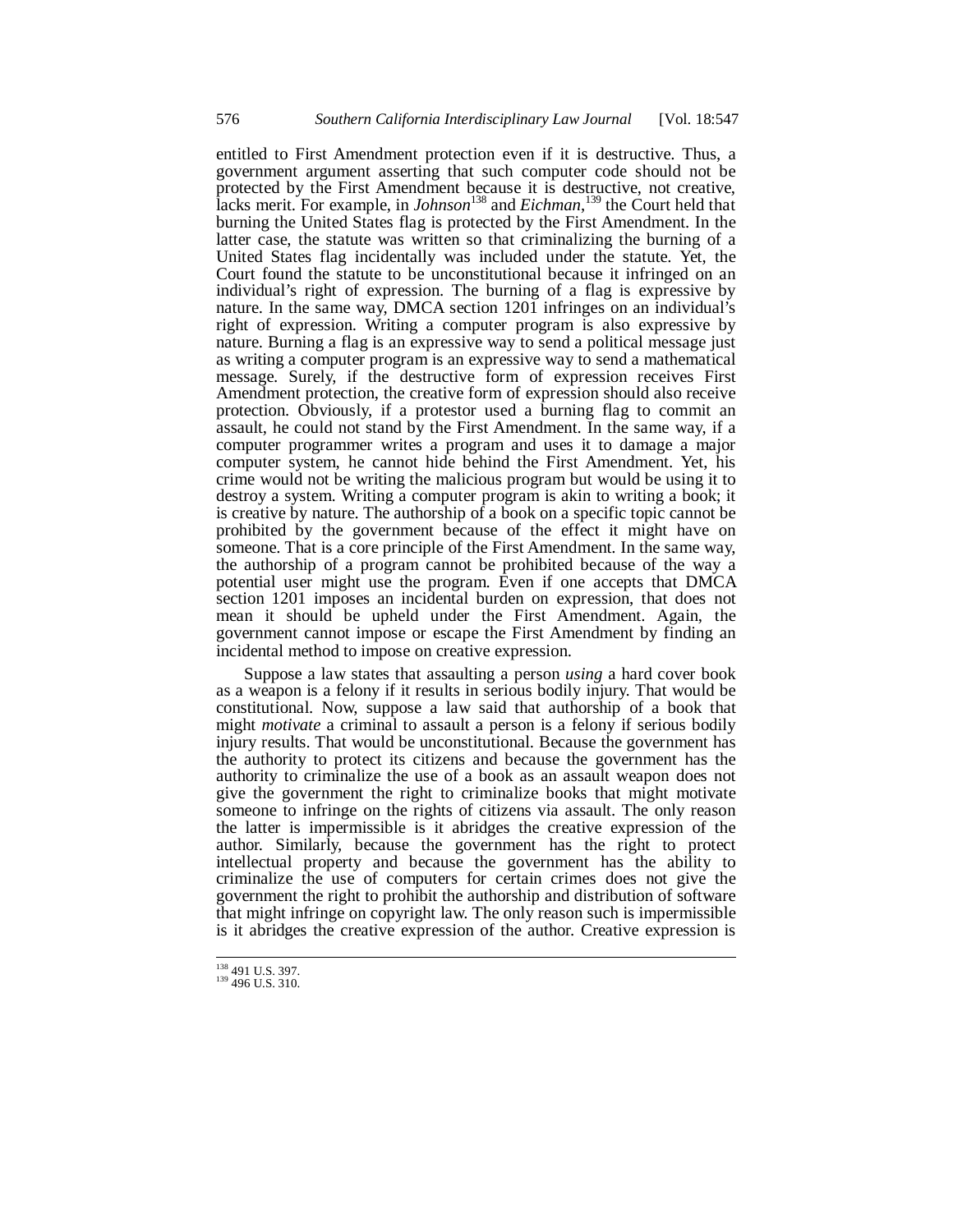highly valued. It would be a non-sequitur to assert that authors who write using a conventional language, such as English, are entitled to receive a higher level of First Amendment protection than are computer programmers who write using a non-conventional language, such as C++. Certainly, the creative expression of certain programmers who write code to circumvent encryption devices may cause harm. Yet, the enormous power of speech found within the pages of books is even more powerful and might even cause more harm. The value of a free society that is open to ideas and expression outweighs these considerations on balance. The government has overstepped it bounds via the DMCA because it has penalized expression.

The enlightenment value that results from a free society that encourages free expression, whether it emerges from book authors or computer programmers, outweighs any damage that could result from allowing such expression. In *Brandenburg*, the potential harm was significant, for the plaintiff threatened to take "revengeance" against the United States government if it continued to embrace policy that he believed harmed the nation. Severe damage could have resulted from Brandenburg's speech.<sup>140</sup> Yet, his free speech rights outweighed that concern. Take the New York Times case.<sup>141</sup> Slander results in serious and unjust harm to individuals. In fact, today the very qualified often refuse to enter into politics because they fear false statements will be made against them by their opponents, printed in newspapers, and the truth will never emerge. Any loss of intelligent, qualified politicians causes harm to the nation. Regulating newspapers and subjecting them to harsh penalties for false statements might go a long way toward reducing the harm of slander and encouraging the most qualified individuals to go to Washington. It is a real cost, but a real cost our society must endure. The cost is endured because it is substantially outweighed by the enlightenment value of free speech and free expression. American society suffers burdens to allow free speech. Yet, those burdens are quite small compared to the burdens that emerge in countries that do not value free speech. Thus, it is logical that the First Amendment value of free speech also requires that computer programmers be allowed to express themselves fully. Sure, circumvention devices might increase the number of copyright violations. That is a cost. Yet, in light of the other costs America endures to preserve free speech, it is a very small cost indeed. Therefore, the First Amendment requires that society endure the burden that results from circumvention devices and that computer programmers be allowed to express themselves freely.

DMCA section 1201 may be unconstitutional because it directly conflicts with the Constitution. Since the First Amendment applies to both the sender and the receiver, DMCA section 1201 may be unconstitutional because it not only infringes upon the expressive rights of computer programmers, but it also interferes with the receiver's right to information. Circumvention devices can be used to allow people who have a right to receive certain information to actually access the information. If a person

 $^{140}$  395 U.S. at 446.<br> $^{141}$  376 U.S. 254.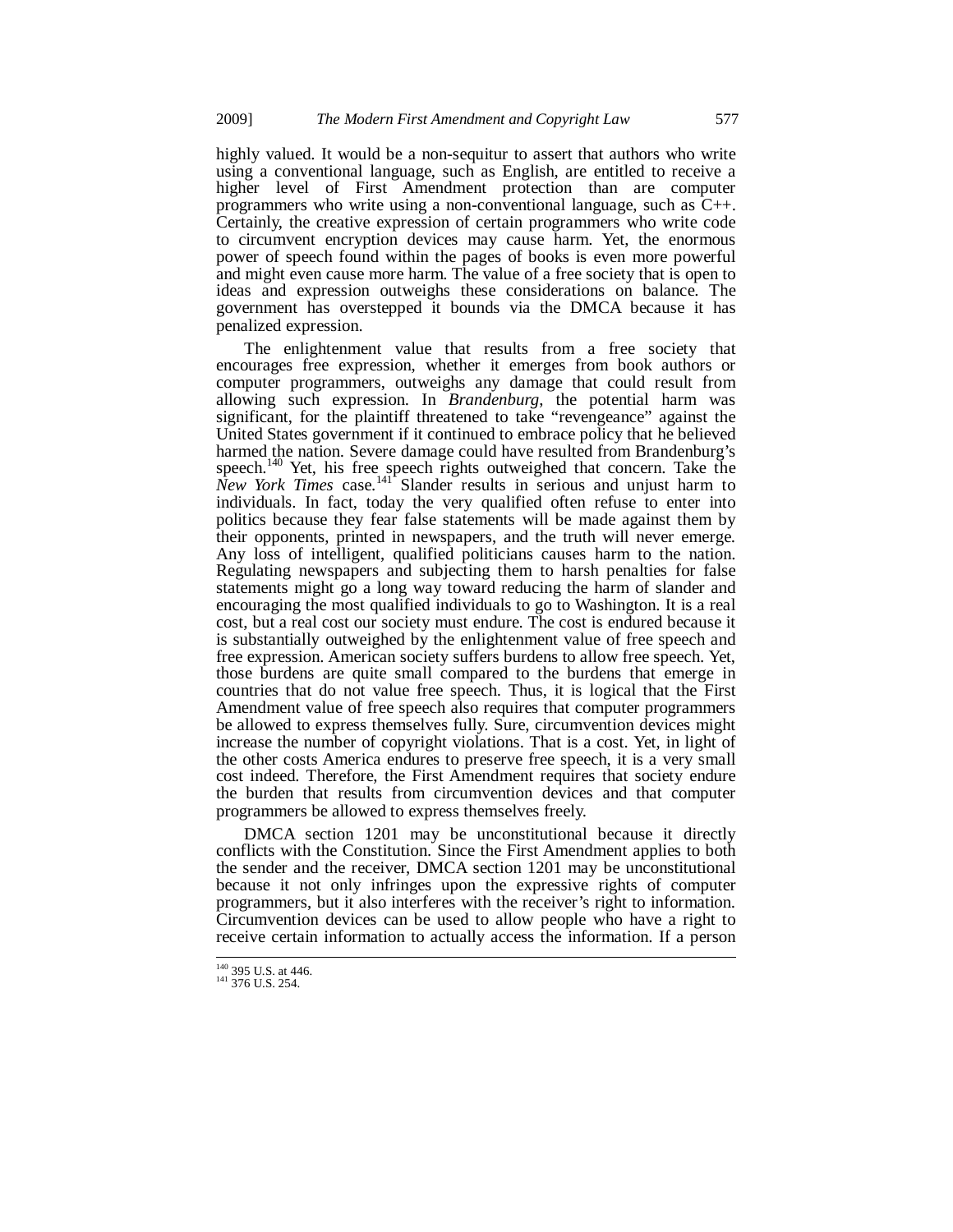has a right to receive certain information, then circumvention devices may actually be advancing the constitutional rights of receivers. To prevent the authorship of such devices or the valid use of such devices would therefore be unconstitutional.

Just as in *Schneider*,<sup>142</sup> where the First Amendment imposed an affirmative duty on the government to allow free speech on the street, so too might the First Amendment impose an affirmative duty on the government to allow the use of circumvention devices when for a valid purpose. In *American Library Association*, 143 Justice Kennedy suggested the right to access information would outweigh any device placed on a computer to block information. Certainly, if the government passed a law asserting that an adult could not remove a computer filter in a library, it would be unconstitutional. That was clear. Yet, in a different context that is precisely what the government is requiring. To prevent legitimate access to information which one has purchased by banning methods used to access the information is in effect the same as banning access to the information. Therefore, a First Amendment conflict emerges.

To disallow the use of programs designed to further access information is to violate the First Amendment right to receive information and ideas, as per *Kleindienst*. 144 Since in *Lamont* it was an "unconstitutional abridgment of the addressee's First Amendment rights"<sup>145</sup> for the post office, a branch of the government itself, to refuse to deliver communist themed political mail, then surely it would violate the First Amendment rights of the addressee for the government to assert that the individual cannot circumvent a device to gain access to the information. If the government itself cannot block individual access to information generally believed to be harmful, then surely the government cannot criminalize an individual, in the privacy of his home, gaining access to information that is in many cases completely harmless. If the government lacks the greater power to refuse to deliver information via its own carriers to individuals, then it must certainly lack the lesser power to criminalize access to information that one already possesses in one's home.

The point made in the forgoing paragraph can be illustrated. Suppose a foreign country is sending publications to U.S. citizens that the government perceives to be problematic. *Lamont* suggests the Postmaster General must deliver this publication. Suppose a person has purchased an encrypted DVD that he enjoys and wishes to make a copy for his personal use. DMCA section 1201 would say he has committed a crime. Yet, he has purchased the DVD for its informational content. He owns the content, for the sale of the DVD does not constitute a license. He owns the information, and the information has an encryption device on it that will remain even after the copyright expires. He has the right to make a personal copy for his own use. Yet, DMCA section 1201 would make it a crime for him to exercise this right and a crime for anyone to give him software to enable

<sup>&</sup>lt;sup>142</sup> 308 U.S. 147.<br>
<sup>143</sup> 539 U.S. at 215.<br>
<sup>144</sup> 408 U.S. at 764.<br>
<sup>145</sup> 381 U.S. at 307.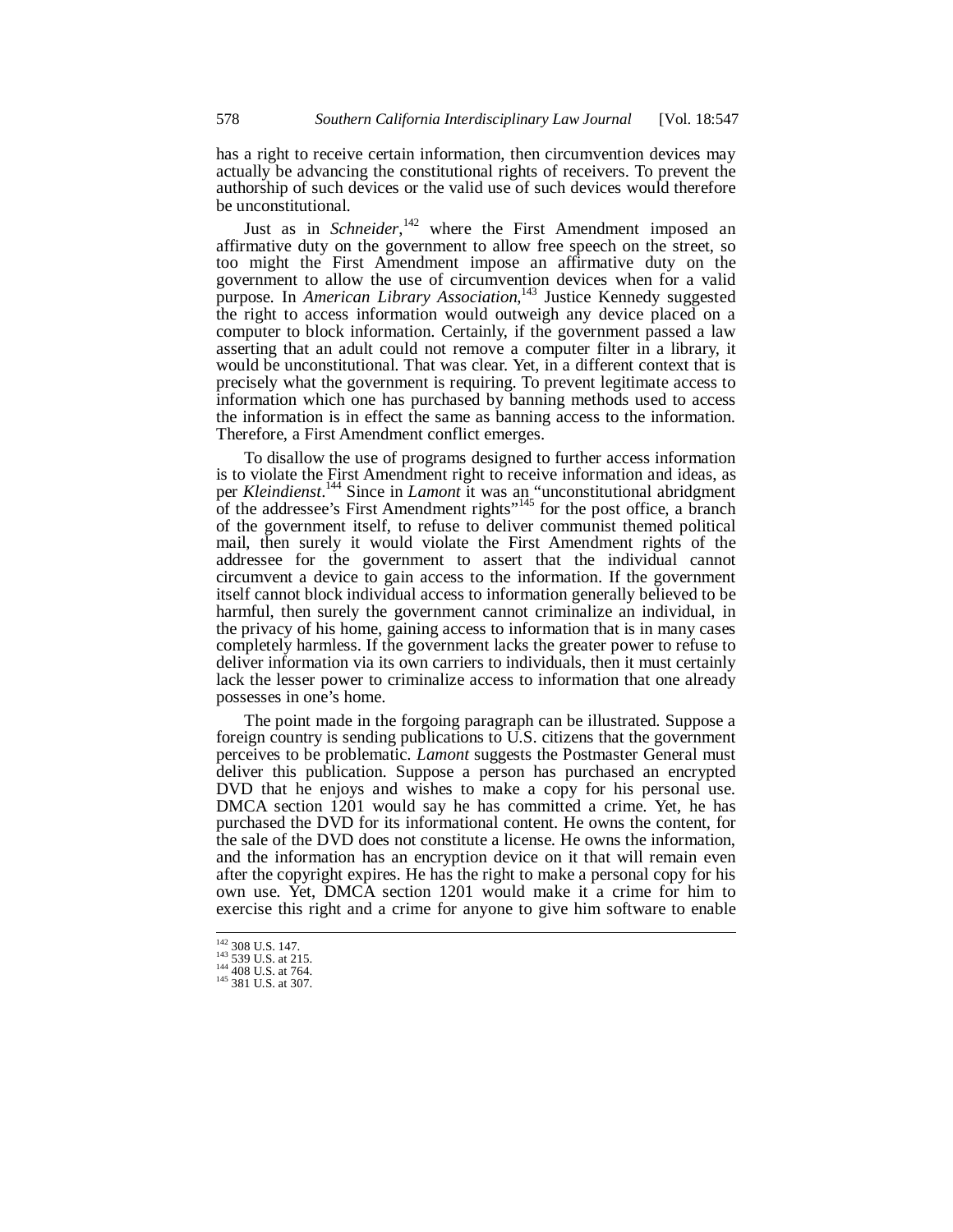him to exercise his right to better utilize the information. It is incongruent with *Lamont* to say a person's right to information is so great that the Postmaster General must deliver mail the United States government finds problematic, but at the same time the government can control how a person uses, in the privacy of his home, information which he has purchased. Since DMCA section 1201 is inconsistent with *Lamont*, it should be found unconstitutional.

The First Amendment rights of the receiver are important. Since the Court has stated many times that the government has no right to (directly) control what a person views or listens to, then surely the government also has no right to (indirectly) control what a person views or listens to. A person who has a right to listen to information presumably also has a right not to have the government interfere with the methods he utilizes to listen to the message. At some point, government regulation of the methods used to listen to material merge with content regulation as a practical matter. Suppose a person, with the use of a circumvention device, copies a DVD onto a computer to watch it on an airplane during a trip. If he did not use the circumvention device, he could not put the DVD on his computer and therefore would not be able to view it on the airplane. Thus, he would not receive the content of the information on the airplane. Banning the use of circumvention devices tends to reduce one of the greatest aspects of the information age. The mobility and fluid nature of information and the ease at transporting information is a great benefit of the information age. It increases access to information. To ban the use of circumvention devices reduces the flexibility and ease of transportation of information and this in turn reduces access to the information. Thus, it interferes with the listener's right of access to the information and in many cases deprives the listener of access to the information. If a person buys a DVD and wants to access it using non-conventional media devices, the government has no right to tell him he is forbidden from utilizing software designed to make this possible. The right to access information implies a right to utilize whatever method the listener chooses to access the information.

In *Virginia State Board of Pharmacy*, 146 the Court held that the right to receive information even included price advertising on pharmacies and any state law banning such ads is unconstitutional because it violates the right to receive information. Since the state cannot ban advertising by pharmacies, it is presumed that the state could not make it a crime for a customer to open a pharmacy ad. The state could not make it a crime for a printing press or newspaper to print the ad. Yet, by analogy this is precisely what DMCA section 1201 seeks to accomplish. Therefore, it is also inconsistent with the holding in *Virginia State Board of Pharmacy*. If a person has a right to receive advertising, then a person must have even greater rights when the issue is information which the person has purchased. To say that a person cannot remove a device that hinders full and legal use of the information is akin to saying a person cannot open an ad by a pharmacy. To say that one cannot design software to allow the full

<sup>&</sup>lt;sup>146</sup> 425 U.S. 748.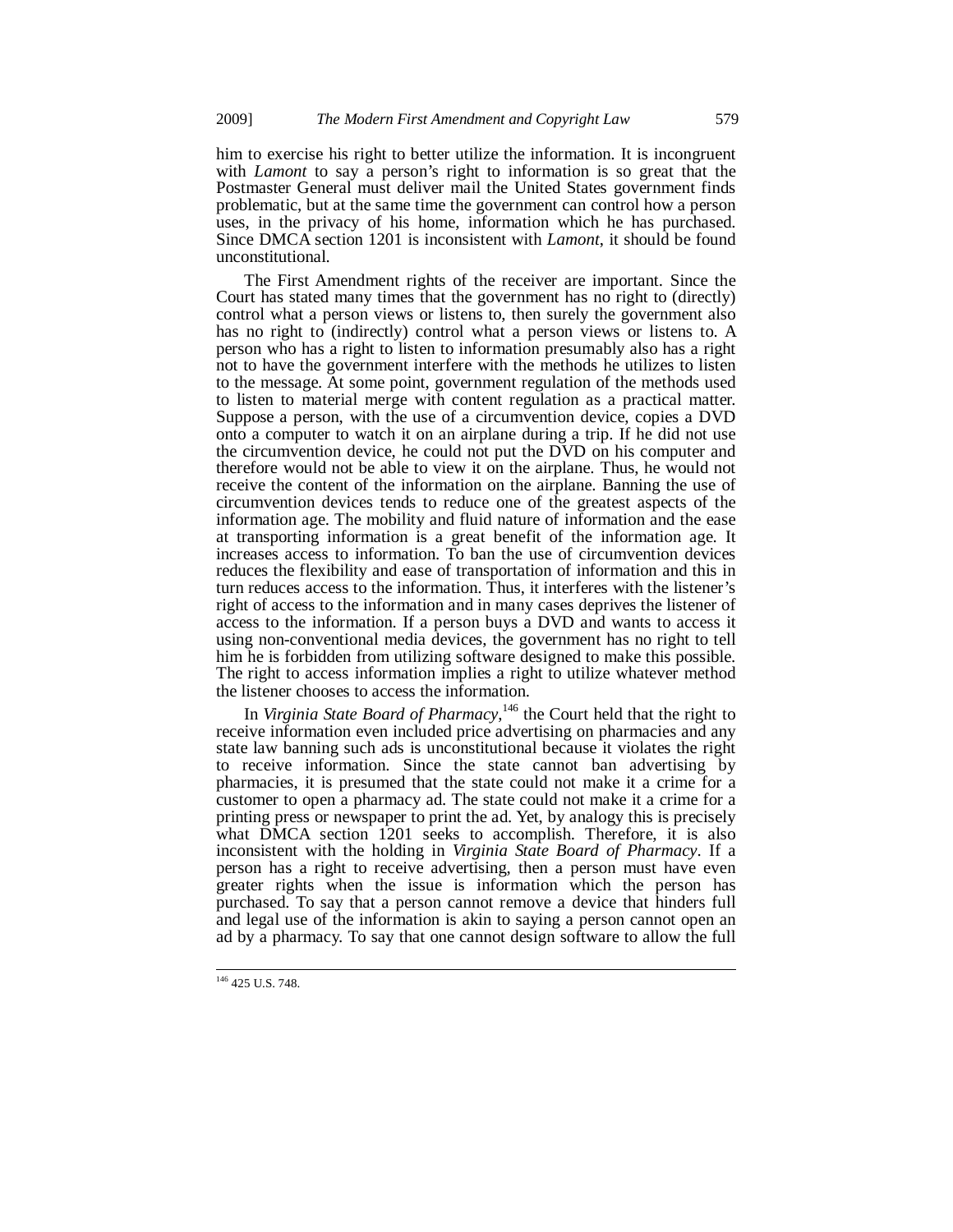and legal use of information is akin to saying a printing press cannot print ads for pharmacies. Thus, the right to receive information under *Virginia State Board of Pharmacy* implicitly includes the right to utilize devices that aid in the lawful use of the information.

The rights of a user to receive information outweigh the potential copyright infringement by users. In the landmark copyright case *Sony Corporation of America v. Universal City Studios*, 147 the Supreme Court said that a company is not liable for creating a technology that some customers may use for copyright infringing purposes so long as the technology has substantial non-infringing uses. Thus, Sony was not liable for infringements by customers using the Betamax Video to record shows from the TV. If a technology has many uses, the public cannot be denied use just because some customers might use it to infringe upon copyrights. Justice Stevens, who wrote for the majority, emphasizes several of the legitimate uses of Betamax Videos. If such use falls outside of the copyright law, then surely a law preventing the design of products that have substantial legitimate uses could not be justified under copyright law. In the Betamax case, the Court emphasized that the remedies available to enforce the copyright law were numerous. Enforcement of such law need not infringe upon free speech rights and the rights of the receiver. Prohibiting the use or sale of certain software because of potential abuse by customers is inconsistent with the Betamax decision. Betamax coupled with the First Amendment's sensitivity to a listener's right to receive information suggests that DMCA section 1201 has expanded beyond what is permissible under the Constitution.

An examination of amendments to copyright law prior to the DMCA highlights the fact that DMCA section 1201 is remarkably different from the other amendments. It imposes penalties for speech and actions that occur prior to any actual copyright infringement. Thus, it does not extend the length of time for copyright or heighten the penalty once an infringement has occurred. Rather, it imposes a penalty for actions and speech that can occur in the absence of any actual copyright infringement. This significant turn is vastly different from any other copyright amendment in the history of copyright law. Thus, DMCA section 1201 should be more susceptible to a constitutional challenge. It is susceptible to First Amendment challenges even if the law itself does not actually violate free speech.

### B. DMCA: AN UNCONSTITUTIONALLY VAGUE STATUTE

DMCA section 1201 violates the Constitution because it is unconstitutionally vague. It fails to give fair notice as to what constitutes a violation of the law. As a result, an unconstitutionally vague statute potentially has a chilling effect on speech that is protected by the Constitution. The predominate reason under the First Amendment to void a law on the grounds that it is unconstitutionally vague is that it could have a

j <sup>147</sup> 464 U.S. 417 (1984).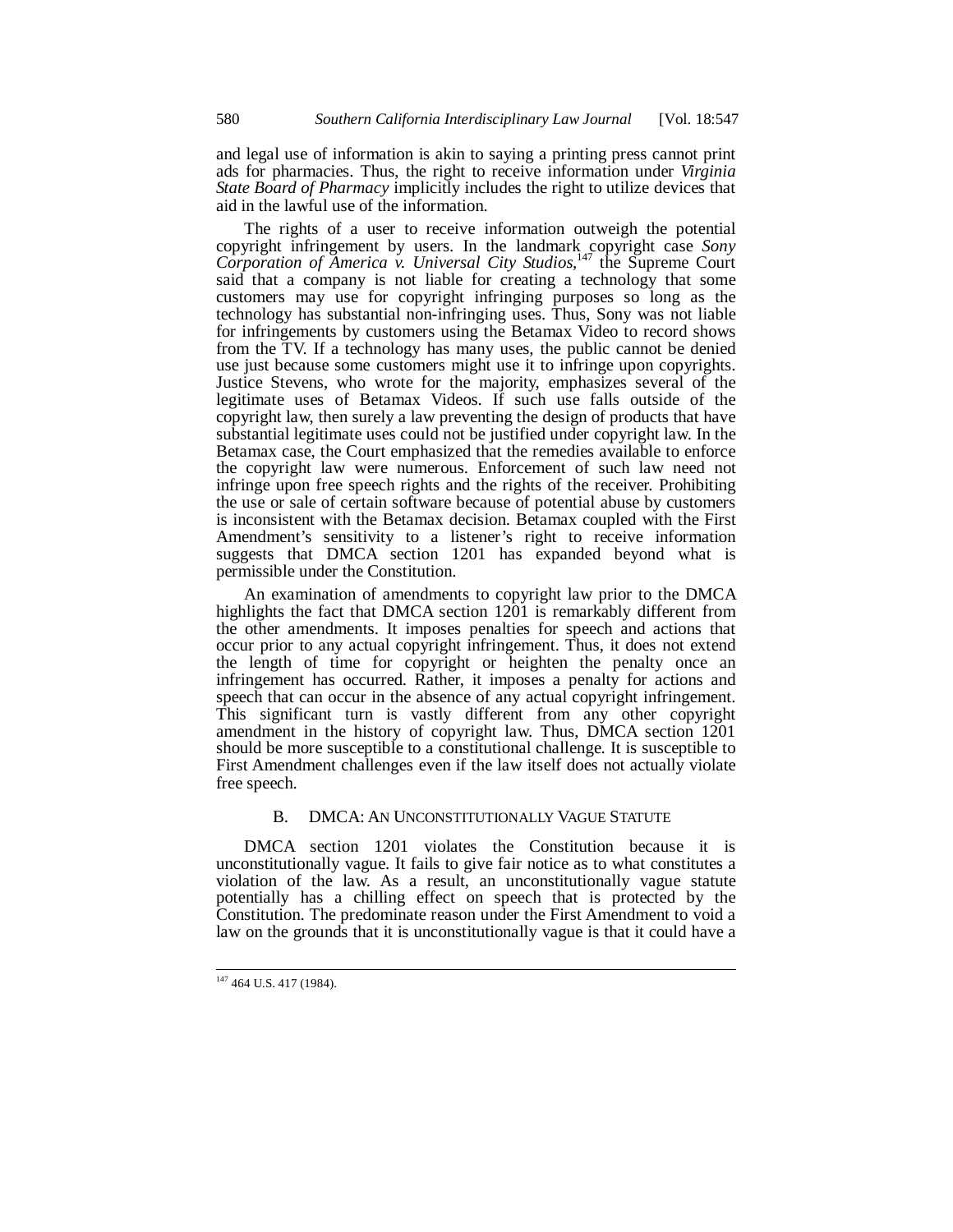chilling effect on legitimate speech. (The fair notice aspect emerges in the context of the Fourteenth Amendment substantive due process analysis.)

The fact that DMCA section 1201 is vague can be proven. The vagueness of the statute is not hypothetical. The vagueness of this law has resulted in valuable scientific research going outside of the United States. It has also resulted in scientists refusing to come to the United States to present their research because of fear of an attack under DMCA section 1201.<sup>148</sup> These are legitimate scientists conducting legitimate research. Yet, they refuse to enter the United States because they cannot be certain that their research is safe under DMCA section 1201. It is not clear what "primarily designed or produced for the purpose of circumventing protection" means in the context of computer research and programs. A scientist in the United States cannot be sure that his legitimate product will not be considered a device used to circumvent protection. The meaning of the phrase is vague enough to cause alarm in the scientific community. This is particularly true in the development of security software. Some scientists assert that they are afraid to publish the results of their scientific research as a result of the DMCA section 1201.<sup>149</sup> And, when they do publish the results, they stay clear of the United States because they cannot be sure that the government will not allege they violated the DMCA section 1201. Since the DMCA is aimed at the software industry, it seems reasonable that the terms in the Act should be clear to scientists who design software. If these reasonable researchers are confused about what falls in and out of the Act, then it is vague by definition.

DMCA section 1201 is unconstitutionally vague. Researches are afraid to publish the results of their research because of DMCA section 1201. Considering these are researchers at universities and other reputable individuals, it is unlikely that only hackers are upset about the Act. Credible researchers generally conduct reputable and credible research. Credible research is almost always considered legitimate speech. Yet, much credible research is being withheld form the public because of the DMCA. Therefore, the DMCA is imposing a chilling effect on legitimate speech and is unconstitutionally vague.

The International Copyright Act of  $1891^{150}$  also supports a finding that DMCA section 1201 is unconstitutionally vague. The purpose of the 1891 Act was in part to encourage foreign scientists to publish within the United States. Yet, because of the DMCA many foreign scientists refuse to publish in the United States and will not even visit the Untied States. The DMCA has had a negative chilling effect on international scientists. In light of the purpose behind the International Copyright Act of 1891, it is reasonable to void the law as unconstitutionally vague because it is vague to both scientists who live in the United States and scientists who live outside of the United States. The fact that both U.S. citizens and foreign scientists are

<sup>148</sup> Will Knight, *Computer Scientists Boycott US over Digital Copyright Law*, NEW SCIENTIST, July 23, 2001. <sup>149</sup> *See, e.g.*, Niels Ferguson, *Censorship in Action: Why I Don't Publish My HDCP Results*, August 15,

<sup>2001,</sup> *available at* http://www.macfergus.com/niels/dmca/cia.html. 150 Act of March 3, 1891, 26 Stat. 1106.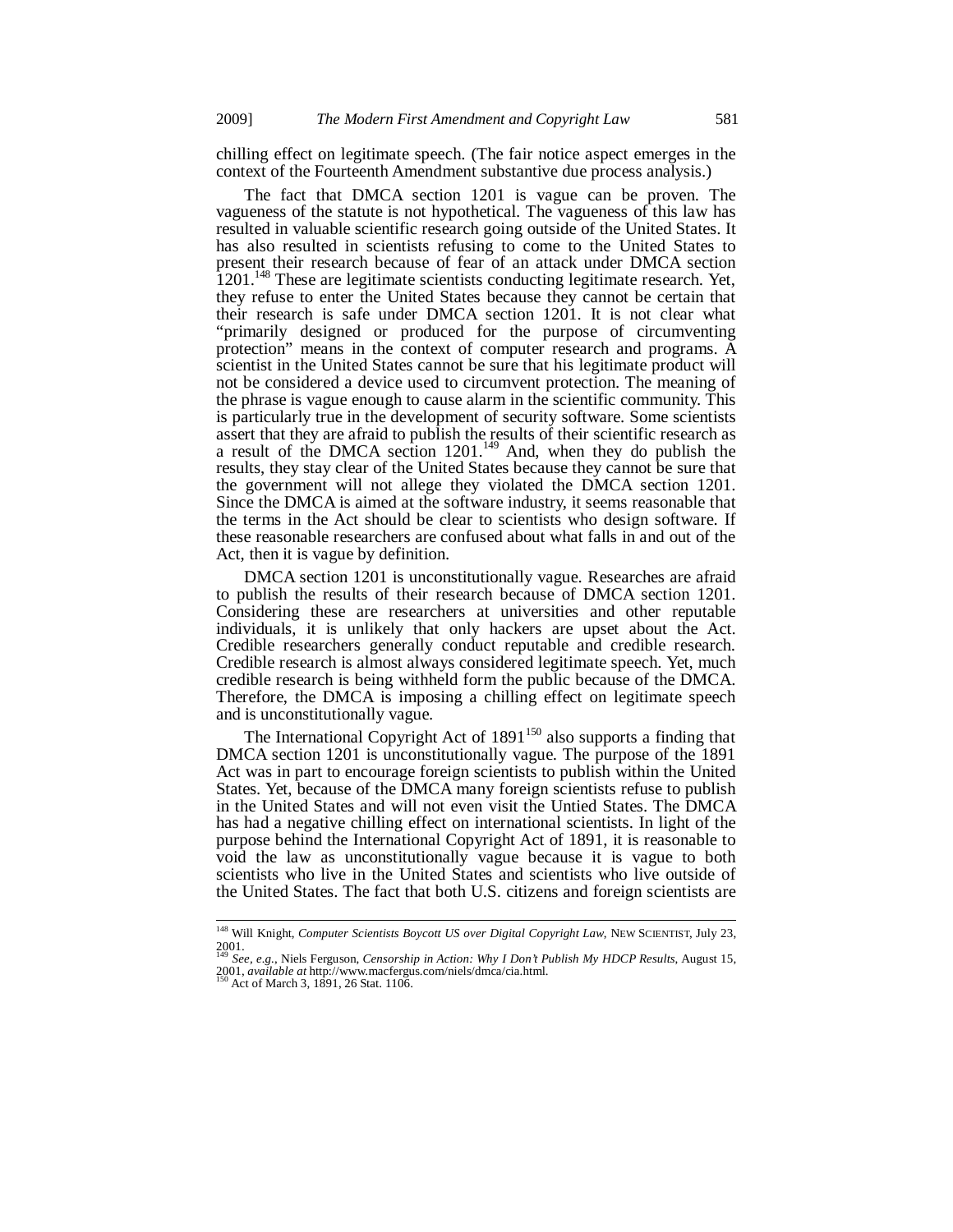unable to determine with any reasonable certainty if their research falls within the scope of the DMCA section 1201 strongly suggests the Act is unconstitutionally vague.

#### C. DMCA: ASUFFICIENTLY OVERBROAD STATUTE

DMCA section 1201 is also unconstitutional because it is overbroad. The overbreadth doctrine allows judges to hypothesize about the possible applications of the law. The number of valid applications of the Act is small when compared to the number of invalid applications of the Act, so DMCA section 1201 is sufficiently overbroad and is, therefore, unconstitutional. The Act can be applied to penalize non-criminal and non-infringing actions that are legal and within the rights of an individual or company. It can also penalize individuals who were circumventing a device for the purpose of illegal piracy. Many individuals make copies for use that is within the bounds of fair use. For example, a professor might want to copy a small clip from a movie to illustrate a concept in class. A person might want to copy songs from various music CDs to play on his car stereo. A library might want to show various clips from movies to interest people in the book that accompanies the DVD. A person might want to copy an encrypted part of an e-Book to place on a word processor to make notes for a class. The anticircumvention devices prevent numerous uses that are within fair use. Eventually, such DVDs should enter the public domain; without the use of circumvention devices, as a practical matter, such DVDs will never enter the public domain. On the other hand, some individuals want to make several copies of a DVD or other information product to sell them in China or infringe on the copyright in some other way. Yet, in the digital age people increasingly value the flexibility and ease with which information can be transported. Also, people use the information in increasing amounts consistent with fair use. Therefore, in the modern era, people copy information consistent with fair use all the time. Copying consistent with fair use is a normal aspect of life for many individuals. Infringing use, on the other hand, is common but not nearly as common as copying that is consistent with fair use. Thus, the infringing copying (triggering valid application of the DMCA) compared with the fair use copying (triggering invalid application of the DMCA) is very small indeed. When taken as a whole, the number of invalid applications of the Act greatly exceeds the number of valid applications of the Act. Therefore, the DMCA section 1201 is sufficiently overbroad and should be considered unconstitutional.

Another aspect to consider is the practical consequences of attempting to suppress speech that the computer programmers value. One function of the First Amendment is that it is a safety valve to vent anger and frustration. It is far better to have an individual yelling in the street and distributing flyers in the street that advocate overthrow of the government than it is to have that same individual run into city hall armed and dangerous. Allowing free speech lets people vent their anger in words rather than actions. In much the same way, it is better to let a few hackers distribute circumvention software on the Internet than it is to have them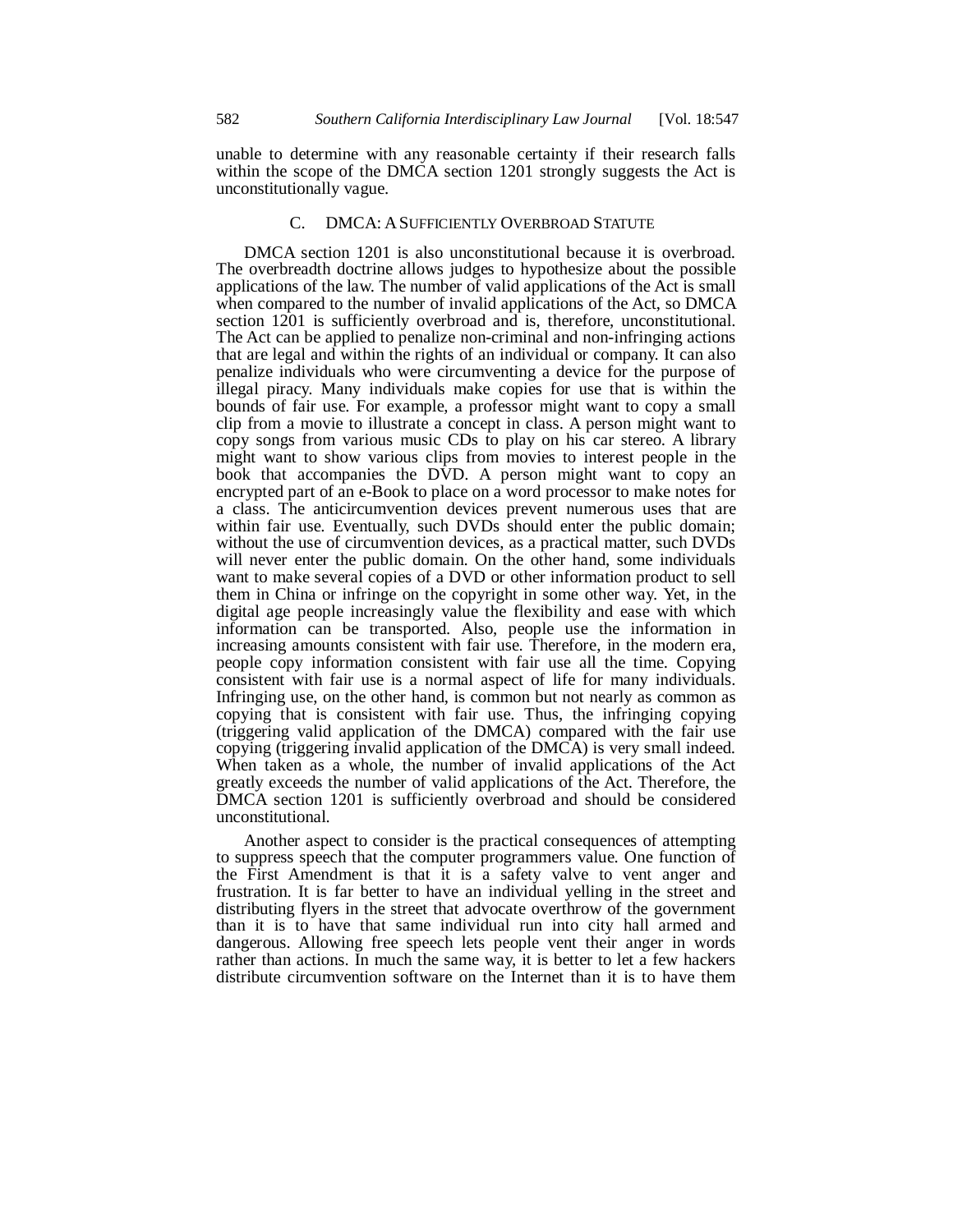placing malicious software on websites and engaging in web-based attacks against companies they perceive as benefiting from DMCA section 1201. Besides, in all likelihood, the true hackers, given the anonymous nature of the Internet, are probably motivated by DMCA section 1201 to find ways to distribute their circumvention devices. True hackers are not deterred by the Act. The individuals predominately deterred by DMCA section 1201 are computer programmers working on legitimate research. The legitimate researchers should be the last people who have to worry about DMCA section 1201, not the only people who have to worry about it.

#### D. DMCA: AN UNNECESSARY STATUTE FOR PROTECTING COPYRIGHTS IN THE DIGITAL AGE

The best argument favoring DMCA section 1201 suggests that, regardless of the First Amendment standard of review, a legitimate concern is that without anticircumvention laws, copyright protection will vanish in the digital age.<sup>151</sup> This argument suggests that anticircumvention rules are necessary to maintain copyright law in the digital age. While this argument makes a very valid point, it is not sufficient to justify DMCA section 1201. Ample alternative protections are available to protect copyrights, even in the digital age. DMCA section 1201 is not the least restrictive means to achieve the goal. Again, the ultimate copyright infringer can be prosecuted for the actual infringement. Thus, if a person uses circumvention technology to infringe on a copyright and causes substantial harm to the actual copyright holder, then he can be prosecuted for the actual infringement, not the use of a circumvention device. The key is that the prosecution must be based on the actual infringement. This is the best solution on balance. On the one hand, it is true that in the digital age the prosecution of the individual infringer is a rather limp weapon against file sharing; it is also true that the nature of the Internet makes prosecution for actual infringement rather difficult. On the other hand, the creative works of authors should enter the public domain to benefit the public; people should be free to use their information product to the full extent that fair use allows. It is impossible to strike a completely fair and even balance between the two competing interests. The policy of public benefit and allowing individuals to use their information to the full extent of fair use outweighs the policy of allowing overbearing copyright protection because of the difficulties that arise in the digital age.<sup>152</sup> DMCA section 1201 is not essential to the protection of copyright law in the digital age. True, it helps to some extent, but its benefits are outweighed by its significant costs.<sup>1</sup> The benefits are marginal compared to the high cost of allowing the fair use rights of citizens to be violated on a daily basis and the high cost of

<sup>&</sup>lt;sup>151</sup> This argument provides the largest practical hurdle to overcome in order to truly justify the position that DMCA section 1201 violates the First Amendment. Nevertheless, this hurdle can be jumped but is a major consideration to anyone who seriously advocates that DMCA section 1201 is unconstitutional.

In other words, it is unjust to penalize millions of people on a daily basis and deny them their right to use information in a way that is consistent with fair use just because some individuals would use the material beyond what is permitted by fair use. Certainly it is important that copyrights be protected to the fullest extend in the digital age, but it is even more important that people be allowed fair use of the product.<br><sup>153</sup> In more informal words, do not burn the house to roast the pig.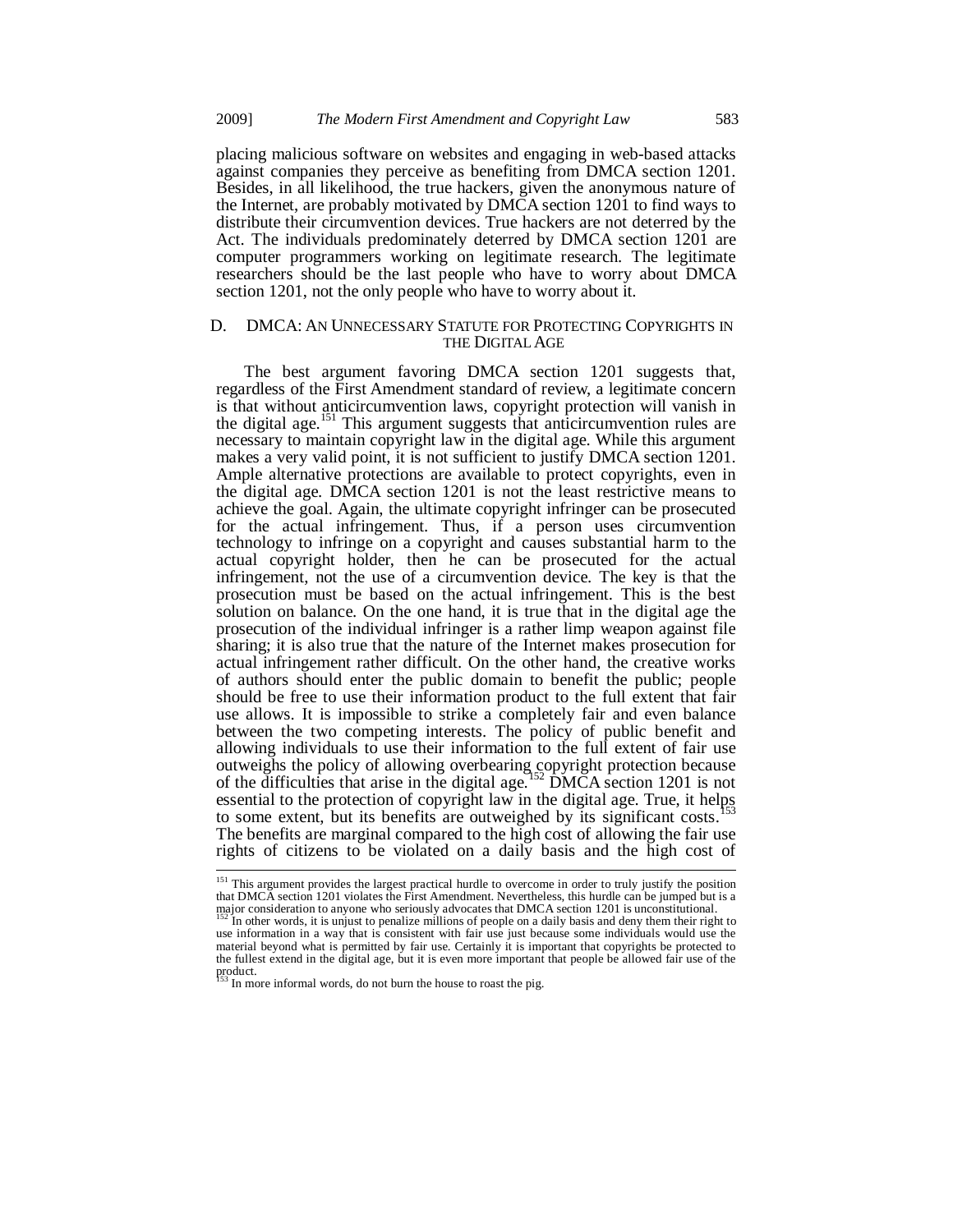allowing the public domain to be robbed of information that it should acquire in time. Thus, the costs of DMCA section 1201 substantially outweigh the benefits of it.

In addition, the valid argument that suggests anticircumvention rules are needed in the digital age fails to take into account who is really affected by DMCA section 1201. A significant large-scale infringer, perhaps someone who profits heavily from the black market in China, will likely have the ability to remove the anticircumvention device. In other words, DMCA section 1201 is rather useless to fight significant infringements done by skilled individuals because they usually posses the technological know-how to circumvent an anticircumvention device without the use of a circumvention program that is available over the Internet. DMCA section 1201 will not stop the large-scale infringer. Thus, large-scale copyright infringement will continue to be a cost regardless of the status of DMCA section 1201. The people most affected by DMCA section 1201 are normal people who want to use the technology for a legitimate purpose well within their fair use rights. For example, a person who wants to use DeCSS to play a DVD on his computer with a Linux operating system is affected by DMCA section 1201. Since DMCA section 1201 is ineffective to fight large-scale copyright infringement, it should not be justified on the theory that it fights small-scale copyright infringement.

A person could not reasonably argue that without DMCA section 1201, the movie industry that produces DVDs, making billions of dollars, would suddenly go out of business or the technology companies would suddenly go under. Over one million DVDs are sold weekly. Suppose less DVDs (or music CDs) are sold because of file sharing or copying beyond fair use; that loss is not significant in the big picture. The damage that file sharing causes is minor compared to the damage that results from a deflated public domain and devices that prohibit fair use. It is flawed to assume that a person who engages in file sharing would have otherwise purchased the information product. The justification advanced for DMCA section 1201 is akin to saying that the radio hurts music artists because people will no longer attend their concerts. The justification advanced for DMCA section 1201 is akin to arguing that Xerox machines should be banned because a person could copy a book and cost the author money. Just as the benefits of music on the radio outweigh any damage to potential artists, the benefits of allowing circumvention technology for fair use outweigh the cost. Just as the benefits that Xerox machines bring to the business world outweigh costs, the benefits of allowing circumvention technology to make fair use possible outweigh the costs.

Thus, prosecuting actual infringement is a sufficiently narrow, ample alternative.<sup>154</sup> Anything broader should not be allowed. Prosecuting the infringer's use of the circumvention technology for infringement is narrower than DMCA section 1201 and is a viable alternative; however, such action should merge with the underlying crime. The government

<sup>&</sup>lt;sup>154</sup> Arguably, prosecuting several significant copyright infringers would go further to protect copyrights in the digital age than would anticircumvention rules that come into play on the individual level.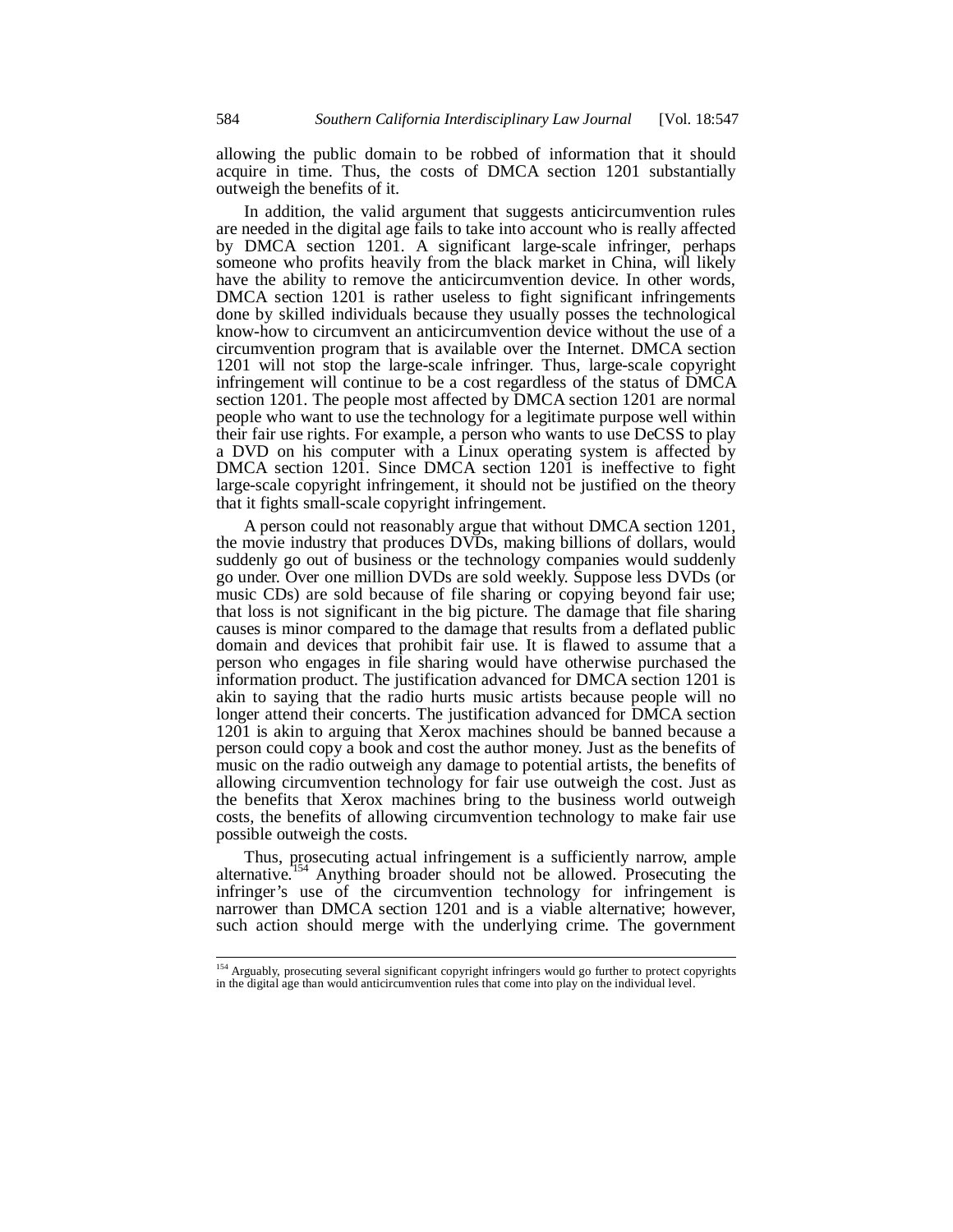should stick with the charge of actual infringement in order to comply with the merger doctrine.<sup>155</sup> Moreover, since it should be legal to use the technology for valid purposes, people should not be prosecuted for use of the technology for infringement. Rather, the underlying crime of infringement should be the issue. Prosecuting the provider of circumvention technology under an inducement theory when the provider of the technology does in fact induce a person to use it is also too broad. While such a proposal is very good because it is narrower than DMCA section 1201, it sets up a theory where the legality of a device depends not on the device itself but rather on how it is marketed. The focus should be the product itself, not the marketing of the product. Moreover, it is likely that a person who used technology to infringe had that purpose in mind before purchasing the technology. It seems unjust to hold the company liable under an inducement theory because the liability should fall upon the actual infringer.<sup>156</sup> Some individuals go to great lengths to shield the manufacturers of guns from any legal theory of liability. They contend that the liability rests on the shoulder of the user. Since individual liability prevails with guns, which are capable of very serious harm, it seems very reasonable that liability for copyright infringement that utilizes circumvention technology should rest on the shoulders of the user.

Thus, prosecution of actual infringers is the narrow alternative that should be used. Though largely ineffective in the digital age, any measure that is broader harms the public good and costs the public.<sup>157</sup> There is no clear and perfect solution to the copyright dilemma that the digital age proposes. One should err on the side of public benefit. DMCA section 1201 errs on the side of private benefit. All copyright laws should square with the policy of the Copyright Clause.

DMCA section 1201 seems to violate the First Amendment freedom of speech. Yet, the constitutionality of the Act is open to reasonable debate and reasonable inference on both sides of the issue. The policy behind the Copyright Clause of the Constitution strongly suggests that First Amendment freedom of speech consideration outweighs any copyright consideration proponents of the Act could advance. In the end, policy shifts the issue into the First Amendment jurisdiction. The policy behind the Copyright Clause makes clear that Congress has exceeded its constitutional bounds by passing DMCA section 1201.

<sup>&</sup>lt;sup>155</sup> The merger doctrine is a principle used in criminal law that favors the defendant by not allowing the prosecuting authority to prosecute a defendant for multiple crimes that are in fact the same act. For example, if a person uses a knife to kill another with malice aforethought, the prosecution cannot charge the person with assault with a deadly weapon (a felony) to invoke the felony murder rule. The prosecution cannot charge the person with both assault with a deadly weapon and murder. The assault charge is said to merge with the murder charge. This same principle should apply here. The charge of using circumvention technology to infringe should merge with the actual infringement charge.

The idea of an additional charge for using circumvention technology seems more narrow than DMCA section 1201. While advantageous in some respects, the best solution is for the government to be diligent in prosecuting individuals for actual harmful infringement, even though it is difficult.

<sup>157</sup> The balance would have to be re-evaluated if copyright infringement extended to the point that creative genius was not rewarded by society. If that were the case, more drastic measures might be justified. Currently, creative genius is greatly rewarded by society, and copyright infringement has not risen to the point making DMCA section 1201 necessary for public benefit. The DMCA now gives private benefit.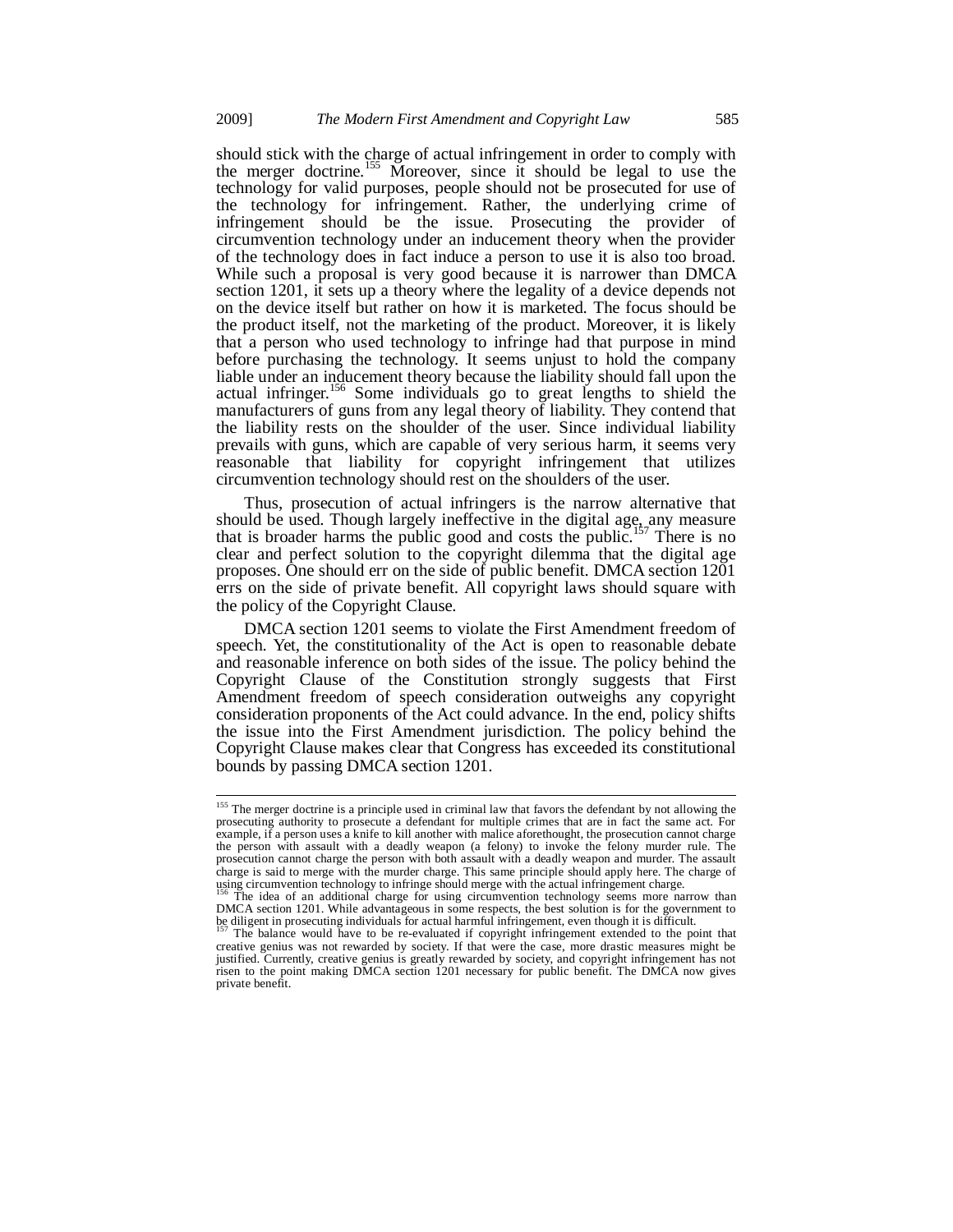## E. DMCA: ALAW IN OPPOSITION TO THE AIM OF THE INTELLECTUAL PROPERTY CLAUSE

The Copyright Clause and the First Amendment are in the same document, suggesting that they work in tandem toward the important goal of creating more information. Indeed, this is how Melville B. Nimmer justified his conclusion in his famous 1970 *UCLA Law Review* article that states the Copyright Clause does not contradict the First Amendment.<sup>158</sup> Nimmer focused on the fact that the copyright law is consistent with the First Amendment because copyright law actually aids in generating more speech. Thus, since it is an engine that generates speech, it cannot be said to suppress speech. Of course, Nimmer wrote his article before Congress passed the DMCA.

The ultimate policy behind the Copyright Clause is public benefit. Indeed, in *Sony Corporation of America*, the Court noted that the Copyright Clause is not "designed to provide a special private benefit."<sup>159</sup> Thus, Clause is not "designed to provide a special private benefit."<sup>15</sup> expressive speech is a high value and any burden a copyright act under the Copyright Clause places on an individual's right to free expression must be outweighed by public, not private, benefit to the society as a whole. Therefore, any statute that justifies itself under the Copyright Clause of the Constitution but provides only private benefits to major corporations at the expense of the public's right of free speech and free expression should be unconstitutional.

The policy of public good is the pillar that supports the Copyright Clause. The purpose of the Copyright Clause, according to the Court, is to stimulate artistic and scientific creativity "for the general public good."<sup>160</sup> Thus, the policy is public benefit and the purpose is to create works for the general public to enjoy. Indeed, the reward the original author receives for his work is a secondary consideration to the benefit the public receives from gaining access to the creative powers of the author.<sup>161</sup> The Copyright Clause was intended to benefit the public and the general welfare of the nation, not private individuals. Traditional copyright law offers limited monopolies only to serve as an incentive to motivate talented individuals to create works for the public. That is why the Congressional Record for the Copyright Act of 1909 reflects a great fear of "oppressive monopolies" but seeks to compensate the individual, not large corporations, for his works that enrich the public domain.<sup>162</sup> Copyright law has always been viewed as a method to enrich the public domain of knowledge. To be valid, copyright law must seek to benefit the public good. Arguably, a law cannot be a legitimate "copyright law" that derives authority under the Copyright Clause unless it brings about public benefit.

The policy behind the Copyright Clause makes clear that DMCA section 1201 is unconstitutional. Nimmer, the 1909 Congressional Record,

 $^{158}$  Nimmer, *Does Copyright Abridge the First Amendment, supra* note 106.

<sup>&</sup>lt;sup>159</sup> 464 U.S. at 429.<br>
<sup>169</sup> 464 U.S. at 429.<br>
<sup>160</sup> Twentieth Century Music Corp. v. Aiken, 422 U.S. 151, 156 (1975).<br>
<sup>161</sup> *Sony Corp. of Am.*, 464 U.S. 417.<br>
<sup>162</sup> *See* H.R. Rep. No. 60-2222, at 7 (1909).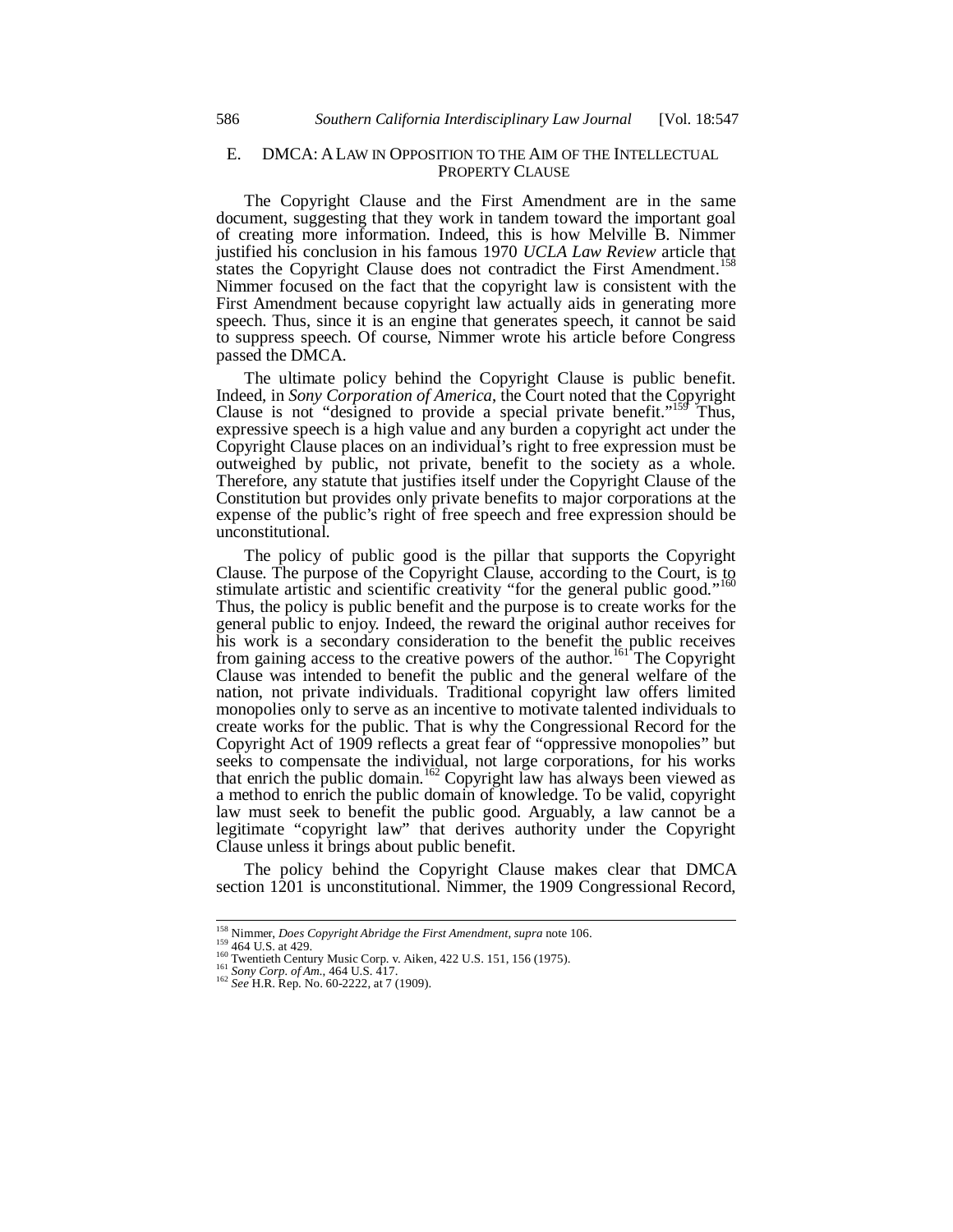the Supreme Court, and various historical documents that reflect the views of Thomas Jefferson and other great historical figures all seem to agree on one point: the Copyright Clause is designed to benefit the public. Yet, the DMCA section 1201 is designed to enrich certain corporations at the expense of the public. DMCA is designed to reduce the public domain. It seeks to deprive citizens of the tools that will someday be necessary to place an object in the public domain. While the Copyright Clause reflects a noble effort to expand and enrich the public domain, the DMCA section 1201 reflects a misguided attempt to rob the public domain and enrich the private corporations. The DMCA does not benefit the public by expanding the public domain or enhancing the material available within the public domain. Rather, it feeds the kinds of "oppressive monopolies" that the Congressmen who voted for the 1909 Copyright Act wanted to avoid. An abridgment of speech that results from the DMCA section 1201 should be held to be unconstitutional. In fact, DMCA section 1201 is so contrary to the Copyright Clause that it does not even deserve to stand within the shadows of the clause. DMCA section 1201 exceeds Congressional copyright authority. Therefore, policy mandates that free speech and free expression trump DMCA section 1201. That is what the First Amendment demands.

Copyright law, in general, should be subject to a purpose and policy test. To be valid, copyright law should be required to benefit the public good in some way. Public benefit is the policy behind the Copyright Clause, and any law that is erected upon the authority of the Copyright Clause should meet this challenge. The purpose and policy test seems to be a reasonable method for making copyright law and the First Amendment congruent. In close cases, it is reasonable for a court to defer to the legislature. Yet, if it is clear that the motivation or purpose of the modern aspect of copyright law in question is designed for the benefit of large private corporations and "oppressive monopolies" at the expense of the general public and the public domain, then such acts should be unconstitutional. It is clear that the "limited time" aspect of the Copyright Clause was designed so that the public benefit from the intellect of great authors. The "limited time" is an implicit policy statement that symbolically equates to public good. The inference from the limited time phrase is that an author deserves to be compensated for his work but his compensation is secondary to the benefit the public is entitled to receive. This is very consistent with the free speech values of great intellectuals such as John Milton and Oliver Wendell Holmes. So long as copyright law is creating more speech and making more speech available to the general public, it is consistent with both the First Amendment and the Copyright Clause. Yet, when a copyright law is used to suppress speech or deprive the general public or the public domain of a benefit, the copyright law at issue suddenly becomes in opposition to both the First Amendment and the Copyright Clause.

In modern copyright law and First Amendment litigation, much energy is focused on the type of burden that is placed on the speech (contentbased, content-neutral, or incidental) and the level of scrutiny that should